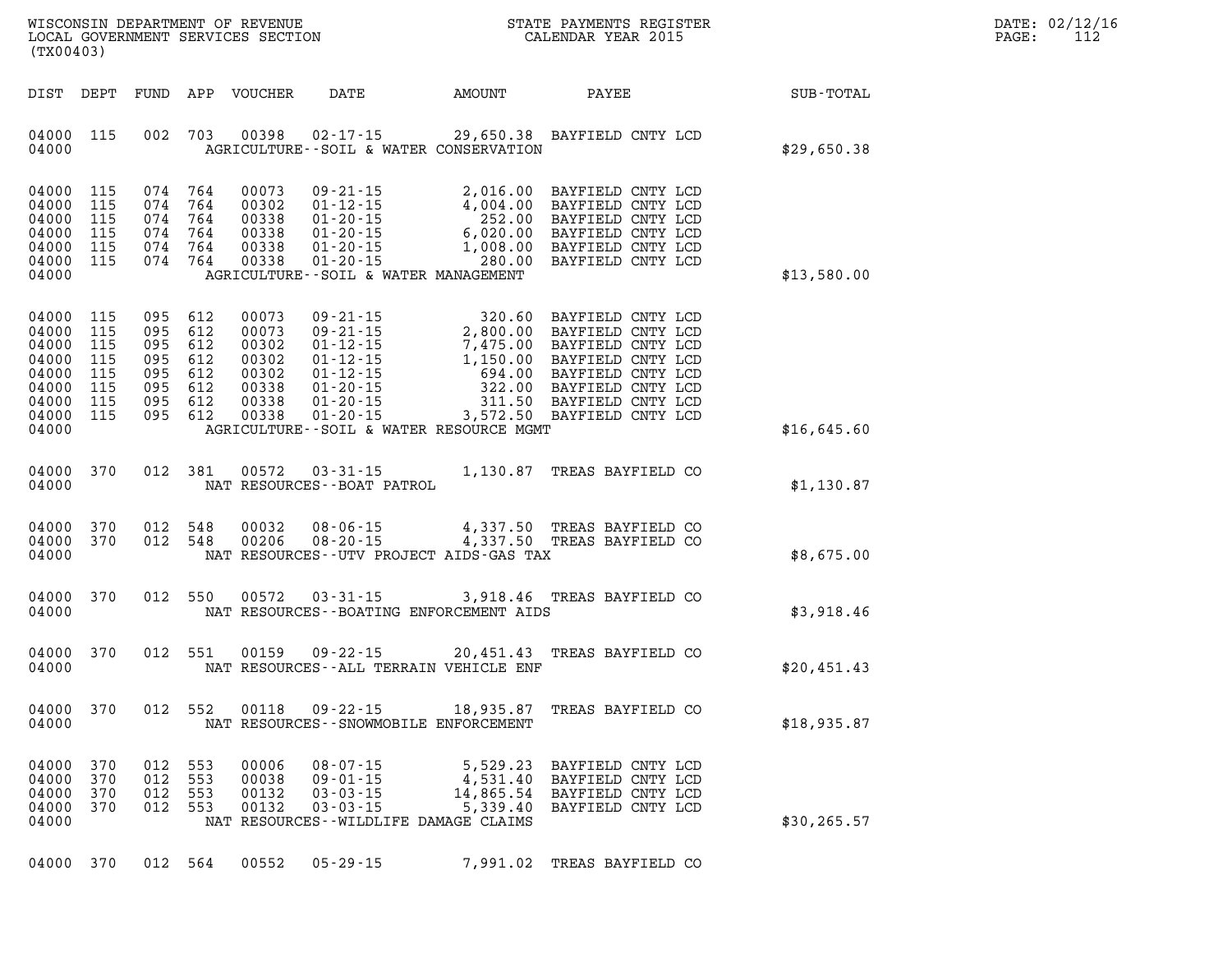| (TX00403)                                          |                                 |                                             |                   |                                           |                                                                                  |                                                                                                           | ${\tt WISCOONSIM} \begin{tabular}{lcccc} DEPARTMENT OF REVENUE & & & & & & & \begin{tabular}{l} \bf STATE} & \bf PAYMENTS \textit{ REGISTER} \\ \hline \textit{LOCAL GOVERNMENT} & \bf SERVICES \textit{SECTION} & & & & & \begin{tabular}{l} \bf CALENDAR \textit{ YEAR} \end{tabular} \\ \end{tabular}$ |                | DATE: 02/12/16<br>113<br>PAGE: |
|----------------------------------------------------|---------------------------------|---------------------------------------------|-------------------|-------------------------------------------|----------------------------------------------------------------------------------|-----------------------------------------------------------------------------------------------------------|-----------------------------------------------------------------------------------------------------------------------------------------------------------------------------------------------------------------------------------------------------------------------------------------------------------|----------------|--------------------------------|
| DIST DEPT                                          |                                 |                                             |                   | FUND APP VOUCHER                          | DATE                                                                             | AMOUNT                                                                                                    | PAYEE                                                                                                                                                                                                                                                                                                     | SUB-TOTAL      |                                |
| 04000                                              |                                 |                                             |                   |                                           |                                                                                  | NAT RESOURCES - - RECREATION AIDS - FISH                                                                  |                                                                                                                                                                                                                                                                                                           | \$7,991.02     |                                |
| 04000<br>04000                                     | 370                             |                                             | 012 566           | 00001                                     |                                                                                  | NAT RESOURCES-FOREST CROP/MANAGED FOREST                                                                  | 09-17-15 33,620.22 TREAS BAYFIELD CO                                                                                                                                                                                                                                                                      | \$33,620.22    |                                |
| 04000<br>04000                                     | 370                             | 012 572                                     |                   | 00005                                     | 04-07-15                                                                         | NAT RESOURCES - - URBAN FORESTRY/CO FORESTS                                                               | 51,210.46 TREAS BAYFIELD CO                                                                                                                                                                                                                                                                               | \$51,210.46    |                                |
| 04000<br>04000                                     | 370                             |                                             | 012 574           | 01651                                     | 01-26-15                                                                         | 15,859.71<br>NAT RESOURCES - - SNOWMOBILE TRAIL AIDS                                                      | TREAS BAYFIELD CNTY                                                                                                                                                                                                                                                                                       | \$15,859.71    |                                |
| 04000<br>04000<br>04000<br>04000<br>04000          | 370<br>370<br>370<br>370        | 012<br>012 575<br>012<br>012 575            | 575<br>575        | 00053<br>00112<br>00223<br>00508          | 08-06-15<br>08-11-15<br>$08 - 20 - 15$<br>$09 - 21 - 15$                         | $54, 62$<br>3,706.01<br>$54, 62$<br>$11, 218.26$<br>$-7$ ATDS<br>NAT RESOURCES--SNOWMOBILE TRAIL AIDS     | TREAS BAYFIELD CNTY<br>TREAS BAYFIELD CNTY<br>TREAS BAYFIELD CNTY<br>TREAS BAYFIELD CO                                                                                                                                                                                                                    | \$124, 174.27  |                                |
| 04000<br>04000<br>04000<br>04000<br>04000<br>04000 | 370<br>370<br>370<br>370<br>370 | 012 576<br>012<br>012 576<br>012<br>012 576 | 576<br>576        | 00052<br>00113<br>00170<br>00232<br>00242 | 08-06-15<br>$08 - 11 - 15$<br>$08 - 17 - 15$<br>$08 - 20 - 15$<br>$08 - 20 - 15$ | 26,025.00<br>11, 118. 74<br>8,400.00<br>26,025.00<br>8,400.00<br>NAT RESOURCES--ALL-TERRAIN VEHICLE TRAIL | TREAS BAYFIELD CNTY<br>TREAS BAYFIELD CNTY<br>TREAS BAYFIELD CO<br>TREAS BAYFIELD CNTY<br>TREAS BAYFIELD CNTY                                                                                                                                                                                             | \$79,968.74    |                                |
| 04000<br>04000                                     | 370                             | 012 577                                     |                   | 00052                                     | 08-06-15                                                                         | NAT RESOURCES - - ALL-TERRAIN VEHICLE TRAIL                                                               | 1,678.33 TREAS BAYFIELD CNTY                                                                                                                                                                                                                                                                              | \$1,678.33     |                                |
| 04000<br>04000                                     | 370                             |                                             | 012 584           | 00003                                     |                                                                                  | 09-01-15 14,701.46<br>NAT RESOURCES -- PMT IN LIEU OF TAXES                                               | TREAS BAYFIELD CO                                                                                                                                                                                                                                                                                         | \$14,701.46    |                                |
| 04000<br>04000                                     | 370                             |                                             | 012 663           | 01702                                     | $01 - 29 - 15$                                                                   | NAT RESOURCES--LAKES MANAGEMENT GRANTS                                                                    | 6,981.76 BAYFIELD CNTY LCD                                                                                                                                                                                                                                                                                | \$6,981.76     |                                |
| 04000<br>04000<br>04000<br>04000                   | 370<br>370<br>370               | 012<br>012<br>012                           | 678<br>678<br>678 | 01552<br>01585<br>02379                   | $01 - 21 - 15$<br>$01 - 21 - 15$<br>$04 - 21 - 15$                               | 5,000.00<br>4,000.00<br>51,214.02<br>NAT RESOURCES--INVASIVE AOUATICE SPECIES                             | BAYFIELD CNTY LCD<br>BAYFIELD CNTY LCD<br>TREAS BAYFIELD CO                                                                                                                                                                                                                                               | \$60, 214.02   |                                |
| 04000<br>04000<br>04000                            | 370<br>370                      | 095<br>095                                  | 512<br>512        | 03030<br>03031                            | $06 - 24 - 15$<br>$06 - 24 - 15$<br>NAT RESOURCES - - STEWARDSHIP 2000           | 1,682,000.00<br>556,000.00                                                                                | TREAS BAYFIELD CNTY<br>TREAS BAYFIELD CNTY                                                                                                                                                                                                                                                                | \$2,238,000.00 |                                |
| 04000 370                                          |                                 |                                             | 095 532           | 00362                                     | $09 - 01 - 15$                                                                   |                                                                                                           | 85,874.98 TREAS BAYFIELD CO                                                                                                                                                                                                                                                                               |                |                                |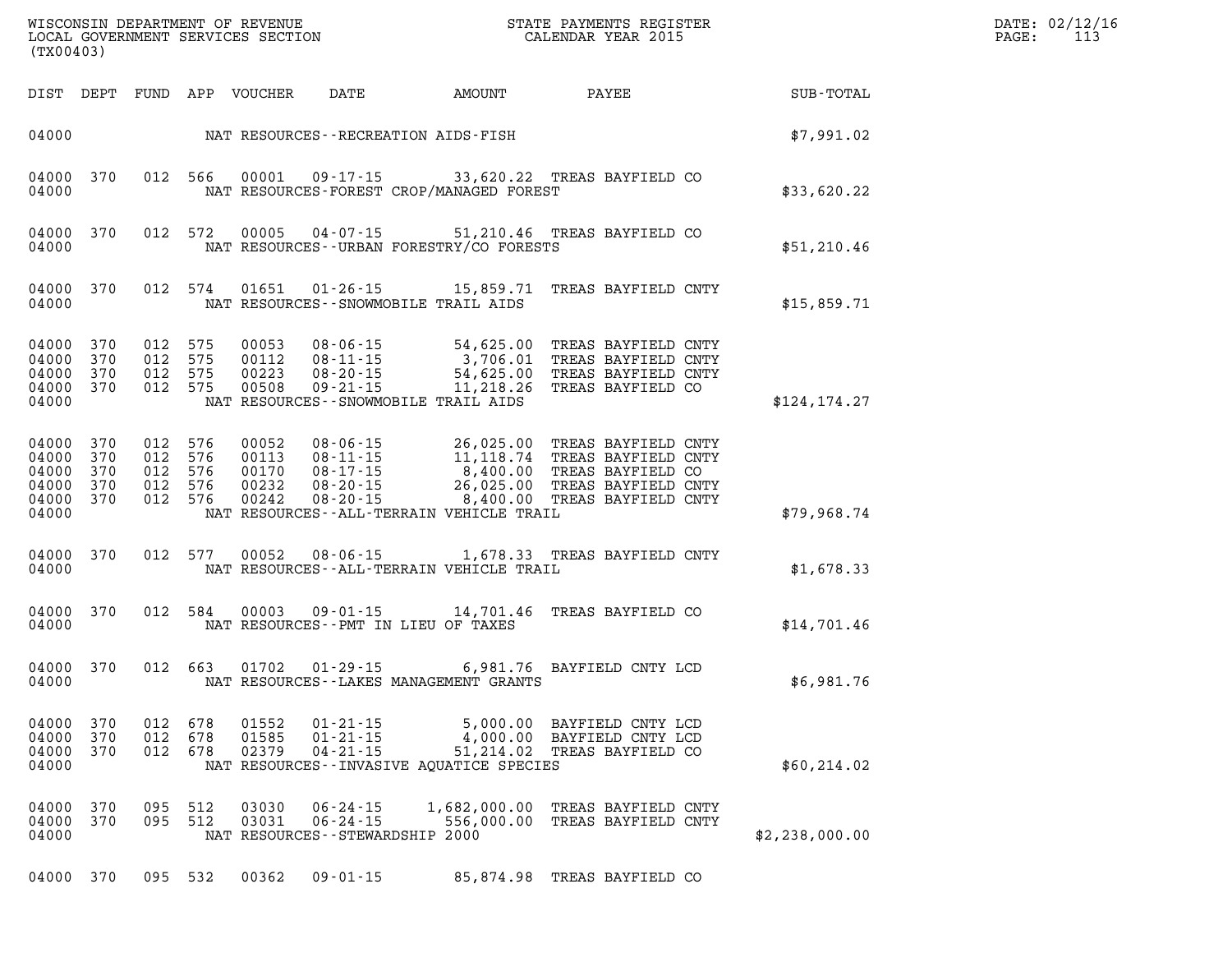| (TX00403)                                                                                                                 |                                                                    |                                                                               |                                                                               | WISCONSIN DEPARTMENT OF REVENUE<br>LOCAL GOVERNMENT SERVICES SECTION                                     |                                                                                                                                                                                 |                                                                                                                                                                                                                                                        | STATE PAYMENTS REGISTER<br>CALENDAR YEAR 2015                                                                                                          |                    | DATE: 02/12/16<br>PAGE:<br>114 |
|---------------------------------------------------------------------------------------------------------------------------|--------------------------------------------------------------------|-------------------------------------------------------------------------------|-------------------------------------------------------------------------------|----------------------------------------------------------------------------------------------------------|---------------------------------------------------------------------------------------------------------------------------------------------------------------------------------|--------------------------------------------------------------------------------------------------------------------------------------------------------------------------------------------------------------------------------------------------------|--------------------------------------------------------------------------------------------------------------------------------------------------------|--------------------|--------------------------------|
|                                                                                                                           |                                                                    |                                                                               |                                                                               | DIST DEPT FUND APP VOUCHER                                                                               | DATE                                                                                                                                                                            | AMOUNT                                                                                                                                                                                                                                                 | PAYEE                                                                                                                                                  | SUB-TOTAL          |                                |
| 04000                                                                                                                     |                                                                    |                                                                               |                                                                               |                                                                                                          | NAT RESOURCES--DAM SAFETY PROJECTS                                                                                                                                              |                                                                                                                                                                                                                                                        |                                                                                                                                                        | \$85,874.98        |                                |
| 04000 395<br>04000                                                                                                        |                                                                    |                                                                               | 011 168                                                                       | 50004                                                                                                    | $06 - 09 - 15$<br>TRANSPORTATION--ELDERLY & DISABLED                                                                                                                            |                                                                                                                                                                                                                                                        | 68,117.00 COUNTY OF BAYFIELD                                                                                                                           | \$68,117.00        |                                |
| 04000 395<br>04000                                                                                                        |                                                                    |                                                                               | 011 170                                                                       | 40441                                                                                                    |                                                                                                                                                                                 | TRANSPORTATION--COUNTY FOREST ROAD AIDS                                                                                                                                                                                                                | 02-24-15 11,917.82 TREAS BAYFIELD CO                                                                                                                   | \$11,917.82        |                                |
| 04000 395<br>04000<br>04000<br>04000<br>04000<br>04000<br>04000<br>04000                                                  | 395<br>395<br>395<br>395<br>395<br>- 395                           | 011 185<br>011 185<br>011 185<br>011 185<br>011 185<br>011 185<br>011 185     |                                                                               | 45788<br>60427<br>70021                                                                                  | 04 - 23 - 15<br>$47716$<br>$50588$<br>$06-15-15$<br>$58364$<br>$08-31-15$<br>$60427$<br>$09-21-15$<br>$15$<br>$09 - 21 - 15$<br>$12 - 29 - 15$                                  | 674.38<br>221.68<br>876.08<br>419.08<br>1,282.02<br>237.70<br>TRANSPORTATION - - HIGHWAY SAFETY - FEDERAL                                                                                                                                              | TREAS BAYFIELD CO<br>TREAS BAYFIELD CO<br>TREAS BAYFIELD CO<br>TREAS BAYFIELD CO<br>843.68 TREAS BAYFIELD CO<br>TREAS BAYFIELD CO<br>TREAS BAYFIELD CO | \$4,554.62         |                                |
| 04000<br>04000<br>04000<br>04000                                                                                          | - 395<br>395<br>- 395                                              | 011 190<br>011 190                                                            | 011 190                                                                       | 36004<br>52004<br>64004                                                                                  | 07-06-15<br>10-05-15                                                                                                                                                            | TRANSPORTATION - - GENERAL TRANSP AIDS - GTA                                                                                                                                                                                                           | 289,520.26 COUNTY OF BAYFIELD<br>144,760.13 COUNTY OF BAYFIELD                                                                                         | \$579,040.52       |                                |
| 04000 395<br>04000 395<br>04000                                                                                           |                                                                    | 011 278                                                                       | 011 278                                                                       | 64900<br>68863                                                                                           | $12 - 14 - 15$                                                                                                                                                                  | TRANSPORTATION - - LRIP/TRIP/MSIP GRANTS                                                                                                                                                                                                               | 11-02-15 70,950.39 TREAS BAYFIELD CO<br>6,846.19 TREAS BAYFIELD CO                                                                                     | \$77,796.58        |                                |
| 04000 395<br>04000                                                                                                        |                                                                    |                                                                               | 011 562                                                                       | 47891<br>TRANSPORTATION--                                                                                | 05-18-15                                                                                                                                                                        |                                                                                                                                                                                                                                                        | 2,050.66 TREAS BAYFIELD CO                                                                                                                             | \$2,050.66         |                                |
| 04000 435<br>04000<br>04000<br>04000<br>04000<br>04000 435<br>04000<br>04000<br>04000<br>04000<br>04000<br>04000<br>04000 | 435<br>435<br>435<br>435<br>435<br>435<br>435<br>435<br>435<br>435 | 005 000<br>005<br>005<br>005<br>005<br>005<br>005<br>005<br>005<br>005<br>005 | 000<br>000<br>000<br>000<br>005 000<br>000<br>000<br>000<br>000<br>000<br>000 | 90511<br>90514<br>90515<br>90517<br>90518<br>90519<br>90600<br>90601<br>90604<br>90607<br>90609<br>90611 | $05 - 01 - 15$<br>$06 - 01 - 15$<br>$07 - 01 - 15$<br>$08 - 01 - 15$<br>$09 - 01 - 15$<br>$10 - 01 - 15$<br>$11 - 02 - 15$<br>$12 - 01 - 15$<br>HEALTH SERVICES--STATE/FED AIDS | 01-01-15 276,426.00 BAYFIELD CO<br>02-01-15 184,950.00 BAYFIELD CO<br>03-01-15 167,397.00 BAYFIELD CO<br>04-01-15 123,773.00 BAYFIELD CO<br>160,621.00 BAYFIELD CO<br>138,674.00<br>156,067.00<br>437,583.00<br>211,565.00<br>182,036.00<br>166,653.00 | 252,570.00 BAYFIELD CO<br>BAYFIELD CO<br>BAYFIELD CO<br>BAYFIELD CO<br>BAYFIELD CO<br>BAYFIELD CO<br>BAYFIELD CO                                       | \$2,458,315.00     |                                |
| 04000<br>04000                                                                                                            | 437<br>437                                                         | 005<br>005                                                                    | 000<br>000                                                                    | 00000<br>00000                                                                                           | $01 - 05 - 15$<br>$01 - 13 - 15$                                                                                                                                                | $.00 \,$                                                                                                                                                                                                                                               | BAYFIELD<br>.00 BAYFIELD                                                                                                                               | $\star$<br>$\star$ |                                |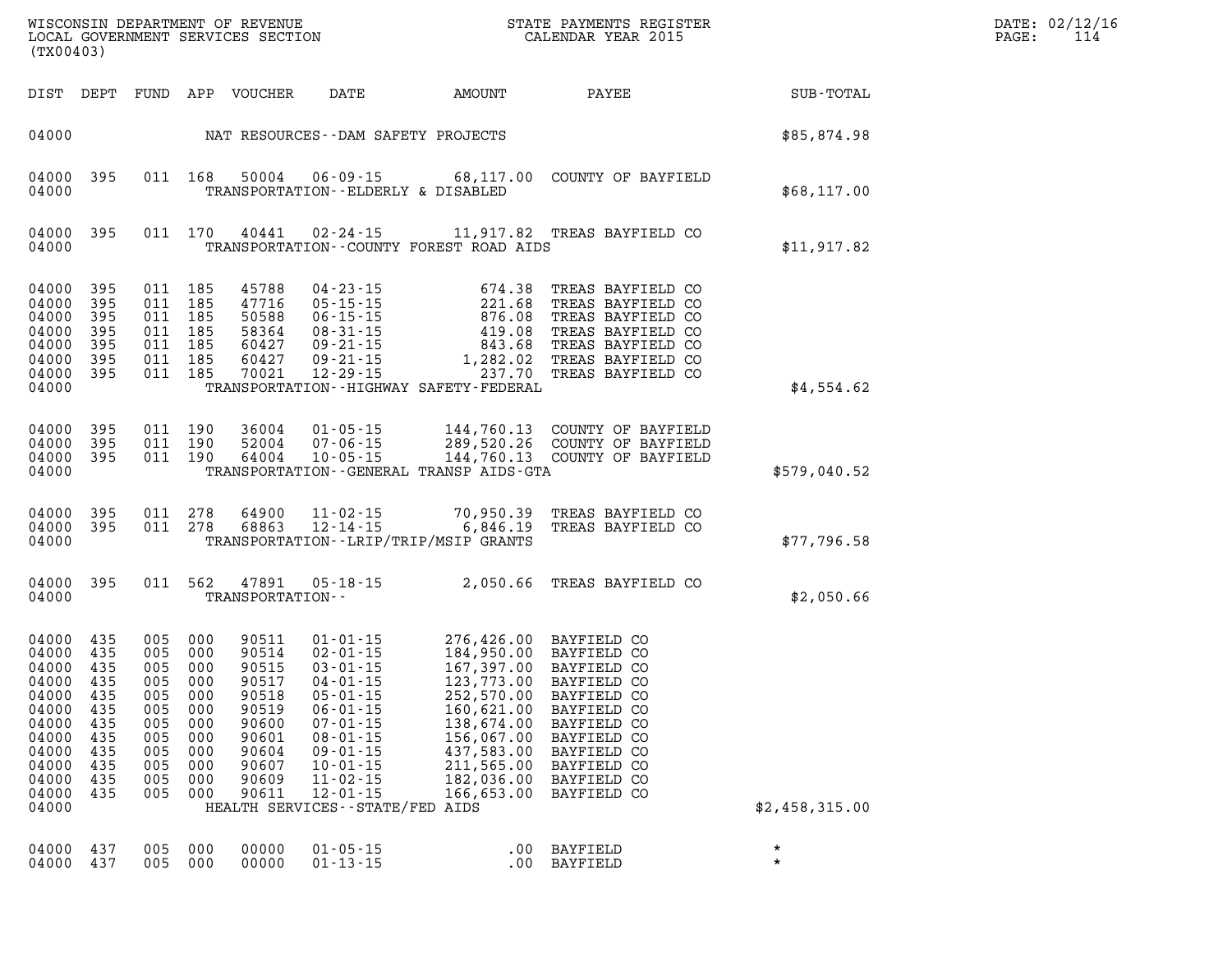| DIST                                                                                                                                         | DEPT                                                                                                         | FUND                                                                                                         | APP                                                                                                          | VOUCHER                                                                                                                                      | DATE                                                                                                                                                                                                                                                                                         | AMOUNT                                                                                                                                                                             | PAYEE                                                                                                                                                                                                                                                                                   | <b>SUB-TOTAL</b>                                                                                                                                                             |
|----------------------------------------------------------------------------------------------------------------------------------------------|--------------------------------------------------------------------------------------------------------------|--------------------------------------------------------------------------------------------------------------|--------------------------------------------------------------------------------------------------------------|----------------------------------------------------------------------------------------------------------------------------------------------|----------------------------------------------------------------------------------------------------------------------------------------------------------------------------------------------------------------------------------------------------------------------------------------------|------------------------------------------------------------------------------------------------------------------------------------------------------------------------------------|-----------------------------------------------------------------------------------------------------------------------------------------------------------------------------------------------------------------------------------------------------------------------------------------|------------------------------------------------------------------------------------------------------------------------------------------------------------------------------|
| 04000<br>04000<br>04000<br>04000<br>04000<br>04000<br>04000<br>04000<br>04000<br>04000<br>04000<br>04000<br>04000<br>04000<br>04000<br>04000 | 437<br>437<br>437<br>437<br>437<br>437<br>437<br>437<br>437<br>437<br>437<br>437<br>437<br>437<br>437<br>437 | 005<br>005<br>005<br>005<br>005<br>005<br>005<br>005<br>005<br>005<br>005<br>005<br>005<br>005<br>005<br>005 | 000<br>000<br>000<br>000<br>000<br>000<br>000<br>000<br>000<br>000<br>000<br>000<br>000<br>000<br>000<br>000 | 00000<br>00000<br>00000<br>00000<br>00000<br>00000<br>00000<br>00000<br>00000<br>00000<br>00000<br>00000<br>00000<br>00000<br>00000<br>00000 | $01 - 30 - 15$<br>$02 - 05 - 15$<br>$02 - 12 - 15$<br>$03 - 05 - 15$<br>$03 - 11 - 15$<br>$04 - 06 - 15$<br>$04 - 17 - 15$<br>$04 - 30 - 15$<br>$05 - 05 - 15$<br>$05 - 06 - 15$<br>$06 - 05 - 15$<br>$06 - 26 - 15$<br>$07 - 06 - 15$<br>$07 - 30 - 15$<br>$08 - 05 - 15$<br>$08 - 21 - 15$ | 54,957.47<br>1,965.15<br>945.93<br>.00<br>64,245.90<br>3,806.18<br>18,749.20<br>45,472.40<br>.00<br>2,835.46<br>3,717.90<br>4,026.00<br>4,751.85<br>47,391.65<br>1,299.80<br>47.00 | BAYFIELD CHILD SUPPORT<br>BAYFIELD<br>BAYFIELD CHILD SUPPORT<br>BAYFIELD<br><b>BAYFIELD</b><br><b>BAYFIELD</b><br>BAYFIELD<br>BAYFIELD CHILD SUPPORT<br>BAYFIELD<br><b>BAYFIELD</b><br>BAYFIELD<br>BAYFIELD<br>BAYFIELD<br>BAYFIELD CHILD SUPPORT<br>BAYFIELD<br>BAYFIELD CHILD SUPPORT | $\star$<br>$\star$<br>$\star$<br>$\star$<br>$\star$<br>$\star$<br>$\star$<br>$\star$<br>$\star$<br>$\star$<br>$\star$<br>$\star$<br>$\star$<br>$\star$<br>$\star$<br>$\star$ |
| 04000<br>04000<br>04000<br>04000                                                                                                             | 437<br>437<br>437                                                                                            | 005<br>005<br>005                                                                                            | 000<br>000<br>000                                                                                            | 00000<br>00000<br>00000                                                                                                                      | $09 - 08 - 15$<br>$09 - 14 - 15$<br>$10 - 05 - 15$                                                                                                                                                                                                                                           | 3,385.60<br>185,479.00<br>8,301.00<br>CHILDREN & FAMILIES - - STATE/FEDERAL AIDS                                                                                                   | BAYFIELD<br>BAYFIELD<br>BAYFIELD                                                                                                                                                                                                                                                        | $\star$<br>$\star$<br>$\star$<br>\$451,377.49                                                                                                                                |
| 04000<br>04000                                                                                                                               | 455                                                                                                          | 002                                                                                                          | 202                                                                                                          | 01018                                                                                                                                        | $09 - 18 - 15$                                                                                                                                                                                                                                                                               | 336.00<br>JUSTICE -- LAW ENFORCEMENT TRAINING REIMB                                                                                                                                | TREAS BAYFIELD CNTY                                                                                                                                                                                                                                                                     | \$336.00                                                                                                                                                                     |
| 04000<br>04000                                                                                                                               | 455                                                                                                          | 002                                                                                                          | 221                                                                                                          | 14                                                                                                                                           | $07 - 21 - 15$<br>JUSTICE -- LAW ENFORCEMENT SERVICES AID                                                                                                                                                                                                                                    | 460.00                                                                                                                                                                             | TREAS BAYFIELD CNTY                                                                                                                                                                                                                                                                     | \$460.00                                                                                                                                                                     |
| 04000<br>04000<br>04000                                                                                                                      | 455<br>455                                                                                                   | 002<br>002                                                                                                   | 231<br>231                                                                                                   | 01018<br>04811                                                                                                                               | $09 - 18 - 15$<br>$03 - 09 - 15$<br>JUSTICE - - LAW ENFORCEMENT TRAINING                                                                                                                                                                                                                     | 2,301.40<br>5,760.00                                                                                                                                                               | TREAS BAYFIELD CNTY<br>TREAS BAYFIELD CNTY                                                                                                                                                                                                                                              | \$8,061.40                                                                                                                                                                   |
| 04000<br>04000<br>04000<br>04000                                                                                                             | 455<br>455<br>455                                                                                            | 002<br>002<br>002                                                                                            | 251<br>251<br>251                                                                                            | 05299<br>05853<br>07358                                                                                                                      | $03 - 27 - 15$<br>$04 - 28 - 15$<br>$07 - 16 - 15$<br>JUSTICE - - TRUANCY PROGRAM - GRANT FUNDS                                                                                                                                                                                              | 16,591.68<br>12,486.35<br>13,346.90                                                                                                                                                | TREAS BAYFIELD CO<br>TREAS BAYFIELD CO<br>TREAS BAYFIELD CO                                                                                                                                                                                                                             | \$42,424.93                                                                                                                                                                  |

| 04000 455 002 532 1 |  |  | $07 - 27 - 15$                          | 10,339.76 TREAS BAYFIELD CO |  |             |
|---------------------|--|--|-----------------------------------------|-----------------------------|--|-------------|
| 04000               |  |  | JUSTICE--VICTIM/WITNESS ASSISTANCE SERV |                             |  | \$10,339.76 |

| 04000 455 002 539 03 |  |  | $03 - 09 - 15$                   | 11,569.93 TREAS BAYFIELD CO |             |
|----------------------|--|--|----------------------------------|-----------------------------|-------------|
| 04000                |  |  | JUSTICE--VICTIM/WITNESS SERVICES |                             | \$11,569.93 |

**04000 455 002 543 04495 02-18-15 11,660.00 TREAS BAYFIELD CNTY 04000 JUSTICE--CHILD ABUSE PROGRAM GRANTS \$11,660.00** 

**04000 465 002 305 00174 09-04-15 11,375.00 TREAS BAYFIELD CO**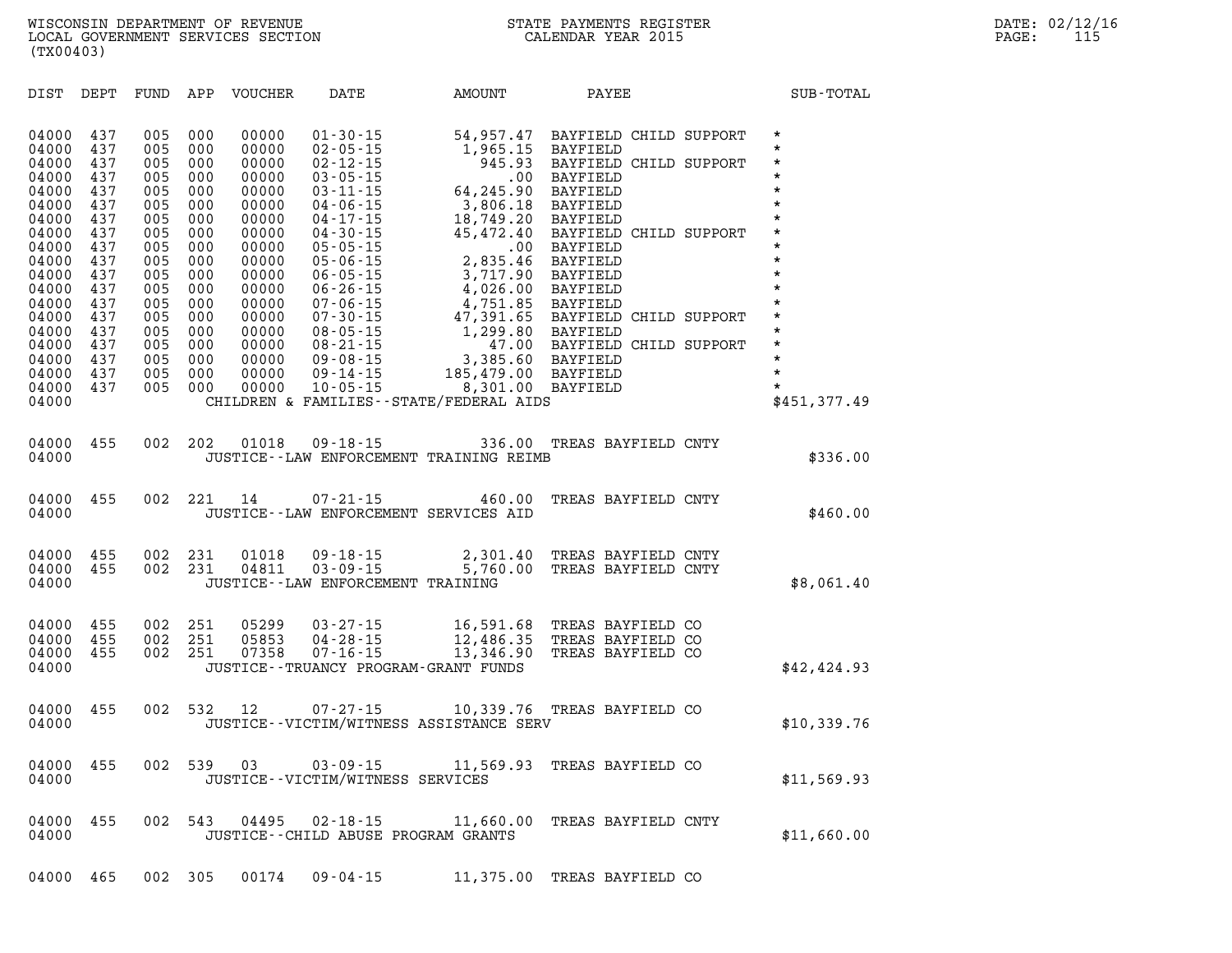| (TX00403)                                                                                                                                                                                             |                    |                                                                                                                                  |                                                                               |                                                                                                                                                                                                                                                                               |                                                                                |                                                                                                                                                                                                    |              | DATE: 02/12/16<br>PAGE:<br>116 |
|-------------------------------------------------------------------------------------------------------------------------------------------------------------------------------------------------------|--------------------|----------------------------------------------------------------------------------------------------------------------------------|-------------------------------------------------------------------------------|-------------------------------------------------------------------------------------------------------------------------------------------------------------------------------------------------------------------------------------------------------------------------------|--------------------------------------------------------------------------------|----------------------------------------------------------------------------------------------------------------------------------------------------------------------------------------------------|--------------|--------------------------------|
| DIST DEPT                                                                                                                                                                                             |                    |                                                                                                                                  | FUND APP VOUCHER                                                              | DATE                                                                                                                                                                                                                                                                          | AMOUNT                                                                         | PAYEE                                                                                                                                                                                              | SUB-TOTAL    |                                |
| 04000 465<br>04000                                                                                                                                                                                    |                    |                                                                                                                                  |                                                                               | 002 305 00800 03-25-15 4,816.43 TREAS BAYFIELD CO<br>MILITARY AFFAIRS-EMER MGMT-DISASTER RECO                                                                                                                                                                                 |                                                                                |                                                                                                                                                                                                    | \$16, 191.43 |                                |
| 04000 465<br>04000                                                                                                                                                                                    |                    |                                                                                                                                  |                                                                               | 002 337 01321 06-24-15 2,376.50 TREAS BAYFIELD CO<br>MILITARY AFFAIRS-EMERGENCY MGMT PLANNING                                                                                                                                                                                 |                                                                                |                                                                                                                                                                                                    | \$2,376.50   |                                |
| 04000 465<br>04000<br>465<br>04000<br>465<br>04000<br>465<br>04000<br>465<br>04000                                                                                                                    |                    | 002 342<br>002 342<br>002 342<br>002 342<br>002 342                                                                              |                                                                               | 00011 08-13-15 3,604.39 TREAS BAYFIELD CO<br>00174 09-04-15 68,250.00 TREAS BAYFIELD CO<br>00800 03-25-15 28,898.59 TREAS BAYFIELD CO<br>00885 01-15-15 20,282.48 TREAS BAYFIELD CO<br>01393 06-25-15 20,300.55 TREAS BAYFIELD CO<br>MILITARY AFFAIRS-EMERGENCY MGMT-FED FUND |                                                                                | 3,604.39 TREAS BAYFIELD CO                                                                                                                                                                         | \$141,336.01 |                                |
| 04000 465<br>04000                                                                                                                                                                                    |                    |                                                                                                                                  |                                                                               | 072 364 00968 01-20-15 2,481.00 TREAS BAYFIELD CO<br>MILITARY AFFAIRS-EMER MGMT-PLANNING AID                                                                                                                                                                                  |                                                                                |                                                                                                                                                                                                    | \$2,481.00   |                                |
| 04000 485<br>04000                                                                                                                                                                                    |                    |                                                                                                                                  |                                                                               | 082 280 02985 01-02-15<br>VETERANS AFFAIRS - - GRANTS                                                                                                                                                                                                                         |                                                                                | 2,395.57 TREAS BAYFIELD CO                                                                                                                                                                         | \$2,395.57   |                                |
| 04000 505<br>04000<br>505<br>04000                                                                                                                                                                    |                    | 002 142<br>002 142                                                                                                               | 04710                                                                         | 01-16-15<br>09346  06-26-15  10,000.00  TREAS BAYFIELD CNTY<br>DOA--FEDERAL ENERGY GRANTS                                                                                                                                                                                     |                                                                                | 5,592.65 TREAS BAYFIELD CNTY                                                                                                                                                                       | \$15,592.65  |                                |
| 04000<br>505<br>04000<br>505<br>04000<br>505<br>04000<br>505<br>04000<br>505<br>04000<br>505<br>04000<br>505<br>04000<br>505<br>04000<br>505<br>04000<br>505<br>04000<br>505<br>04000<br>505<br>04000 |                    | 002 155<br>002 155<br>002 155<br>002 155<br>002 155<br>002 155<br>002 155<br>002 155<br>002 155<br>002 155<br>002 155<br>002 155 |                                                                               | DOA-HOUSING ASSISTANCE-FEDERAL FUNDS                                                                                                                                                                                                                                          |                                                                                |                                                                                                                                                                                                    | \$16, 244.00 |                                |
| 04000 505<br>04000<br>505<br>04000<br>505<br>04000<br>505<br>04000<br>505<br>505<br>04000<br>04000<br>505<br>04000<br>505<br>04000<br>505                                                             | 035 371<br>035 371 | 035 371<br>035 371<br>035 371<br>035 371<br>035 371<br>035 371<br>035 371                                                        | 60417<br>60417<br>60417<br>60481<br>60481<br>60481<br>60588<br>60588<br>60588 | $01 - 23 - 15$<br>$01 - 23 - 15$<br>$01 - 23 - 15$<br>$02 - 10 - 15$<br>$02 - 10 - 15$<br>$02 - 10 - 15$<br>$03 - 24 - 15$<br>$03 - 24 - 15$<br>$03 - 24 - 15$                                                                                                                | 860.00<br>963.00<br>1,376.00<br>662.00<br>591.00<br>946.00<br>633.00<br>709.00 | TREAS BAYFIELD CO<br>TREAS BAYFIELD CO<br>TREAS BAYFIELD CO<br>TREAS BAYFIELD CO<br>TREAS BAYFIELD CO<br>TREAS BAYFIELD CO<br>TREAS BAYFIELD CO<br>TREAS BAYFIELD CO<br>1,012.00 TREAS BAYFIELD CO |              |                                |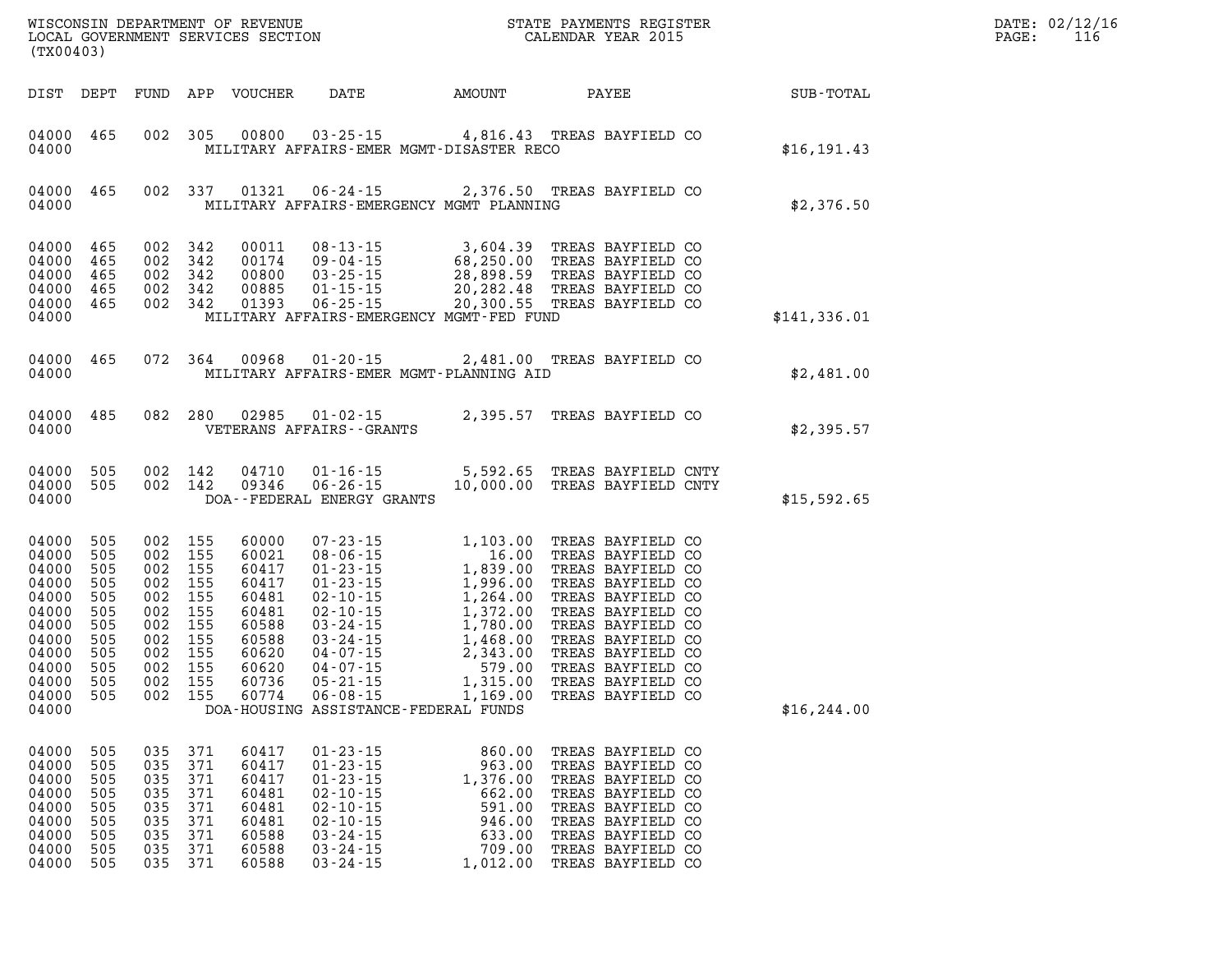|       | DATE: 02/12/16 |
|-------|----------------|
| PAGE: | 117            |

LOCAL GOVERNMENT SERVICES SECTION **(TX00403)** 

| DIST                             | DEPT              | FUND              | APP               | <b>VOUCHER</b>          | DATE                                                                            | AMOUNT                                                                     | PAYEE                                                       | <b>SUB-TOTAL</b> |
|----------------------------------|-------------------|-------------------|-------------------|-------------------------|---------------------------------------------------------------------------------|----------------------------------------------------------------------------|-------------------------------------------------------------|------------------|
| 04000<br>04000<br>04000<br>04000 | 505<br>505<br>505 | 035<br>035<br>035 | 371<br>371<br>371 | 60620<br>60620<br>60620 | $04 - 07 - 15$<br>$04 - 07 - 15$<br>$04 - 07 - 15$<br>DOA--PUBLIC BENEFITS FUND | 249.00<br>279.00<br>398.00                                                 | TREAS BAYFIELD CO<br>TREAS BAYFIELD CO<br>TREAS BAYFIELD CO | \$8,678.00       |
| 04000<br>04000<br>04000          | 505<br>505        | 089<br>089        | 166<br>166        | 04900<br>09089          | $01 - 21 - 15$<br>$06 - 23 - 15$<br>DOA--LAND INFORMATION FUND                  | 1,000.00<br>64,368.00                                                      | TREAS BAYFIELD CO<br>TREAS BAYFIELD CO                      | \$65,368.00      |
| 04000<br>04000                   | 507               | 002               | 130               | <b>PL002</b>            | $06 - 11 - 15$                                                                  | 1,248.91 TREAS BAYFIELD COUNTY<br>PUBLIC LANDS-FLOOD CONTROL-FEDERAL FUNDS |                                                             | \$1,248.91       |
| 04000<br>04000                   | 835               | 002               | 105               | 43001                   | 07-27-15<br>REVENUE - - STATE SHARED REVENUES                                   | 9,452.46                                                                   | TREAS BAYFIELD CO                                           | \$9,452.46       |
| 04000<br>04000                   | 835               | 002               | 109               | 01004                   | $07 - 27 - 15$<br>REVENUE--EXEMPT COMPUTER AID                                  | 2,390.00                                                                   | TREAS BAYFIELD CO                                           | \$2,390.00       |
| 04000<br>04000<br>04000          | 835<br>835        | 002<br>002        | 302<br>302        | 10005<br>11005          | 07-27-15<br>$07 - 27 - 15$                                                      | 2,898,805.14<br>664,048.16<br>REVENUE-FIRST DOLLAR/SCHOOL LEVY CREDITS     | TREAS BAYFIELD CO<br>TREAS BAYFIELD CO                      | \$3,562,853.30   |
| 04000<br>04000                   | 835               | 021               | 363               | 37144                   | $03 - 23 - 15$<br>REVENUE--LOTTERY CREDIT -                                     | 485,180.23                                                                 | TREAS BAYFIELD CO                                           | \$485,180.23     |
| 04000                            |                   |                   |                   |                         | DISTRICT TOTAL APPROPRIATIONS                                                   |                                                                            |                                                             | \$10,933,337.92  |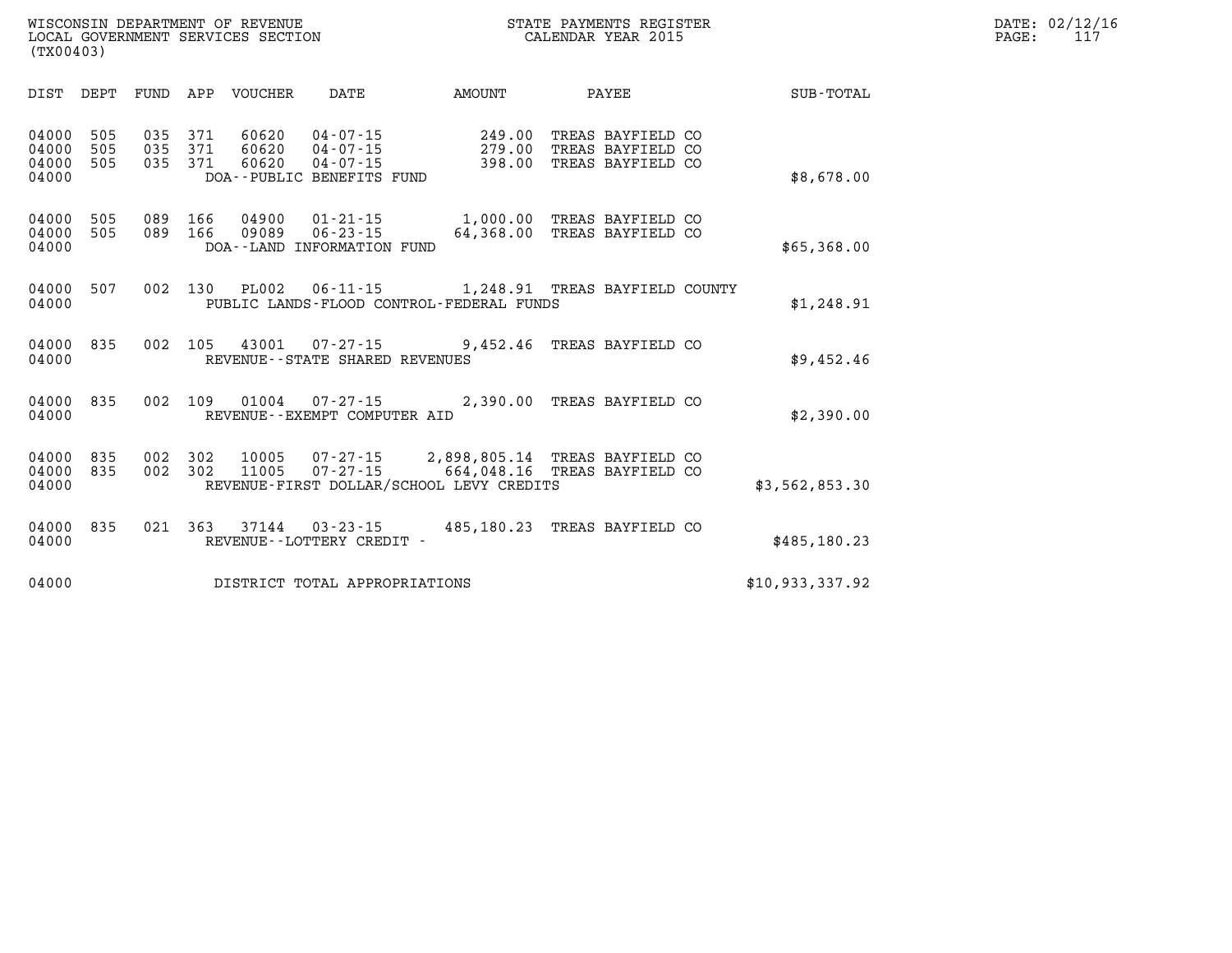| (TX00403)                                             |           |  |                                                          |                                            | WISCONSIN DEPARTMENT OF REVENUE<br>LOCAL GOVERNMENT SERVICES SECTION<br>CALENDAR YEAR 2015                                                                                                                           |               | DATE: 02/12/16<br>PAGE: 118 |
|-------------------------------------------------------|-----------|--|----------------------------------------------------------|--------------------------------------------|----------------------------------------------------------------------------------------------------------------------------------------------------------------------------------------------------------------------|---------------|-----------------------------|
|                                                       |           |  |                                                          |                                            | DIST DEPT FUND APP VOUCHER DATE AMOUNT PAYEE PAYES                                                                                                                                                                   |               |                             |
| 04002                                                 |           |  |                                                          | SAFETY/PROF SERV--FIRE INSURANCE DUES      | 04002 165 002 225 00071 06-25-15 2,362.18 TREAS TN BARKSDALE                                                                                                                                                         | \$2,362.18    |                             |
| 04002 370<br>04002 370<br>04002                       |           |  |                                                          | NAT RESOURCES-SEVERANCE/YIELD/WITHDRAWAL   | 000 001 01DNR 04-09-15 354.51 TREAS TOWN BARKSDALE<br>000 001 04DNR 06-03-15 268.41 TREAS TOWN BARKSDALE                                                                                                             | \$622.92      |                             |
| 04002                                                 |           |  |                                                          | NAT RESOURCES--AIDS IN LIEU OF TAXES       | 04002 370 002 503 17296 01-12-15 1,567.93 TREAS TN BARKSDALE<br>281.54 TOWN SHARE                                                                                                                                    | \$1,567.93    |                             |
| 04002                                                 |           |  |                                                          | NAT RESOURCES--FOREST CROP/MFL/CO FOREST   | 04002 370 012 571 38537 06-02-15 221.28 TREAS TN BARKSDALE                                                                                                                                                           | \$221.28      |                             |
|                                                       |           |  |                                                          |                                            | 04002 370 012 579 19995 04-03-15<br>\$8.90 \$8.90 \$8.90 \$8.90 \$8.90 \$8.90 \$8.90                                                                                                                                 |               |                             |
| 04002                                                 |           |  |                                                          | NAT RESOURCES--PMT IN LIEU OF TAXES        | 04002 370 012 584 00041 09-01-15 28,590.60 TREAS TN BARKSDALE                                                                                                                                                        | \$28,590.60   |                             |
| 04002 395<br>04002<br>04002 395<br>04002 395<br>04002 | 395       |  |                                                          | TRANSPORTATION - GENERAL TRANSP AIDS - GTA | 011 191 38071 01-05-15 41,061.79 TOWN OF BARKSDALE<br>011 191 46071 04-06-15 41,061.79 TOWN OF BARKSDALE<br>011 191 54071 07-06-15 41,061.79 TOWN OF BARKSDALE<br>011 191 66071 10-05-15 41,061.81 TOWN OF BARKSDALE | \$164, 247.18 |                             |
| 04002                                                 | 04002 835 |  | 002 105 42973 07-27-15<br>REVENUE--STATE SHARED REVENUES |                                            | 5,993.84 TREAS TN BARKSDALE                                                                                                                                                                                          | \$5,993.84    |                             |
|                                                       |           |  | 04002 REVENUE--EXEMPT COMPUTER AID                       |                                            | 04002 835 002 109 02068 07-27-15 1.00 TREAS TN BARKSDALE                                                                                                                                                             | \$1.00        |                             |
| 04002                                                 |           |  | DISTRICT TOTAL APPROPRIATIONS                            |                                            |                                                                                                                                                                                                                      | \$203,615.83  |                             |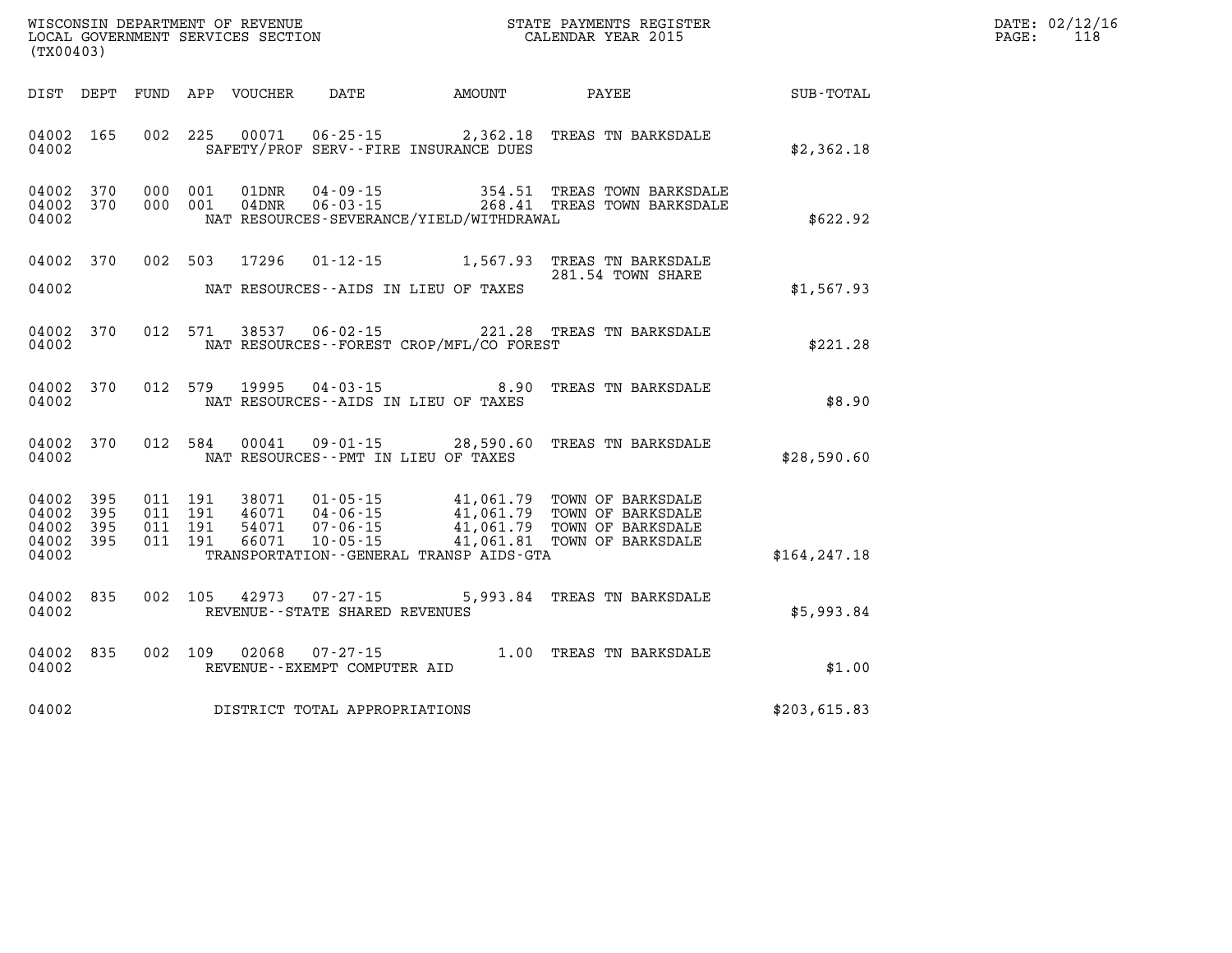| PAGE: | DATE: 02/12/16<br>119 |
|-------|-----------------------|
|       |                       |

| (TX00403)                                                                   |                        |  |                                                                |                            |                                                                            |                                                                                                                                                                                                                                                                                                                                                                                                       |                                                                         | $\mathbb{R}^n$              | DATE: 02/12/1<br>PAGE:<br>119 |  |  |
|-----------------------------------------------------------------------------|------------------------|--|----------------------------------------------------------------|----------------------------|----------------------------------------------------------------------------|-------------------------------------------------------------------------------------------------------------------------------------------------------------------------------------------------------------------------------------------------------------------------------------------------------------------------------------------------------------------------------------------------------|-------------------------------------------------------------------------|-----------------------------|-------------------------------|--|--|
|                                                                             |                        |  |                                                                | DIST DEPT FUND APP VOUCHER |                                                                            |                                                                                                                                                                                                                                                                                                                                                                                                       |                                                                         | DATE AMOUNT PAYEE SUB-TOTAL |                               |  |  |
| 04004                                                                       | 04004 165              |  |                                                                |                            |                                                                            | 002 225 00072 06-25-15 6,256.59 TREAS TN BARNES<br>SAFETY/PROF SERV--FIRE INSURANCE DUES                                                                                                                                                                                                                                                                                                              |                                                                         | \$6,256.59                  |                               |  |  |
| 04004 370<br>04004                                                          | 04004 370              |  |                                                                |                            |                                                                            | 000 001 01DNR 04-09-15 2,829.78 TREAS TOWN BARNES<br>000 001 05DNR 09-28-15 2,541.37 TREAS TOWN BARNES<br>NAT RESOURCES-SEVERANCE/YIELD/WITHDRAWAL                                                                                                                                                                                                                                                    |                                                                         | \$5,371.15                  |                               |  |  |
| 04004                                                                       | 04004 370<br>04004 370 |  | 012 571                                                        |                            |                                                                            | 012 571 38538 06-02-15 3,811.21 TREAS TN BARNES<br>012 571 38538 06-02-15 11,795.21 TREAS TN BARNES<br>NAT RESOURCES - - FOREST CROP/MFL/CO FOREST                                                                                                                                                                                                                                                    |                                                                         | \$15,606.42                 |                               |  |  |
| 04004 370<br>04004 370<br>04004                                             | 04004 370              |  |                                                                |                            | 012 579 19996 04-03-15<br>012 579 19996 04-03-15<br>012 579 19996 04-03-15 | NAT RESOURCES--AIDS IN LIEU OF TAXES                                                                                                                                                                                                                                                                                                                                                                  | 18.21 TREAS TN BARNES<br>50.66 TREAS TN BARNES<br>28.34 TREAS TN BARNES | \$97.21                     |                               |  |  |
| 04004                                                                       | 04004 370              |  |                                                                |                            |                                                                            | 012 583 01641 01-26-15 29,137.34 TREAS TN BARNES<br>NAT RESOURCES - - RECREATION RESOURCE - FED                                                                                                                                                                                                                                                                                                       |                                                                         | \$29,137.34                 |                               |  |  |
| 04004 370<br>04004<br>04004 370<br>04004<br>04004 370<br>04004 370<br>04004 | 370<br>370             |  | 012 678<br>012 678<br>012 678<br>012 678<br>012 678<br>012 678 |                            |                                                                            | 00496 09-21-15 500.00 TREAS TN BARNES<br>01548 01-21-15 5,000.00 TREAS TN BARNES<br>02776 06-10-15 15,000.00 TREAS TN BARNES<br>03040 06-25-15 1,332.02 TREAS TN BARNES<br>03041 06-25-15 2,600.00 TREAS TN BARNES<br>03042 06-25-15 1,750.00<br>NAT RESOURCES--INVASIVE AQUATICE SPECIES                                                                                                             |                                                                         | \$26,182.02                 |                               |  |  |
| 04004                                                                       | 04004 370              |  |                                                                |                            | NAT RESOURCES--RU RECYCLING GRANT                                          | 074 670 42266 05-29-15 3,987.95 TREAS TN BARNES                                                                                                                                                                                                                                                                                                                                                       |                                                                         | \$3,987.95                  |                               |  |  |
| 04004<br>04004 395<br>04004<br>04004 395<br>04004                           | 395<br>395             |  |                                                                |                            |                                                                            | $\begin{array}{cccc} 011 & 191 & 38072 & 01\cdot 05\cdot 15 & 81, 523.54 & \text{TOWN OF BARNES} \\ 011 & 191 & 46072 & 04\cdot 06\cdot 15 & 81, 523.54 & \text{TOWN OF BARNES} \\ 011 & 191 & 54072 & 07\cdot 06\cdot 15 & 81, 523.54 & \text{TOWN OF BARNES} \\ 011 & 191 & 66072 & 10\cdot 05\cdot 15 & 81, 523.56 & \text{TOWN OF BARNES} \end{array}$<br>TRANSPORTATION--GENERAL TRANSP AIDS-GTA |                                                                         | \$326,094.18                |                               |  |  |
| 04004                                                                       | 04004 435              |  |                                                                |                            | 005 163 01LGS 11-16-15                                                     | HS--PREPAID MEDICAL TRANSPORT REIMBURSE                                                                                                                                                                                                                                                                                                                                                               | 2,000.00 DHS PREPAID MEDICAL TRANSPORT                                  | \$2,000.00                  |                               |  |  |
| 04004 455<br>04004                                                          |                        |  |                                                                | 002 231 20                 | $04 - 27 - 15$<br>JUSTICE - - LAW ENFORCEMENT TRAINING                     |                                                                                                                                                                                                                                                                                                                                                                                                       | 160.00 TREAS TN BARNES                                                  | \$160.00                    |                               |  |  |
| 04004 835                                                                   |                        |  |                                                                |                            | 002 105 42974 07-27-15                                                     | 1,815.25 TREAS TN BARNES                                                                                                                                                                                                                                                                                                                                                                              |                                                                         |                             |                               |  |  |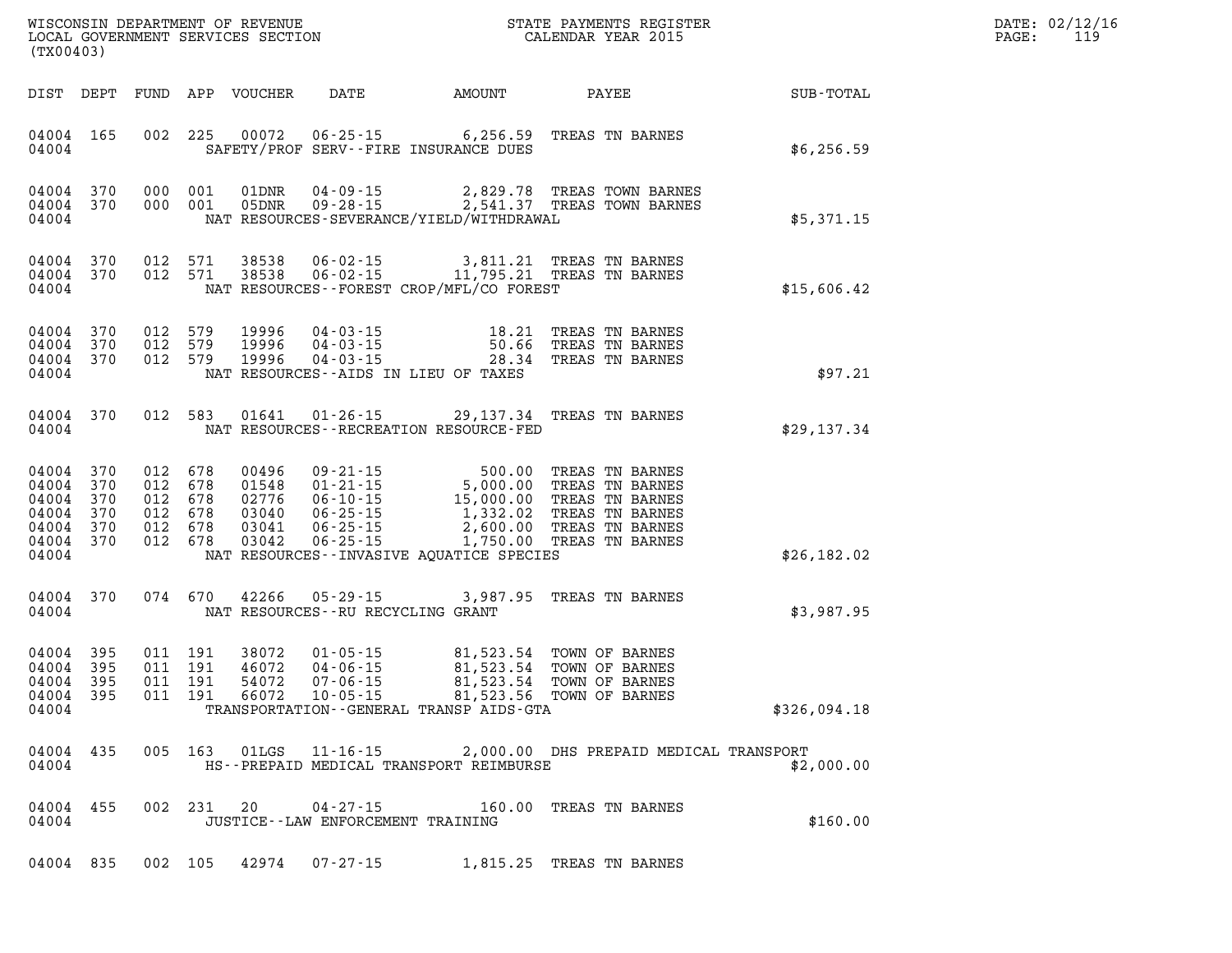| WISCONSIN DEPARTMENT OF REVENUE<br>(TX00403) |      |     | LOCAL GOVERNMENT SERVICES SECTION |                                                |        | STATE PAYMENTS REGISTER<br>CALENDAR YEAR 2015 |  |              |  | PAGE: | DATE: 02/12/16<br>120 |
|----------------------------------------------|------|-----|-----------------------------------|------------------------------------------------|--------|-----------------------------------------------|--|--------------|--|-------|-----------------------|
| DIST<br>DEPT                                 | FUND | APP | <b>VOUCHER</b>                    | DATE                                           | AMOUNT | PAYEE                                         |  | SUB-TOTAL    |  |       |                       |
| 04004                                        |      |     |                                   | REVENUE - - STATE SHARED REVENUES              |        |                                               |  | \$1,815.25   |  |       |                       |
| 835<br>04004<br>04004                        | 002  | 109 | 02069                             | $07 - 27 - 15$<br>REVENUE--EXEMPT COMPUTER AID | 28.00  | TREAS TN BARNES                               |  | \$28.00      |  |       |                       |
| 835<br>04004<br>04004                        | 002  | 501 | 00001<br>DOA - PAYMENT            | $02 - 02 - 15$<br>FOR MUNICIPAL SERVICES AID   | 313.57 | TREAS TN BARNES                               |  | \$313.57     |  |       |                       |
| 04004                                        |      |     |                                   | DISTRICT TOTAL APPROPRIATIONS                  |        |                                               |  | \$417,049.68 |  |       |                       |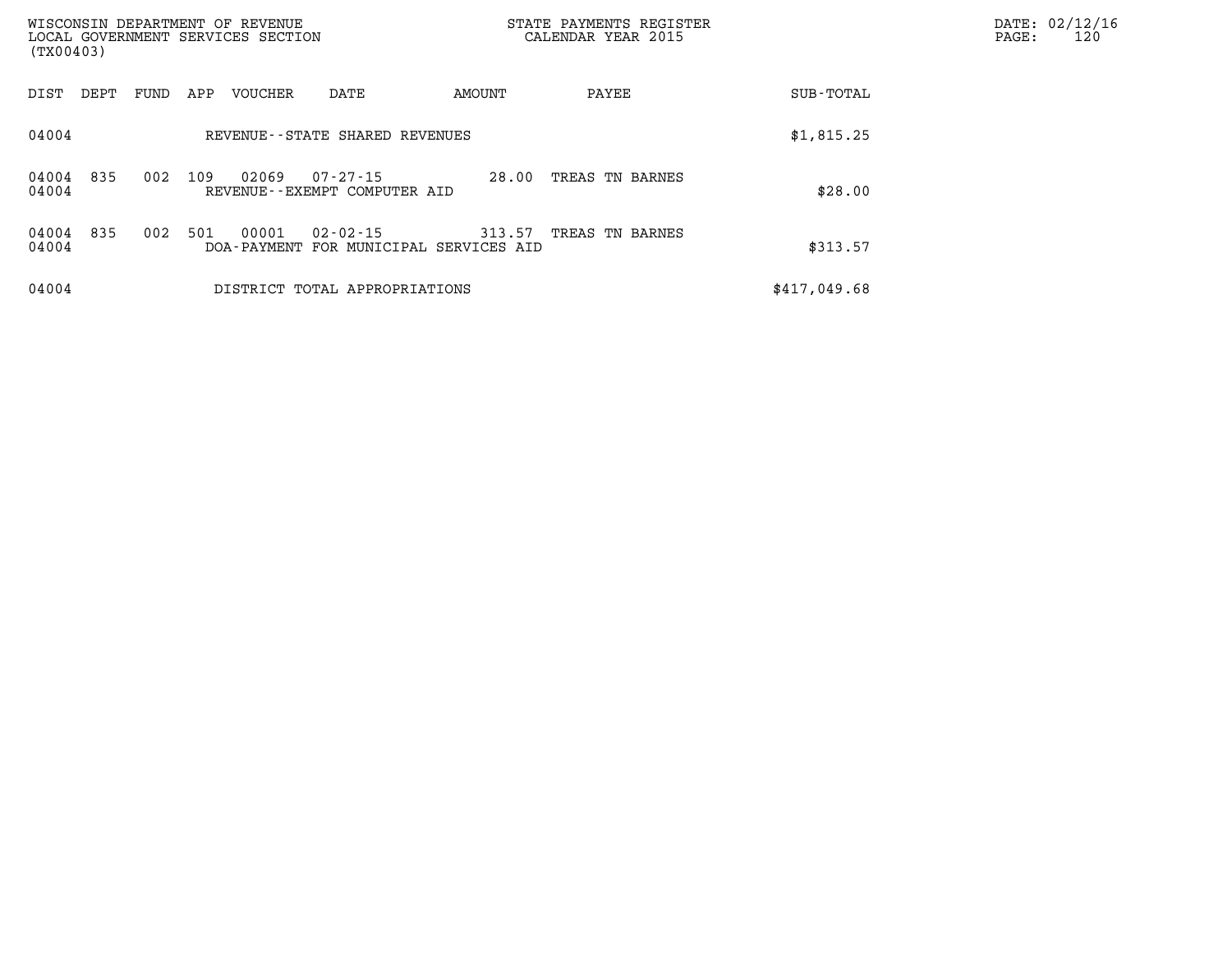| WISCONSIN DEPARTMENT OF REVENUE   | STATE PAYMENTS REGISTER | DATE: | : 02/12/16 |
|-----------------------------------|-------------------------|-------|------------|
| LOCAL GOVERNMENT SERVICES SECTION |                         |       | 1 0        |
|                                   | CALENDAR YEAR 2015      | PAGE  | ᆂᅀ         |

|                                  | LOCAL GOVERNMENT SERVICES SECTION<br>(TX00403) |  |                                          |                                  |                                              |                                             | CALENDAR YEAR 2015                                                                        |              | PAGE: | 121 |
|----------------------------------|------------------------------------------------|--|------------------------------------------|----------------------------------|----------------------------------------------|---------------------------------------------|-------------------------------------------------------------------------------------------|--------------|-------|-----|
|                                  |                                                |  |                                          |                                  |                                              | DIST DEPT FUND APP VOUCHER DATE AMOUNT      | PAYEE                                                                                     | SUB-TOTAL    |       |     |
| 04006 165<br>04006               |                                                |  | 002 225                                  | 00073                            |                                              | SAFETY/PROF SERV--FIRE INSURANCE DUES       | 06-25-15 4,478.58 TREAS TN BAYFIELD                                                       | \$4,478.58   |       |     |
|                                  | 04006 370                                      |  | 002 503                                  |                                  |                                              |                                             | 17297  01-12-15  27,492.98  TREAS TN BAYFIELD<br>12823.09 TOWN SHARE                      |              |       |     |
| 04006<br>04006<br>04006          | 370<br>370                                     |  | 002 503<br>002 503                       | 17297<br>17297                   |                                              | NAT RESOURCES--AIDS IN LIEU OF TAXES        | 01-12-15 20,644.47 TREAS TN BAYFIELD<br>01-12-15 18,284.94 TREAS TN BAYFIELD              | \$66,422.39  |       |     |
| 04006                            | 04006 370 012 571<br>04006 370                 |  | 012 571                                  | 38539<br>38539                   | 06-02-15                                     | NAT RESOURCES - - FOREST CROP/MFL/CO FOREST | 706.76 TREAS TN BAYFIELD<br>06-02-15 9,837.77 TREAS TN BAYFIELD                           | \$10,544.53  |       |     |
| 04006<br>04006<br>04006<br>04006 | 370<br>370<br>370                              |  | 012 579<br>012 579<br>012 579            | 19997<br>19997<br>19997          |                                              | NAT RESOURCES -- AIDS IN LIEU OF TAXES      | 04-03-15<br>04-03-15<br>04-03-15<br>04-03-15<br>04-03-15<br>085.54<br>20TREAS TN BAYFIELD | \$615.23     |       |     |
| 04006                            | 04006 370 095 512                              |  |                                          |                                  | NAT RESOURCES - - STEWARDSHIP 2000           |                                             | 00599  09-24-15  19,388.00 *TREAS TN BAYFIELD                                             | \$19,388.00  |       |     |
| 04006<br>04006<br>04006<br>04006 | 04006 395<br>395<br>395<br>395                 |  | 011 191<br>011 191<br>011 191<br>011 191 | 38073<br>46073<br>54073<br>66073 | 04-06-15<br>$10 - 05 - 15$                   | TRANSPORTATION--GENERAL TRANSP AIDS-GTA     | 40,147.98 TOWN OF BAYFIELD                                                                | \$160,591.86 |       |     |
| 04006                            | 04006 505                                      |  | 002 142                                  | 00996                            | $09 - 11 - 15$<br>DOA--FEDERAL ENERGY GRANTS |                                             | 26,703.00 TREAS TN BAYFIELD                                                               | \$26,703.00  |       |     |
| 04006                            | 04006 835                                      |  |                                          | 002 105 42975                    | REVENUE--STATE SHARED REVENUES               |                                             | 07-27-15 2,432.78 TREAS TN BAYFIELD                                                       | \$2,432.78   |       |     |
| 04006                            | 04006 835                                      |  | 002 109                                  | 02070                            | 07-27-15<br>REVENUE--EXEMPT COMPUTER AID     |                                             | 321.00 TREAS TN BAYFIELD                                                                  | \$321.00     |       |     |
| 04006                            | 04006 835                                      |  |                                          | 002 501 00001                    |                                              | DOA-PAYMENT FOR MUNICIPAL SERVICES AID      | 02-02-15 1,928.52 TREAS TN BAYFIELD                                                       | \$1,928.52   |       |     |
| 04006                            |                                                |  |                                          |                                  | DISTRICT TOTAL APPROPRIATIONS                |                                             |                                                                                           | \$293,425.89 |       |     |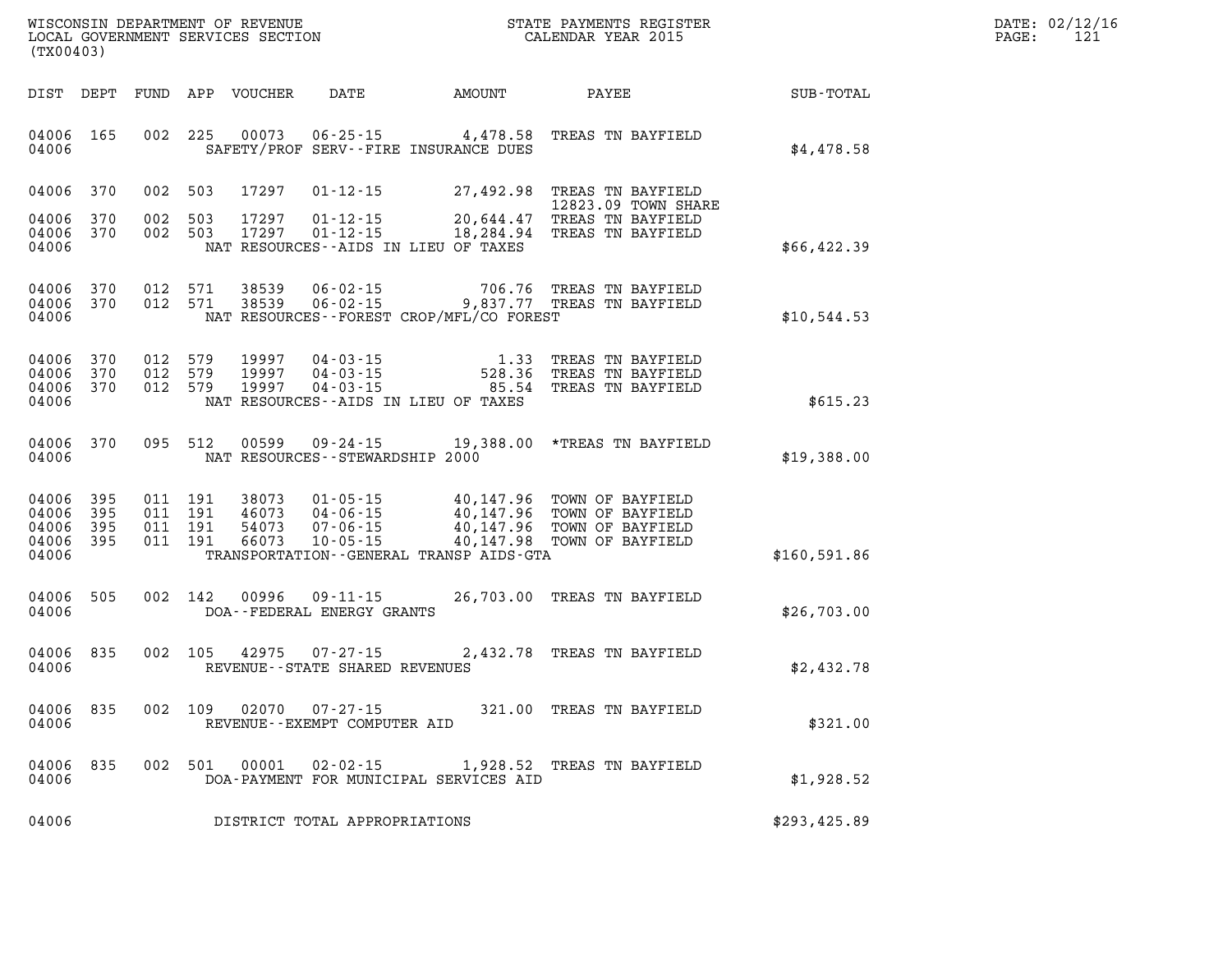| DATE: | 02/12/16 |
|-------|----------|
| PAGE: | 122      |

| WISCONSIN DEPARTMENT OF REVENUE<br>LOCAL GOVERNMENT SERVICES SECTION<br>LOCAL GOVERNMENT SERVICES SECTION<br>CALENDAR YEAR 2015<br>(TX00403) |                        |  |         |  |                                   |                                          |                                                                                                                                                                                                              |              | DATE: 02/12/1<br>$\mathtt{PAGE}$ :<br>122 |
|----------------------------------------------------------------------------------------------------------------------------------------------|------------------------|--|---------|--|-----------------------------------|------------------------------------------|--------------------------------------------------------------------------------------------------------------------------------------------------------------------------------------------------------------|--------------|-------------------------------------------|
|                                                                                                                                              |                        |  |         |  |                                   |                                          | DIST DEPT FUND APP VOUCHER DATE AMOUNT PAYEE SUB-TOTAL                                                                                                                                                       |              |                                           |
| 04008                                                                                                                                        | 04008 165              |  |         |  |                                   | SAFETY/PROF SERV--FIRE INSURANCE DUES    | 002 225 00074 06-25-15 2,009.18 TREAS TN BAYVIEW                                                                                                                                                             | \$2,009.18   |                                           |
| 04008                                                                                                                                        | 04008 370<br>04008 370 |  |         |  |                                   | NAT RESOURCES-SEVERANCE/YIELD/WITHDRAWAL | 000 001 01DNR 04-09-15 16,577.70 TREAS TOWN BAYVIEW<br>000 001 04DNR 06-03-15 385.51 TREAS TOWN BAYVIEW                                                                                                      | \$16,963.21  |                                           |
| 04008                                                                                                                                        | 04008 370              |  |         |  |                                   | NAT RESOURCES--AIDS IN LIEU OF TAXES     | 002 503 17298 01-12-15 17,992.07 TREAS TN BAYVIEW<br>2189.29 TOWN SHARE                                                                                                                                      | \$17,992.07  |                                           |
| 04008                                                                                                                                        |                        |  |         |  |                                   | NAT RESOURCES--FOREST CROP/MFL/CO FOREST | 04008 370 012 571 38540 06-02-15 350.97 TREAS TN BAYVIEW<br>04008 370 012 571 38540 06-02-15 3,885.47 TREAS TN BAYVIEW                                                                                       | \$4,236.44   |                                           |
| 04008 370<br>04008                                                                                                                           | 04008 370              |  |         |  |                                   | NAT RESOURCES--AIDS IN LIEU OF TAXES     | 012 579 19998 04-03-15 20.88 TREAS TN BAYVIEW<br>012 579 19998 04-03-15 487.25 TREAS TN BAYVIEW                                                                                                              | \$508.13     |                                           |
| 04008                                                                                                                                        | 04008 370              |  |         |  |                                   | NAT RESOURCES -- PMT IN LIEU OF TAXES    | 012 584 00042 09-01-15 2,697.54 TREAS TN BAYVIEW                                                                                                                                                             | \$2,697.54   |                                           |
| 04008 395<br>04008 395<br>04008                                                                                                              | 04008 395<br>04008 395 |  |         |  |                                   | TRANSPORTATION--GENERAL TRANSP AIDS-GTA  | 011 191 38074 01-05-15 38,375.35 TOWN OF BAYVIEW<br>011 191 46074 04-06-15 38,375.35 TOWN OF BAYVIEW<br>011 191 54074 07-06-15 38,375.35 TOWN OF BAYVIEW<br>011 191 66074 10-05-15 28,375.37 TOWN OF BAYVIEW | \$153,501.42 |                                           |
| 04008 395<br>04008                                                                                                                           |                        |  |         |  |                                   | TRANSPORTATION - - LRIP/TRIP/MSIP GRANTS | 011 278 64117 10-23-15 7,590.00 TREAS TN BAYVIEW                                                                                                                                                             | \$7,590.00   |                                           |
| 04008 465<br>04008                                                                                                                           |                        |  |         |  |                                   | MILITARY AFFAIRS-EMER MGMT-DISASTER RECO | 002 305 01100 06-18-15 2,609.32 TREAS TN BAYVIEW                                                                                                                                                             | \$2,609.32   |                                           |
| 04008 465<br>04008                                                                                                                           |                        |  | 002 342 |  |                                   | MILITARY AFFAIRS-EMERGENCY MGMT-FED FUND | 01100  06-18-15  15,655.91  TREAS TN BAYVIEW                                                                                                                                                                 | \$15,655.91  |                                           |
| 04008<br>04008                                                                                                                               | 835                    |  |         |  | REVENUE - - STATE SHARED REVENUES |                                          | 002 105 42976 07-27-15 1,017.87 TREAS TN BAYVIEW                                                                                                                                                             | \$1,017.87   |                                           |
| 04008<br>04008                                                                                                                               | 835                    |  | 002 109 |  | REVENUE--EXEMPT COMPUTER AID      |                                          | 10.00 TREAS TN BAYVIEW                                                                                                                                                                                       | \$10.00      |                                           |

**04008 DISTRICT TOTAL APPROPRIATIONS \$224,791.09**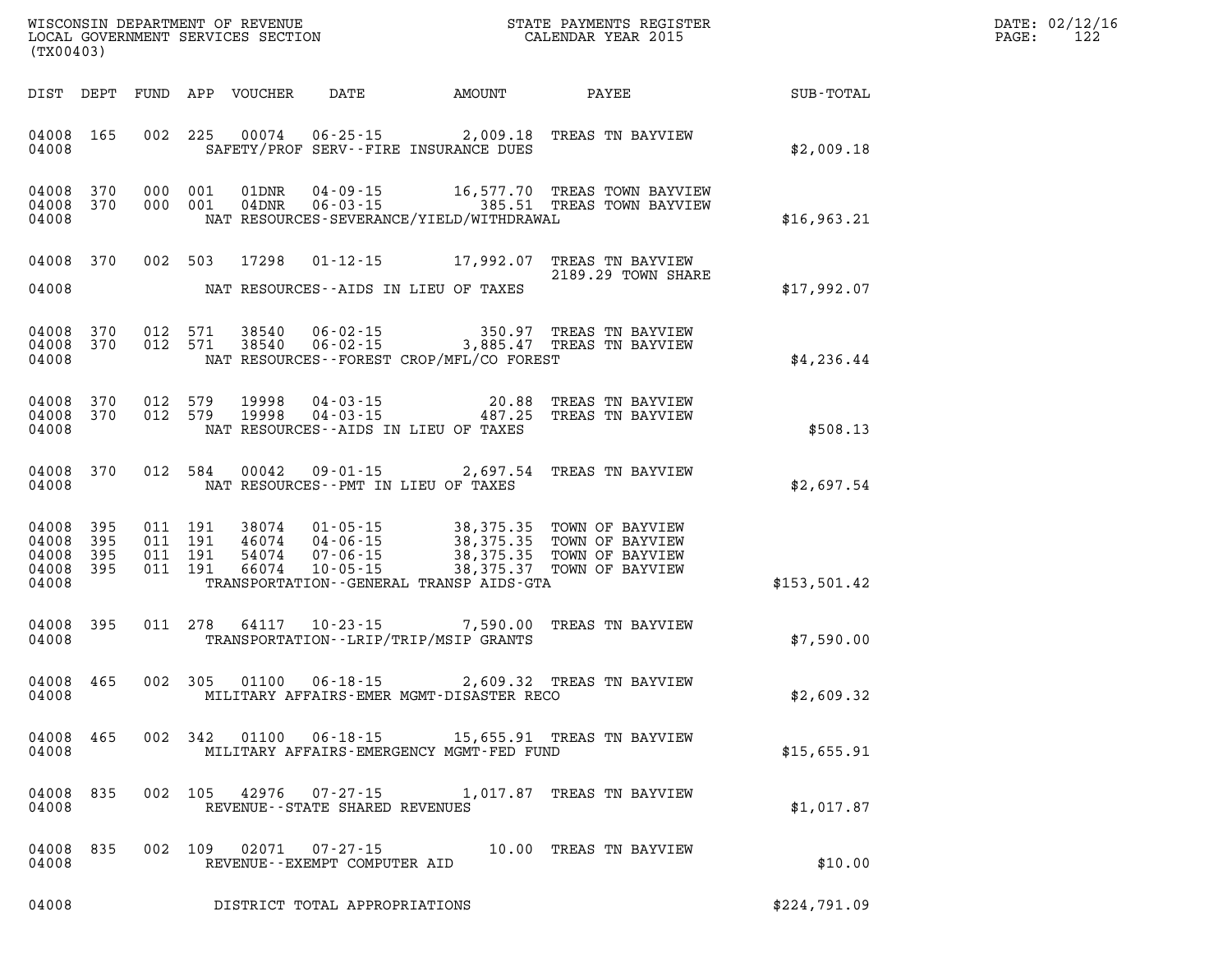| WISCONSIN DEPARTMENT OF REVENUE   | STATE PAYMENTS REGISTER | DATE: | : 02/12/16 |
|-----------------------------------|-------------------------|-------|------------|
| LOCAL GOVERNMENT SERVICES SECTION |                         |       | 1 n ·      |
|                                   | CALENDAR YEAR 2015      | PAGE  | ᅶᇫ         |

|                                                   | LOCAL GOVERNMENT SERVICES SECTION<br>(TX00403) |                    |                                          |                         |                                        | CALENDAR YEAR 2015                                                                                                                                            |                                                  |                  | PAGE: | 123 |
|---------------------------------------------------|------------------------------------------------|--------------------|------------------------------------------|-------------------------|----------------------------------------|---------------------------------------------------------------------------------------------------------------------------------------------------------------|--------------------------------------------------|------------------|-------|-----|
|                                                   |                                                |                    |                                          |                         |                                        | DIST DEPT FUND APP VOUCHER DATE AMOUNT PAYEE                                                                                                                  |                                                  | <b>SUB-TOTAL</b> |       |     |
| 04010<br>04010                                    | 165                                            |                    | 002 225                                  | 00075                   |                                        | 06-25-15 1,910.62 TREAS TN BELL<br>SAFETY/PROF SERV--FIRE INSURANCE DUES                                                                                      |                                                  | \$1,910.62       |       |     |
| 04010 370                                         |                                                |                    | 002 503                                  | 17299                   |                                        | 01-12-15 15,893.64 TREAS TN BELL                                                                                                                              | 2994.80 TOWN SHARE                               |                  |       |     |
| 04010<br>04010<br>04010 370<br>04010              | 370<br>370                                     | 002 503<br>002 503 | 002 503                                  | 17299<br>18060<br>18060 |                                        | ؛ 2994.80 TOWN<br>-01-12-15 698.84 TREAS TN BELL<br>01-30-15 15,892.09 TREAS TN BELL<br>01-30-15 698.84 TREAS TN BELL<br>NAT RESOURCES--AIDS IN LIEU OF TAXES |                                                  | \$33,183.41      |       |     |
| 04010 370<br>04010 370<br>04010                   |                                                |                    | 012 571<br>012 571                       | 38541<br>38541          |                                        | 06-02-15 695.90 TREAS TN BELL<br>06-02-15 4,375.51 TREAS TN BELL<br>NAT RESOURCES--FOREST CROP/MFL/CO FOREST                                                  |                                                  | \$5,071.41       |       |     |
| 04010 370<br>04010 370<br>04010                   |                                                |                    | 012 579<br>012 579                       | 19999<br>19999          | 04-03-15<br>$04 - 03 - 15$             | NAT RESOURCES -- AIDS IN LIEU OF TAXES                                                                                                                        | 3.37 TREAS TN BELL<br>35.20 TREAS TN BELL        | \$38.57          |       |     |
| 04010<br>04010                                    | 370                                            |                    | 012 584                                  | 00043                   |                                        | $09 - 01 - 15$ 8, 158.35<br>NAT RESOURCES - PMT IN LIEU OF TAXES                                                                                              | TREAS TN BELL                                    | \$8,158.35       |       |     |
| 04010<br>04010                                    | 370                                            |                    | 074 670                                  | 42267                   | NAT RESOURCES -- RU RECYCLING GRANT    | 05-29-15 1,706.96 TREAS TN BELL                                                                                                                               |                                                  | \$1,706.96       |       |     |
| 04010 395<br>04010<br>04010<br>04010 395<br>04010 | 395<br>395                                     |                    | 011 191<br>011 191<br>011 191<br>011 191 | 46075<br>54075<br>66075 | 04-06-15<br>$07 - 06 - 15$<br>10-05-15 | 38075 01-05-15 43,627.12 TOWN OF BELL<br>43,627.12 TOWN OF BELL<br>43,627.12 TOWN OF BELL<br>TRANSPORTATION--GENERAL TRANSP AIDS-GTA                          | 43,627.12 TOWN OF BELL<br>43,627.14 TOWN OF BELL | \$174,508.50     |       |     |
| 04010 395<br>04010                                |                                                |                    | 011 278                                  | 69730                   |                                        | 12-21-15 25,395.00 TREAS TN BELL<br>TRANSPORTATION - - LRIP/TRIP/MSIP GRANTS                                                                                  |                                                  | \$25,395.00      |       |     |
| 04010 835<br>04010                                |                                                |                    | 002 105                                  |                         | REVENUE - - STATE SHARED REVENUES      | 42977 07-27-15 1,116.32 TREAS TN BELL                                                                                                                         |                                                  | \$1,116.32       |       |     |
| 04010<br>04010                                    | 835                                            |                    | 002 109                                  |                         | REVENUE--EXEMPT COMPUTER AID           | 02072  07-27-15  8.00 TREAS TN BELL                                                                                                                           |                                                  | \$8.00           |       |     |
| 04010                                             |                                                |                    |                                          |                         | DISTRICT TOTAL APPROPRIATIONS          |                                                                                                                                                               |                                                  | \$251,097.14     |       |     |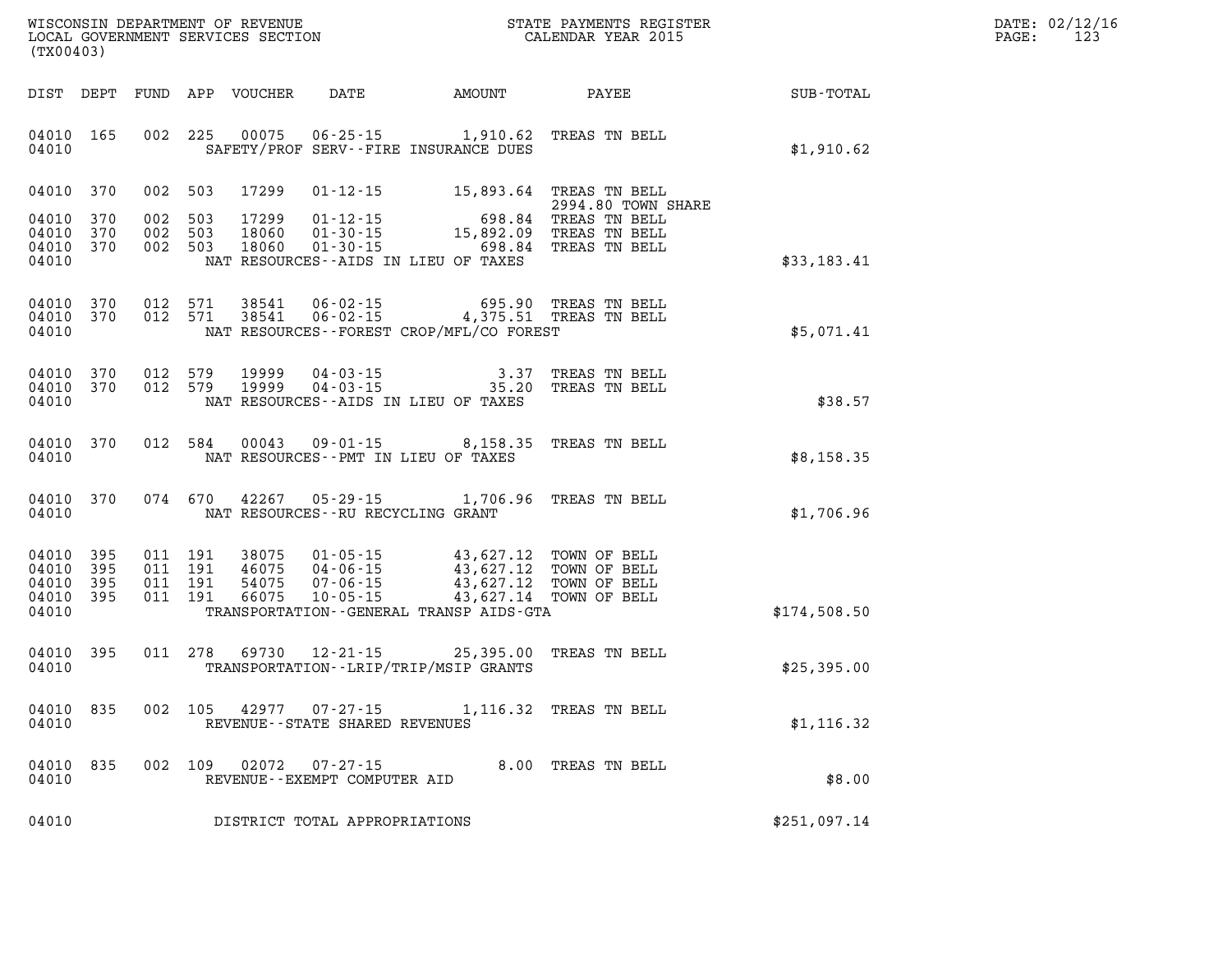| DATE: | 02/12/16 |
|-------|----------|
| PAGE: | 124      |

| WISCONSIN DEPARTMENT OF REVENUE<br>LOCAL GOVERNMENT SERVICES SECTION<br>(TWO0403)<br>(TX00403) |                        |  |  |  |                                   |                                                                                                                                                                                                                                                                                                                                                                                        |                                                                                                                                                                                                                                                                                                                         |                                                        | DATE: 02/12/1<br>$\mathtt{PAGE:}$<br>124 |
|------------------------------------------------------------------------------------------------|------------------------|--|--|--|-----------------------------------|----------------------------------------------------------------------------------------------------------------------------------------------------------------------------------------------------------------------------------------------------------------------------------------------------------------------------------------------------------------------------------------|-------------------------------------------------------------------------------------------------------------------------------------------------------------------------------------------------------------------------------------------------------------------------------------------------------------------------|--------------------------------------------------------|------------------------------------------|
|                                                                                                |                        |  |  |  |                                   |                                                                                                                                                                                                                                                                                                                                                                                        |                                                                                                                                                                                                                                                                                                                         | DIST DEPT FUND APP VOUCHER DATE AMOUNT PAYEE SUB-TOTAL |                                          |
|                                                                                                |                        |  |  |  |                                   | 04012 165 002 225 00076 06-25-15 4,366.59 TREAS TN CABLE<br>04012 SAFETY/PROF SERV--FIRE INSURANCE DUES                                                                                                                                                                                                                                                                                |                                                                                                                                                                                                                                                                                                                         | \$4,366.59                                             |                                          |
|                                                                                                | 04012                  |  |  |  |                                   |                                                                                                                                                                                                                                                                                                                                                                                        | 04012 370 000 001 01DNR 04-09-15 335.10 TREAS TOWN CABLE 04012 370 000 001 04DNR 06-03-15 400.22 TREAS TOWN CABLE<br>NAT RESOURCES-SEVERANCE/YIELD/WITHDRAWAL                                                                                                                                                           | \$735.32                                               |                                          |
|                                                                                                |                        |  |  |  |                                   |                                                                                                                                                                                                                                                                                                                                                                                        | 04012 370 002 503 17300 01-12-15 1,040.86 TREAS TN CABLE<br>318.87 TOWN SHARE                                                                                                                                                                                                                                           |                                                        |                                          |
|                                                                                                |                        |  |  |  |                                   | 04012 NAT RESOURCES--AIDS IN LIEU OF TAXES                                                                                                                                                                                                                                                                                                                                             |                                                                                                                                                                                                                                                                                                                         | \$1,040.86                                             |                                          |
|                                                                                                |                        |  |  |  |                                   | 04012 NAT RESOURCES--FOREST CROP/MFL/CO FOREST                                                                                                                                                                                                                                                                                                                                         | 04012 370 012 571 38542 06-02-15 1,032.16 TREAS TN CABLE<br>04012 370 012 571 38542 06-02-15 1,666.90 TREAS TN CABLE                                                                                                                                                                                                    | \$2,699.06                                             |                                          |
|                                                                                                | 04012                  |  |  |  |                                   | NAT RESOURCES--AIDS IN LIEU OF TAXES                                                                                                                                                                                                                                                                                                                                                   | $\begin{array}{cccccccc} 04012 & 370 & 012 & 579 & 20000 & 04-03-15 & .98 & \text{TREAS TN CABLE} \\ 04012 & 370 & 012 & 579 & 20000 & 04-03-15 & 4.53 & \text{TREAS TN CABLE} \\ 04012 & 370 & 012 & 579 & 20000 & 04-03-15 & .293.86 & \text{TREAS TN CABLE} \\ 04012 & 370 & 012 & 579 & 20000 & 04-03-15 & .426.97$ | \$736.18                                               |                                          |
|                                                                                                | 04012                  |  |  |  |                                   | 04012 370 012 678 01897 02-25-15 3,000.00 TREAS TN CABLE<br>NAT RESOURCES -- INVASIVE AQUATICE SPECIES                                                                                                                                                                                                                                                                                 |                                                                                                                                                                                                                                                                                                                         | \$3,000.00                                             |                                          |
|                                                                                                | 04012                  |  |  |  | NAT RESOURCES--RU RECYCLING GRANT | 04012 370 074 670 42268 05-29-15 4,724.38 TREAS TN CABLE                                                                                                                                                                                                                                                                                                                               |                                                                                                                                                                                                                                                                                                                         | \$4,724.38                                             |                                          |
| 04012 395<br>04012 395<br>04012                                                                | 04012 395<br>04012 395 |  |  |  |                                   | $\begin{array}{cccc} 011 & 191 & 38076 & 01\cdot 05\cdot 15 & 42\, ,085\, .72 & \text{TOWN OF CABLE} \\ 011 & 191 & 46076 & 04\cdot 06\cdot 15 & 42\, ,085\, .72 & \text{TOWN OF CABLE} \\ 011 & 191 & 54076 & 07\cdot 06\cdot 15 & 42\, ,085\, .72 & \text{TOWN OF CABLE} \\ 011 & 191 & 66076 & 10\cdot 05\cdot 15 & 42\, ,085\, .74 & \$<br>TRANSPORTATION--GENERAL TRANSP AIDS-GTA |                                                                                                                                                                                                                                                                                                                         | \$168,342.90                                           |                                          |
| 04012                                                                                          | 04012 435              |  |  |  |                                   | HS--AMBULANCE FUNDING ASSISTANCE GRANTS                                                                                                                                                                                                                                                                                                                                                | 005 162 01DHS 09-17-15 3,641.01 GREAT DIVIDE AMBULANCE                                                                                                                                                                                                                                                                  | \$3,641.01                                             |                                          |
| 04012                                                                                          | 04012 435              |  |  |  |                                   | HS--PREPAID MEDICAL TRANSPORT REIMBURSE                                                                                                                                                                                                                                                                                                                                                | 005 163 01LGS 11-16-15 12,403.09 DHS PREPAID MEDICAL TRANSPORT                                                                                                                                                                                                                                                          | \$12,403.09                                            |                                          |
| 04012                                                                                          | 04012 835              |  |  |  | REVENUE--STATE SHARED REVENUES    | 002 105 42978 07-27-15 3,155.00 TREAS TN CABLE                                                                                                                                                                                                                                                                                                                                         |                                                                                                                                                                                                                                                                                                                         | \$3,155.00                                             |                                          |
|                                                                                                |                        |  |  |  |                                   | 04012 835 002 109 02073 07-27-15 138.00 TREAS TN CABLE                                                                                                                                                                                                                                                                                                                                 |                                                                                                                                                                                                                                                                                                                         |                                                        |                                          |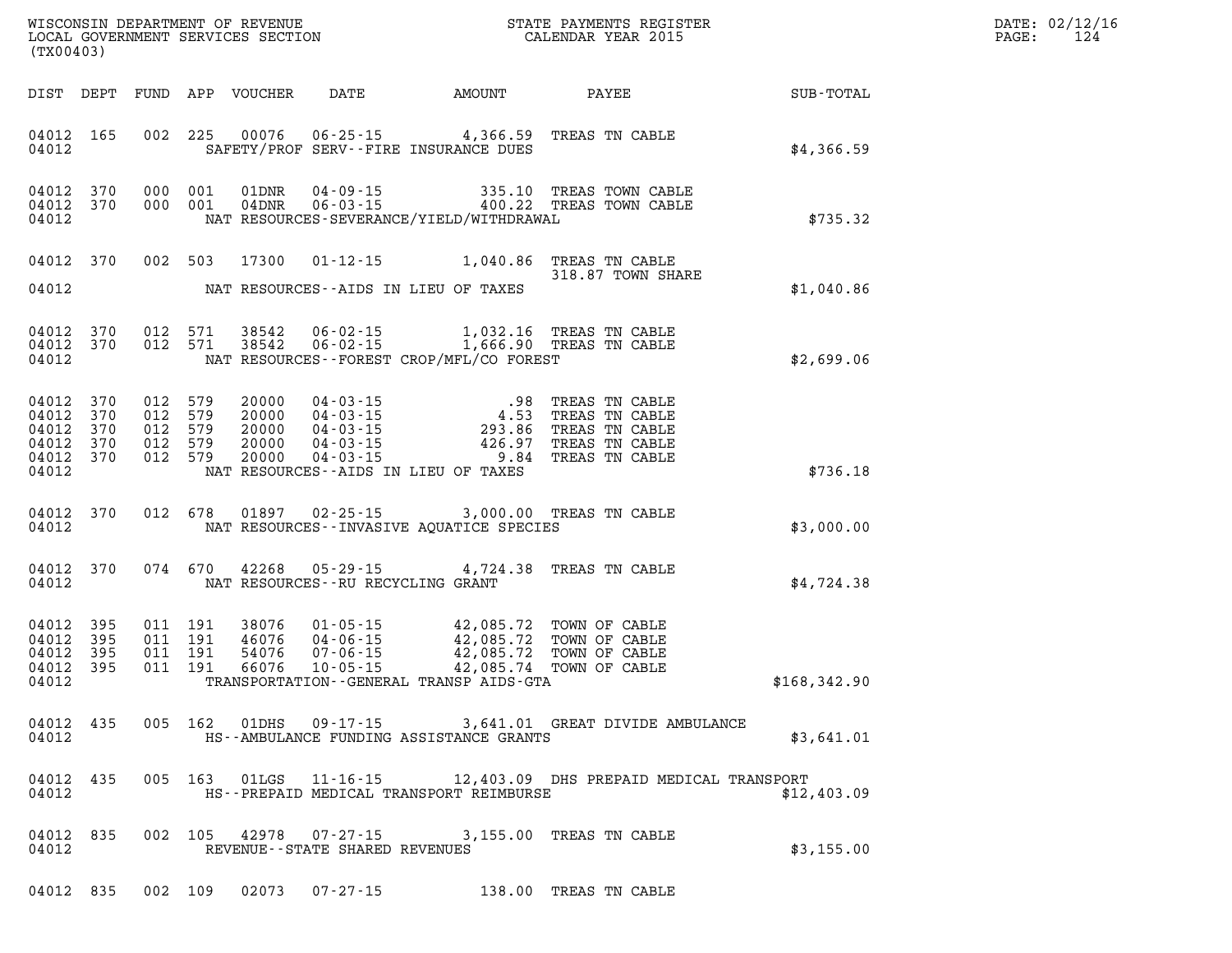| WISCONSIN DEPARTMENT OF REVENUE<br>LOCAL GOVERNMENT SERVICES SECTION<br>(TX00403) |      |      |     |         |                               | STATE PAYMENTS REGISTER<br>CALENDAR YEAR 2015 |       | PAGE:        | DATE: 02/12/16<br>125 |  |
|-----------------------------------------------------------------------------------|------|------|-----|---------|-------------------------------|-----------------------------------------------|-------|--------------|-----------------------|--|
| DIST                                                                              | DEPT | FUND | APP | VOUCHER | DATE                          | AMOUNT                                        | PAYEE | SUB-TOTAL    |                       |  |
| 04012                                                                             |      |      |     |         | REVENUE--EXEMPT COMPUTER AID  |                                               |       | \$138.00     |                       |  |
| 04012                                                                             |      |      |     |         | DISTRICT TOTAL APPROPRIATIONS |                                               |       | \$204,982.39 |                       |  |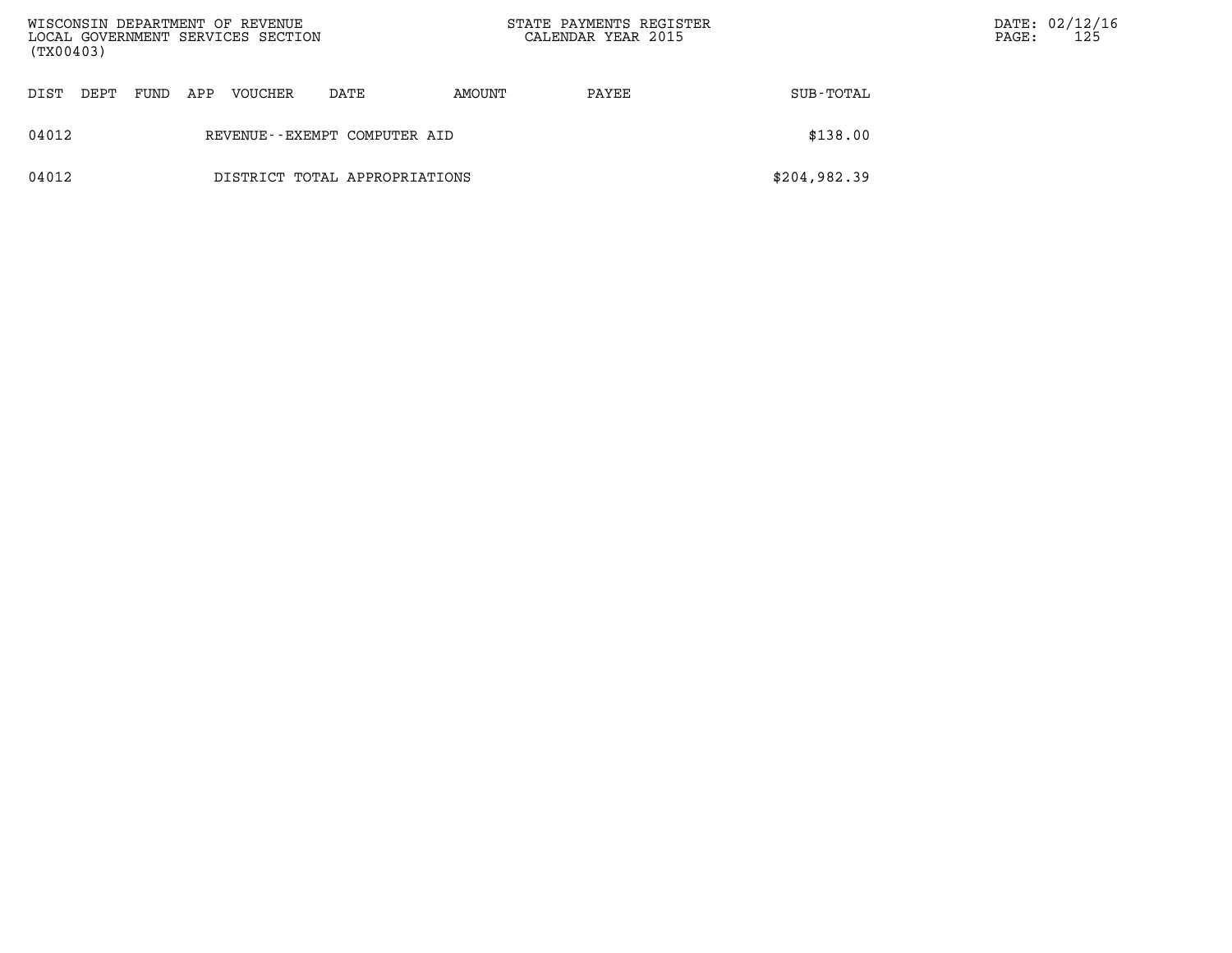| DATE: | 02/12/16 |
|-------|----------|
| PAGE: | 126      |

| (TX00403) |                                                           |  |                    |         |  |                                   |                                            | STATE PAYMENTS REGISTER                                                                                                                                                                                                                                                                                                                  |              | DATE: 02/12/1<br>126<br>PAGE: |
|-----------|-----------------------------------------------------------|--|--------------------|---------|--|-----------------------------------|--------------------------------------------|------------------------------------------------------------------------------------------------------------------------------------------------------------------------------------------------------------------------------------------------------------------------------------------------------------------------------------------|--------------|-------------------------------|
|           |                                                           |  |                    |         |  |                                   |                                            |                                                                                                                                                                                                                                                                                                                                          |              |                               |
|           | 04014 165<br>04014                                        |  |                    |         |  |                                   | SAFETY/PROF SERV--FIRE INSURANCE DUES      | 002 225 00077 06-25-15 1,548.77 TREAS TN CLOVER                                                                                                                                                                                                                                                                                          | \$1,548.77   |                               |
|           | 04014 370<br>04014 370<br>04014                           |  | 000 001            | 000 001 |  |                                   | NAT RESOURCES-SEVERANCE/YIELD/WITHDRAWAL   | 01DNR  04-09-15  4,244.95 TREAS TOWN CLOVER<br>05DNR  09-28-15  623.21 TREAS TOWN CLOVER                                                                                                                                                                                                                                                 | \$4,868.16   |                               |
|           | 04014 370                                                 |  |                    | 002 503 |  |                                   |                                            | 17301  01-12-15  12,297.36  TREAS TN CLOVER<br>1695.54 TOWN SHARE                                                                                                                                                                                                                                                                        |              |                               |
|           | 04014 370<br>04014                                        |  |                    | 002 503 |  |                                   | NAT RESOURCES--AIDS IN LIEU OF TAXES       | 1695.54 TOWN SHA<br>17301 01-12-15 3,073.08 TREAS TN CLOVER                                                                                                                                                                                                                                                                              | \$15,370.44  |                               |
|           | 04014 370<br>04014 370<br>04014                           |  |                    |         |  |                                   | NAT RESOURCES--FOREST CROP/MFL/CO FOREST   | 012 571 38543 06-02-15 1,283.73 TREAS TN CLOVER<br>012 571 38543 06-02-15 1,615.97 TREAS TN CLOVER                                                                                                                                                                                                                                       | \$2,899.70   |                               |
|           | 04014 370<br>04014 370<br>04014                           |  | 012 579<br>012 579 |         |  |                                   | NAT RESOURCES--AIDS IN LIEU OF TAXES       | 20001  04-03-15  646.88  TREAS TN CLOVER<br>20001  04-03-15  93.19  TREAS TN CLOVER                                                                                                                                                                                                                                                      | \$740.07     |                               |
|           | 04014 370<br>04014                                        |  |                    |         |  |                                   | NAT RESOURCES--PMT IN LIEU OF TAXES        | 012 584 00044 09-01-15 11,006.14 TREAS TN CLOVER                                                                                                                                                                                                                                                                                         | \$11,006.14  |                               |
|           | 04014 370<br>04014                                        |  |                    |         |  | NAT RESOURCES--RU RECYCLING GRANT |                                            | 074 670 42269 05-29-15 1,528.64 TREAS TN CLOVER                                                                                                                                                                                                                                                                                          | \$1,528.64   |                               |
|           | 04014 395<br>04014 395<br>04014 395<br>04014 395<br>04014 |  |                    |         |  |                                   | TRANSPORTATION - - GENERAL TRANSP AIDS-GTA | $\begin{array}{cccc} 011 & 191 & 38077 & 01\cdot 05\cdot 15 & 43\, , 137\, .18 & \text{TOWN OF CLOVER} \\ 011 & 191 & 46077 & 04\cdot 06\cdot 15 & 43\, , 137\, .18 & \text{TOWN OF CLOVER} \\ 011 & 191 & 54077 & 07\cdot 06\cdot 15 & 43\, , 137\, .18 & \text{TOWN OF CLOVER} \\ 011 & 191 & 66077 & 10\cdot 05\cdot 15 & 43\, , 137$ | \$172,548.72 |                               |
|           | 04014 435<br>04014                                        |  |                    |         |  |                                   |                                            | 005 162 01DHS 09-17-15 4,664.10 SOUTH SHORE AREA AMBULANCE<br>HS--AMBULANCE FUNDING ASSISTANCE GRANTS                                                                                                                                                                                                                                    | \$4,664.10   |                               |
|           | 04014                                                     |  |                    |         |  |                                   | HS--PREPAID MEDICAL TRANSPORT REIMBURSE    | 04014 435 005 163 01LGS 11-16-15 2,000.00 DHS PREPAID MEDICAL TRANSPORT                                                                                                                                                                                                                                                                  | \$2,000.00   |                               |
|           | 04014 465<br>04014 465<br>04014                           |  |                    |         |  |                                   | MILITARY AFFAIRS-EMER MGMT-DISASTER RECO   | 002 305 00157 09-04-15 7,366.38 TREAS TN CLOVER<br>002 305 00762 03-09-15 911.12 TREAS TN CLOVER                                                                                                                                                                                                                                         | \$8,277.50   |                               |
|           |                                                           |  |                    |         |  |                                   |                                            | 04014 465 002 342 00157 09-04-15 44,198.28 TREAS TN CLOVER                                                                                                                                                                                                                                                                               |              |                               |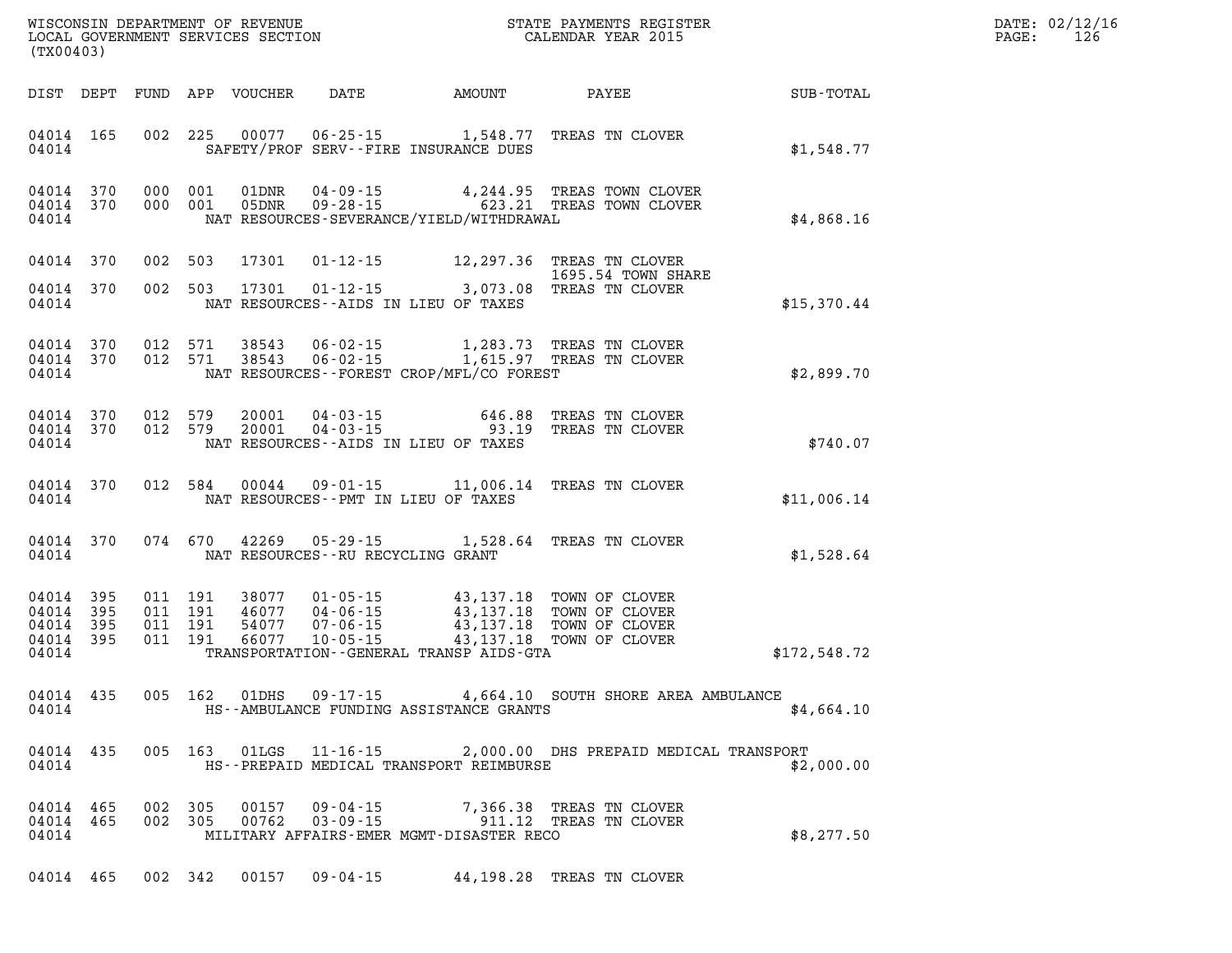| (TX00403)      |      |      |     | WISCONSIN DEPARTMENT OF REVENUE<br>LOCAL GOVERNMENT SERVICES SECTION |                                               |                                          | STATE PAYMENTS REGISTER<br>CALENDAR YEAR 2015 |              | DATE: 02/12/16<br>127<br>PAGE: |
|----------------|------|------|-----|----------------------------------------------------------------------|-----------------------------------------------|------------------------------------------|-----------------------------------------------|--------------|--------------------------------|
| DIST           | DEPT | FUND | APP | VOUCHER                                                              | DATE                                          | AMOUNT                                   | PAYEE                                         | SUB-TOTAL    |                                |
| 04014<br>04014 | 465  | 002  | 342 | 00762                                                                | $03 - 09 - 15$                                | MILITARY AFFAIRS-EMERGENCY MGMT-FED FUND | 5,466.72 TREAS TN CLOVER                      | \$49,665.00  |                                |
| 04014<br>04014 | 835  | 002  | 105 | 42979                                                                | 07-27-15<br>REVENUE - - STATE SHARED REVENUES | 911.89                                   | TREAS TN CLOVER                               | \$911.89     |                                |
| 04014<br>04014 | 835  | 002  | 109 | 02074                                                                | 07-27-15<br>REVENUE--EXEMPT COMPUTER AID      | 3.00                                     | TREAS TN CLOVER                               | \$3.00       |                                |
| 04014          |      |      |     |                                                                      | DISTRICT TOTAL APPROPRIATIONS                 |                                          |                                               | \$276,032.13 |                                |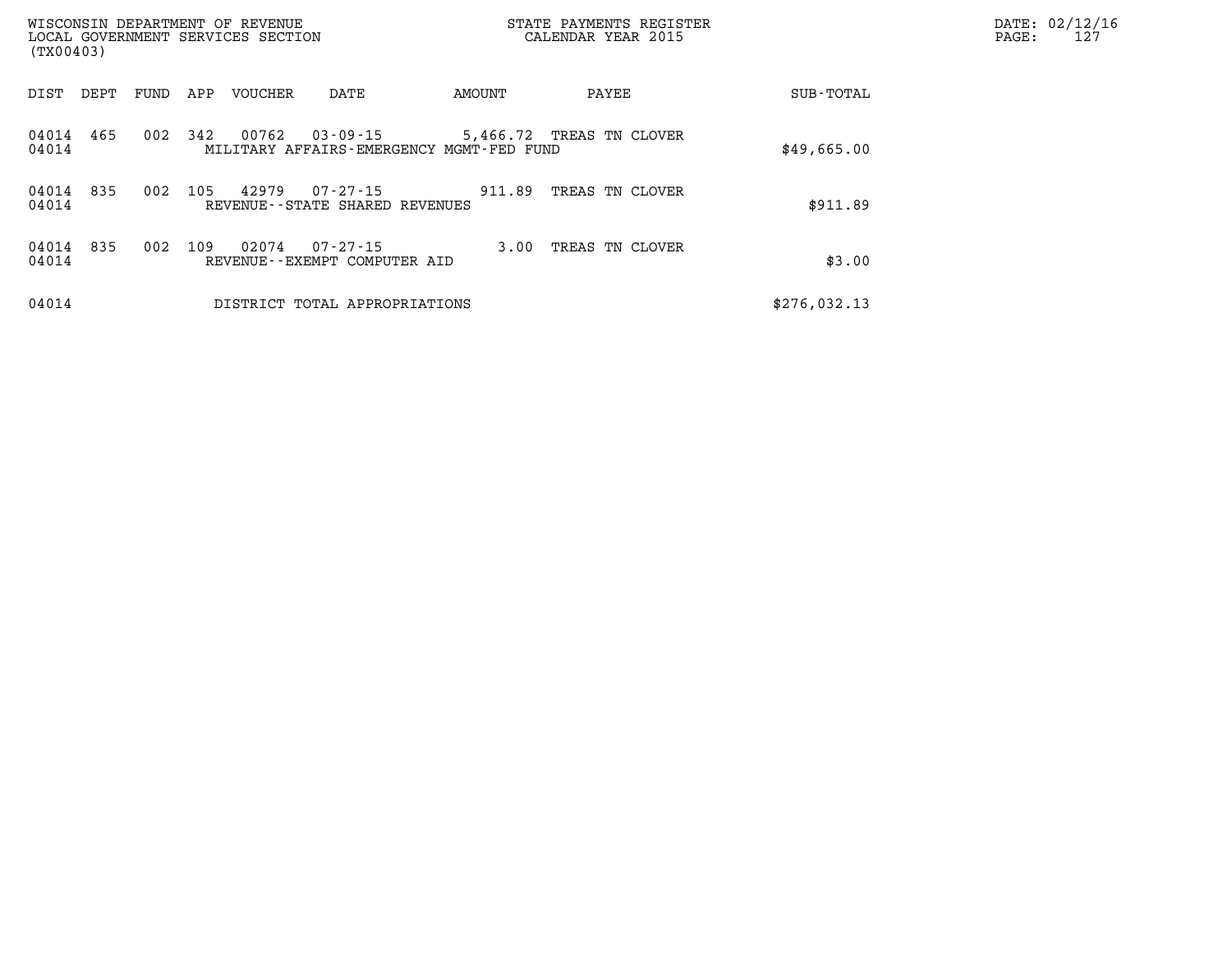| (TX00403)                                     |                                |         |                               |                                                          |                                          |                                                                                                                                                                                                          |               |  |  |
|-----------------------------------------------|--------------------------------|---------|-------------------------------|----------------------------------------------------------|------------------------------------------|----------------------------------------------------------------------------------------------------------------------------------------------------------------------------------------------------------|---------------|--|--|
|                                               |                                |         |                               |                                                          |                                          |                                                                                                                                                                                                          | SUB-TOTAL     |  |  |
| 04016 165<br>04016                            |                                |         |                               |                                                          | SAFETY/PROF SERV--FIRE INSURANCE DUES    | 002 225 00078 06-25-15 1,438.86 TREAS TN DELTA                                                                                                                                                           | \$1,438.86    |  |  |
| 04016                                         | 04016 370                      |         |                               |                                                          | NAT RESOURCES-SEVERANCE/YIELD/WITHDRAWAL | 000 001 04DNR 06-03-15 509.98 TREAS TOWN DELTA                                                                                                                                                           | \$509.98      |  |  |
| 04016 370<br>04016<br>04016<br>04016<br>04016 | 370<br>370<br>370              | 002 503 | 002 503<br>002 503<br>002 503 |                                                          | NAT RESOURCES--AIDS IN LIEU OF TAXES     | 17302  01-12-15  15,783.85  TREAS TN DELTA<br>3488.95 TOWN SHARE<br>17302  01-12-15  5,016.53  TREAS TN DELTA<br>18061  01-30-15  4,720.84  TREAS TN DELTA<br>18061  01-30-15  15,783.85  TREAS TN DELTA | \$41,305.07   |  |  |
| 04016                                         | 04016 370                      |         |                               |                                                          | NAT RESOURCES--FOREST CROP/MFL/CO FOREST | 012 571 38544 06-02-15 439.98 TREAS TN DELTA                                                                                                                                                             | \$439.98      |  |  |
| 04016                                         | 04016 370 012 579<br>04016 370 |         |                               | NAT RESOURCES--AIDS IN LIEU OF TAXES                     |                                          | 012 579 20002 04-03-15 185.46 TREAS TN DELTA<br>012 579 20002 04-03-15 2,364.23 TREAS TN DELTA                                                                                                           | \$2,549.69    |  |  |
| 04016                                         | 04016 370                      |         |                               | NAT RESOURCES--PMT IN LIEU OF TAXES                      |                                          | 012 584 00045 09-01-15 47,022.60 TREAS TN DELTA                                                                                                                                                          | \$47,022.60   |  |  |
| 04016                                         | 04016 370                      |         |                               | NAT RESOURCES--RU RECYCLING GRANT                        |                                          | 074 670 42270 05-29-15 983.67 TREAS TN DELTA                                                                                                                                                             | \$983.67      |  |  |
| 04016<br>04016<br>04016<br>04016<br>04016     | 395<br>395<br>395<br>395       |         |                               |                                                          | TRANSPORTATION--GENERAL TRANSP AIDS-GTA  | 011 191 38078 01-05-15 38,039.55 TOWN OF DELTA<br>011 191 46078 04-06-15 38,039.55 TOWN OF DELTA<br>011 191 54078 07-06-15 38,039.55 TOWN OF DELTA<br>011 191 66078 10-05-15 38,039.55 TOWN OF DELTA     | \$152, 158.20 |  |  |
| 04016 835<br>04016                            |                                |         |                               | 002 105 42980 07-27-15<br>REVENUE--STATE SHARED REVENUES |                                          | 911.93 TREAS TN DELTA                                                                                                                                                                                    | \$911.93      |  |  |
| 04016                                         | 04016 835                      |         |                               | REVENUE--EXEMPT COMPUTER AID                             |                                          | 002 109 02075 07-27-15 2.00 TREAS TN DELTA                                                                                                                                                               | \$2.00        |  |  |
| 04016                                         |                                |         |                               | DISTRICT TOTAL APPROPRIATIONS                            |                                          |                                                                                                                                                                                                          | \$247,321.98  |  |  |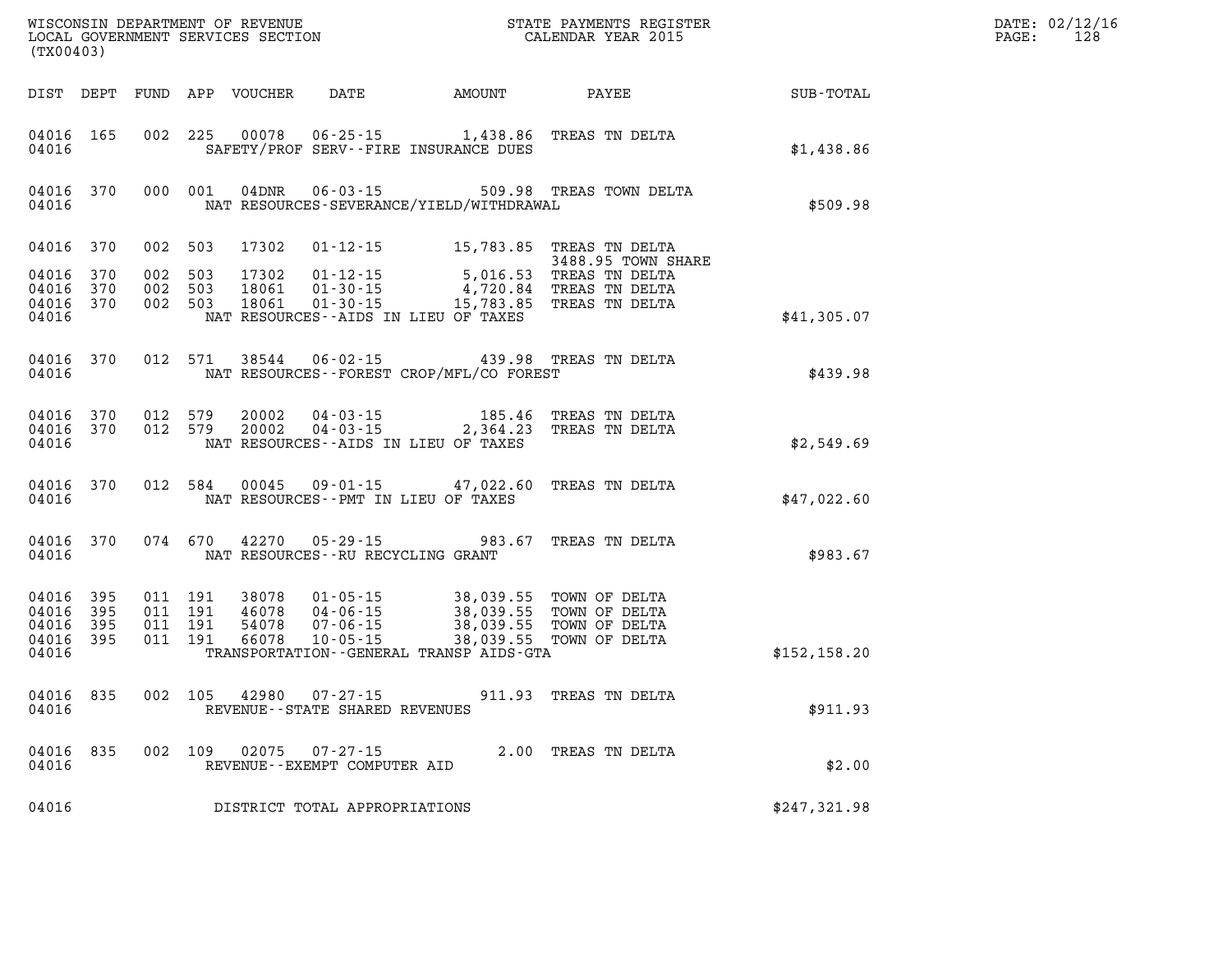| (TX00403)                                         |              |                                          |         | WISCONSIN DEPARTMENT OF REVENUE<br>LOCAL GOVERNMENT SERVICES SECTION |                                                      | STATE PAYMENTS REGISTER<br>CALENDAR YEAR 2015                    |                                                                                                                                                                                                                            |              | DATE: 02/12/16<br>$\mathtt{PAGE:}$<br>129 |
|---------------------------------------------------|--------------|------------------------------------------|---------|----------------------------------------------------------------------|------------------------------------------------------|------------------------------------------------------------------|----------------------------------------------------------------------------------------------------------------------------------------------------------------------------------------------------------------------------|--------------|-------------------------------------------|
|                                                   |              |                                          |         | DIST DEPT FUND APP VOUCHER                                           |                                                      | DATE AMOUNT                                                      | PAYEE                                                                                                                                                                                                                      | SUB-TOTAL    |                                           |
| 04018 165<br>04018                                |              |                                          | 002 225 | 00079                                                                |                                                      | $06 - 25 - 15$ 3,503.86<br>SAFETY/PROF SERV--FIRE INSURANCE DUES | TREAS TN DRUMMOND                                                                                                                                                                                                          | \$3,503.86   |                                           |
| 04018 370<br>04018                                |              |                                          | 000 001 | 01DNR                                                                |                                                      | NAT RESOURCES-SEVERANCE/YIELD/WITHDRAWAL                         | 04-09-15 2,192.07 TREAS TOWN DRUMMOND                                                                                                                                                                                      | \$2,192.07   |                                           |
| 04018 370<br>04018                                |              |                                          | 012 571 | 38545                                                                |                                                      | NAT RESOURCES--FOREST CROP/MFL/CO FOREST                         | 06-02-15 328.79 TREAS TN DRUMMOND                                                                                                                                                                                          | \$328.79     |                                           |
| 04018 370<br>04018                                |              | 012 579                                  |         | 20003                                                                |                                                      | NAT RESOURCES -- AIDS IN LIEU OF TAXES                           |                                                                                                                                                                                                                            | \$15.40      |                                           |
| 04018 370<br>04018                                |              |                                          | 012 584 | 00046                                                                |                                                      | NAT RESOURCES - PMT IN LIEU OF TAXES                             | 08-24-15 169,775.77 TREAS TN DRUMMOND                                                                                                                                                                                      | \$169,775.77 |                                           |
| 04018 370<br>04018                                |              |                                          | 074 670 | 42271                                                                | 05 - 29 - 15<br>NAT RESOURCES - - RU RECYCLING GRANT |                                                                  | 371.75 TREAS TN DRUMMOND                                                                                                                                                                                                   | \$371.75     |                                           |
| 04018 395<br>04018<br>04018<br>04018 395<br>04018 | - 395<br>395 | 011 191<br>011 191<br>011 191<br>011 191 |         |                                                                      | $10 - 05 - 15$                                       | TRANSPORTATION - - GENERAL TRANSP AIDS - GTA                     | 38079  01-05-15  69,638.09  TOWN OF DRUMMOND<br>46079  04-06-15  69,638.09  TOWN OF DRUMMOND<br>54079  07-06-15  69,638.09  TOWN OF DRUMMOND<br>66079  10-05-15  69,638.10  TOWN OF DRUMMOND<br>69,638.10 TOWN OF DRUMMOND | \$278,552.37 |                                           |
| 04018 395<br>04018                                |              |                                          | 011 278 |                                                                      |                                                      | TRANSPORTATION - - LRIP/TRIP/MSIP GRANTS                         | 67374  11-25-15  13,590.00  TREAS TN DRUMMOND                                                                                                                                                                              | \$13,590.00  |                                           |
| 04018 835<br>04018                                |              |                                          | 002 105 | 42981                                                                | $07 - 27 - 15$<br>REVENUE - - STATE SHARED REVENUES  |                                                                  | 1,778.05 TREAS TN DRUMMOND                                                                                                                                                                                                 | \$1,778.05   |                                           |
| 04018<br>04018                                    | 835          |                                          | 002 109 | 02076                                                                | $07 - 27 - 15$<br>REVENUE--EXEMPT COMPUTER AID       |                                                                  | 211.00 TREAS TN DRUMMOND                                                                                                                                                                                                   | \$211.00     |                                           |
| 04018 835<br>04018                                |              |                                          |         | 002 501 00001                                                        | 02-02-15                                             | DOA-PAYMENT FOR MUNICIPAL SERVICES AID                           | 566.12 TREAS TN DRUMMOND                                                                                                                                                                                                   | \$566.12     |                                           |
| 04018                                             |              |                                          |         |                                                                      | DISTRICT TOTAL APPROPRIATIONS                        |                                                                  |                                                                                                                                                                                                                            | \$470,885.18 |                                           |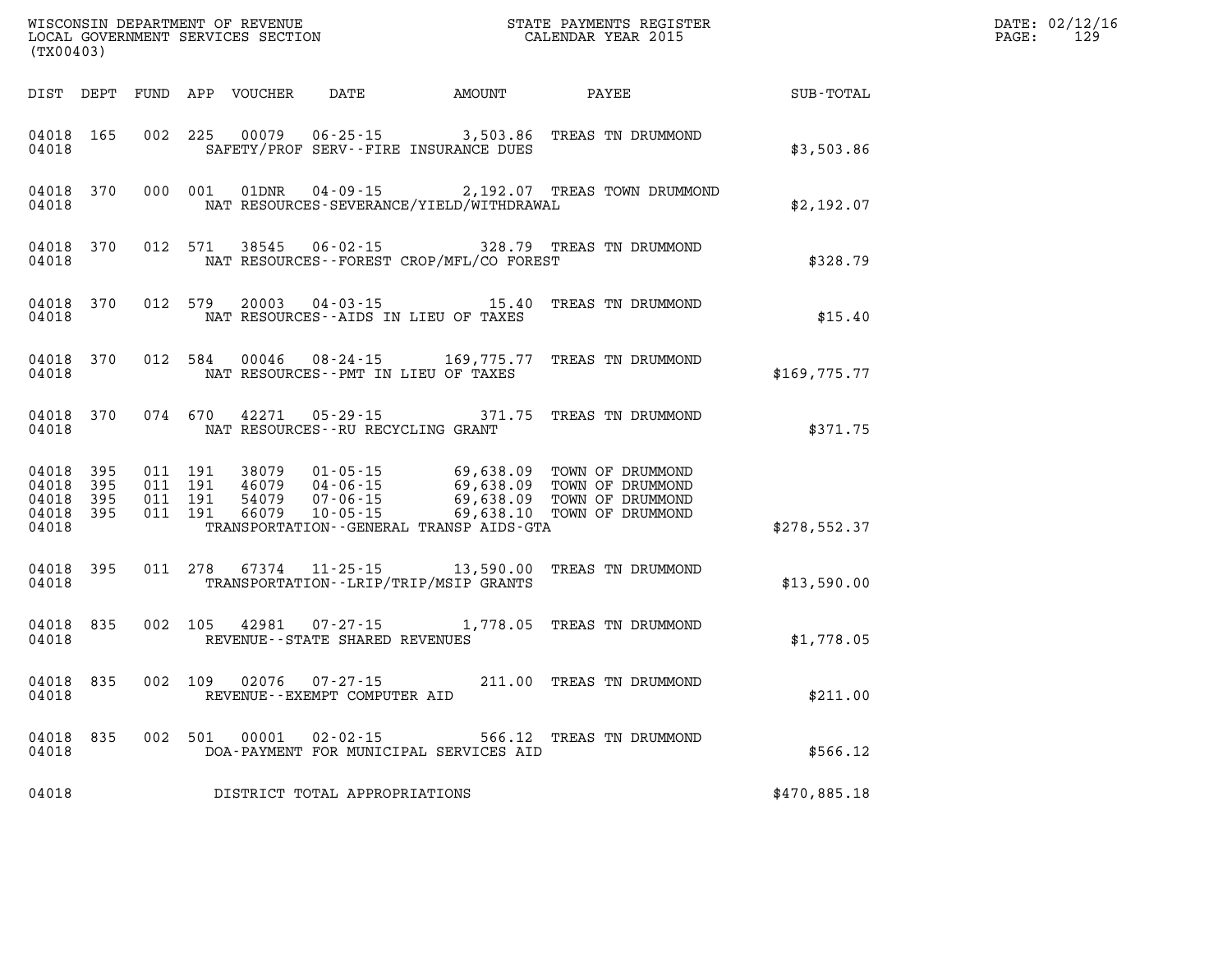| (TX00403)                   |              |                               |         |                                 |                                |                                                                          |                                                                                                                                                                                  |              | DATE: 02/12/16<br>PAGE:<br>130 |
|-----------------------------|--------------|-------------------------------|---------|---------------------------------|--------------------------------|--------------------------------------------------------------------------|----------------------------------------------------------------------------------------------------------------------------------------------------------------------------------|--------------|--------------------------------|
|                             |              |                               |         | DIST DEPT FUND APP VOUCHER DATE |                                | AMOUNT                                                                   | PAYEE                                                                                                                                                                            | SUB-TOTAL    |                                |
| 04020 165<br>04020          |              |                               |         |                                 |                                | 002 225 00080 06-25-15 1,966.69<br>SAFETY/PROF SERV--FIRE INSURANCE DUES | TREAS TN EILEEN                                                                                                                                                                  | \$1,966.69   |                                |
| 04020 370<br>04020          |              | 000 001                       |         | 04DNR                           |                                | NAT RESOURCES-SEVERANCE/YIELD/WITHDRAWAL                                 | 06-03-15 251.12 TREAS TOWN EILEEN                                                                                                                                                | \$251.12     |                                |
| 04020 370                   |              |                               |         | 002 503 17303                   |                                |                                                                          | 01-12-15 15,140.57 TREAS TN EILEEN<br>3662.57 TOWN SHARE                                                                                                                         |              |                                |
| 04020                       |              |                               |         |                                 |                                | NAT RESOURCES--AIDS IN LIEU OF TAXES                                     |                                                                                                                                                                                  | \$15, 140.57 |                                |
| 04020                       | 04020 370    |                               |         | 012 571 38546                   |                                | NAT RESOURCES - - FOREST CROP/MFL/CO FOREST                              | 06-02-15 95.41 TREAS TN EILEEN                                                                                                                                                   | \$95.41      |                                |
| 04020 370<br>04020          | 04020 370    | 012 579<br>012 579            |         | 20004<br>20004                  |                                | NAT RESOURCES--AIDS IN LIEU OF TAXES                                     | 04-03-15 1.00 TREAS TN EILEEN<br>04-03-15 218.66 TREAS TN EILEEN                                                                                                                 | \$219.66     |                                |
| 04020                       | 04020 370    |                               | 012 584 |                                 |                                | NAT RESOURCES -- PMT IN LIEU OF TAXES                                    | 00047  09-01-15  380.33  TREAS TN EILEEN                                                                                                                                         | \$380.33     |                                |
| 04020 395<br>04020<br>04020 | - 395<br>395 | 011 191<br>011 191<br>011 191 |         |                                 |                                |                                                                          | 38080  01-05-15  23,688.01 TOWN OF EILEEN<br>46080  04-06-15  23,688.01 TOWN OF EILEEN<br>54080  07-06-15  23,688.01 TOWN OF EILEEN<br>66080  10-05-15  23,688.03 TOWN OF EILEEN |              |                                |
| 04020 395<br>04020          |              | 011 191                       |         |                                 |                                | TRANSPORTATION - - GENERAL TRANSP AIDS - GTA                             |                                                                                                                                                                                  | \$94,752.06  |                                |
| 04020 835<br>04020          |              | 002 105                       |         | 42982                           | REVENUE--STATE SHARED REVENUES |                                                                          | 07-27-15 7,147.69 TREAS TN EILEEN                                                                                                                                                | \$7,147.69   |                                |
| 04020                       | 04020 835    | 002 109                       |         |                                 | REVENUE--EXEMPT COMPUTER AID   |                                                                          | 02077  07-27-15  15.00 TREAS TN EILEEN                                                                                                                                           | \$15.00      |                                |
| 04020                       |              |                               |         |                                 | DISTRICT TOTAL APPROPRIATIONS  |                                                                          |                                                                                                                                                                                  | \$119,968.53 |                                |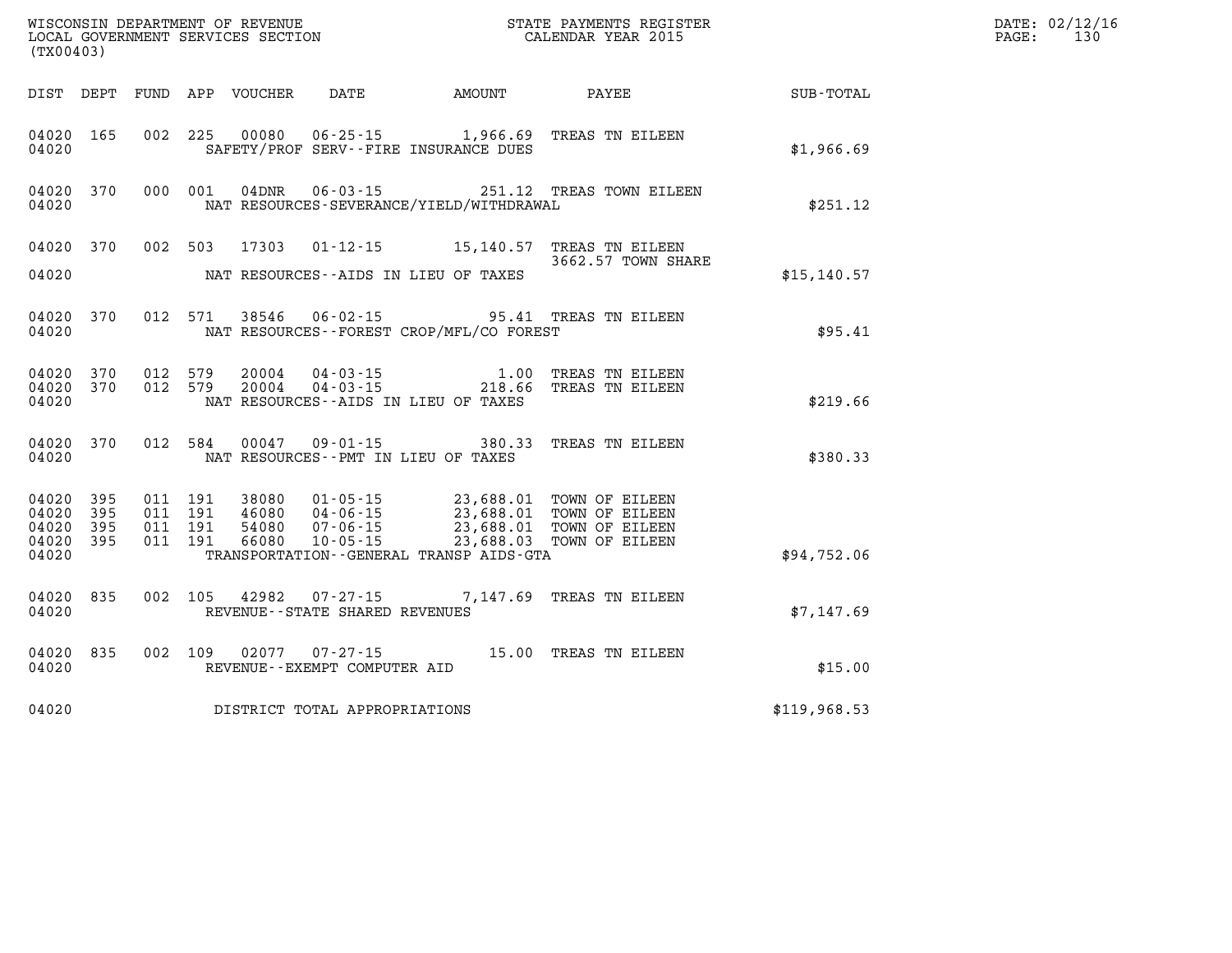| DATE: | 02/12/16 |
|-------|----------|
| PAGE: | 131      |

| (TX00403)                                                 |         |                               | LOCAL GOVERNMENT SERVICES SECTION |                                |                                              | CALENDAR YEAR 2015                                                                                                                                                                                                       |               | PAGE: | 131 |
|-----------------------------------------------------------|---------|-------------------------------|-----------------------------------|--------------------------------|----------------------------------------------|--------------------------------------------------------------------------------------------------------------------------------------------------------------------------------------------------------------------------|---------------|-------|-----|
|                                                           |         |                               |                                   |                                | DIST DEPT FUND APP VOUCHER DATE AMOUNT PAYEE |                                                                                                                                                                                                                          | SUB-TOTAL     |       |     |
| 04021 165<br>04021                                        |         |                               |                                   |                                | SAFETY/PROF SERV--FIRE INSURANCE DUES        | 002 225 00081 06-25-15 2,948.87 TREAS TN GRAND VIEW                                                                                                                                                                      | \$2,948.87    |       |     |
| 04021 370<br>04021                                        |         |                               |                                   |                                | NAT RESOURCES-SEVERANCE/YIELD/WITHDRAWAL     | 000 001 01DNR 04-09-15 429.28 TREAS TOWN GRAND VIEW                                                                                                                                                                      | \$429.28      |       |     |
| 04021 370<br>04021 370<br>04021 370                       |         | 002 503<br>002 503<br>002 503 |                                   |                                |                                              | 17304  01-12-15  3,689.41  TREAS TN GRAND VIEW<br>17304  01-12-15  572.32  TREAS TN GRAND VIEW<br>17304  01-12-15  16,608.68  TREAS TN GRAND VIEW<br>3284.59 TOWN SHARE                                                  |               |       |     |
| 04021                                                     |         |                               |                                   |                                | NAT RESOURCES--AIDS IN LIEU OF TAXES         |                                                                                                                                                                                                                          | \$20,870.41   |       |     |
| 04021 370<br>04021                                        |         | 012 571                       | 38547                             |                                | NAT RESOURCES--FOREST CROP/MFL/CO FOREST     | 06-02-15 459.81 TREAS TN GRAND VIEW                                                                                                                                                                                      | \$459.81      |       |     |
| 04021 370<br>04021 370<br>04021 370<br>04021 370<br>04021 | 012 579 | 012 579<br>012 579<br>012 579 |                                   |                                | NAT RESOURCES--AIDS IN LIEU OF TAXES         | 20005  04-03-15  04 TREAS TN GRAND VIEW<br>20005  04-03-15  35.20 TREAS TN GRAND VIEW<br>20005  04-03-15  2,244.47 TREAS TN GRAND VIEW<br>20005  04-03-15  20.00 TREAS TN GRAND VIEW                                     | \$2,299.71    |       |     |
| 04021 370<br>04021                                        |         |                               |                                   |                                | NAT RESOURCES--PMT IN LIEU OF TAXES          | 012 584 00048 09-01-15 73,962.75 TREAS TN GRAND VIEW                                                                                                                                                                     | \$73,962.75   |       |     |
| 04021 370<br>04021                                        |         |                               |                                   |                                | NAT RESOURCES--RU RECYCLING GRANT            | 074 670 42272 05-29-15 3,139.29 TREAS TN GRAND VIEW                                                                                                                                                                      | \$3,139.29    |       |     |
| 04021 395<br>04021 395<br>04021 395<br>04021 395<br>04021 |         |                               |                                   |                                | TRANSPORTATION - - GENERAL TRANSP AIDS - GTA | 011 191 38081 01-05-15 52,611.28 TOWN OF GRAND VIEW<br>011 191 46081 04-06-15 52,611.28 TOWN OF GRAND VIEW<br>011 191 54081 07-06-15 52,611.28 TOWN OF GRAND VIEW<br>011 191 66081 10-05-15 52,611.30 TOWN OF GRAND VIEW | \$210, 445.14 |       |     |
| 04021 835<br>04021                                        |         |                               |                                   | REVENUE--STATE SHARED REVENUES |                                              | 002 105 42983 07-27-15 1,811.71 TREAS TN GRAND VIEW                                                                                                                                                                      | \$1,811.71    |       |     |
| 04021 835<br>04021                                        |         |                               |                                   |                                |                                              | 002   109   02078   07-27-15   1.00 TREAS TN GRAND VIEW   REVENUE--EXEMPT COMPUTER AID                                                                                                                                   | \$1.00        |       |     |
| 04021                                                     |         |                               |                                   | DISTRICT TOTAL APPROPRIATIONS  |                                              |                                                                                                                                                                                                                          | \$316,367.97  |       |     |

WISCONSIN DEPARTMENT OF REVENUE **STATE PAYMENTS REGISTER**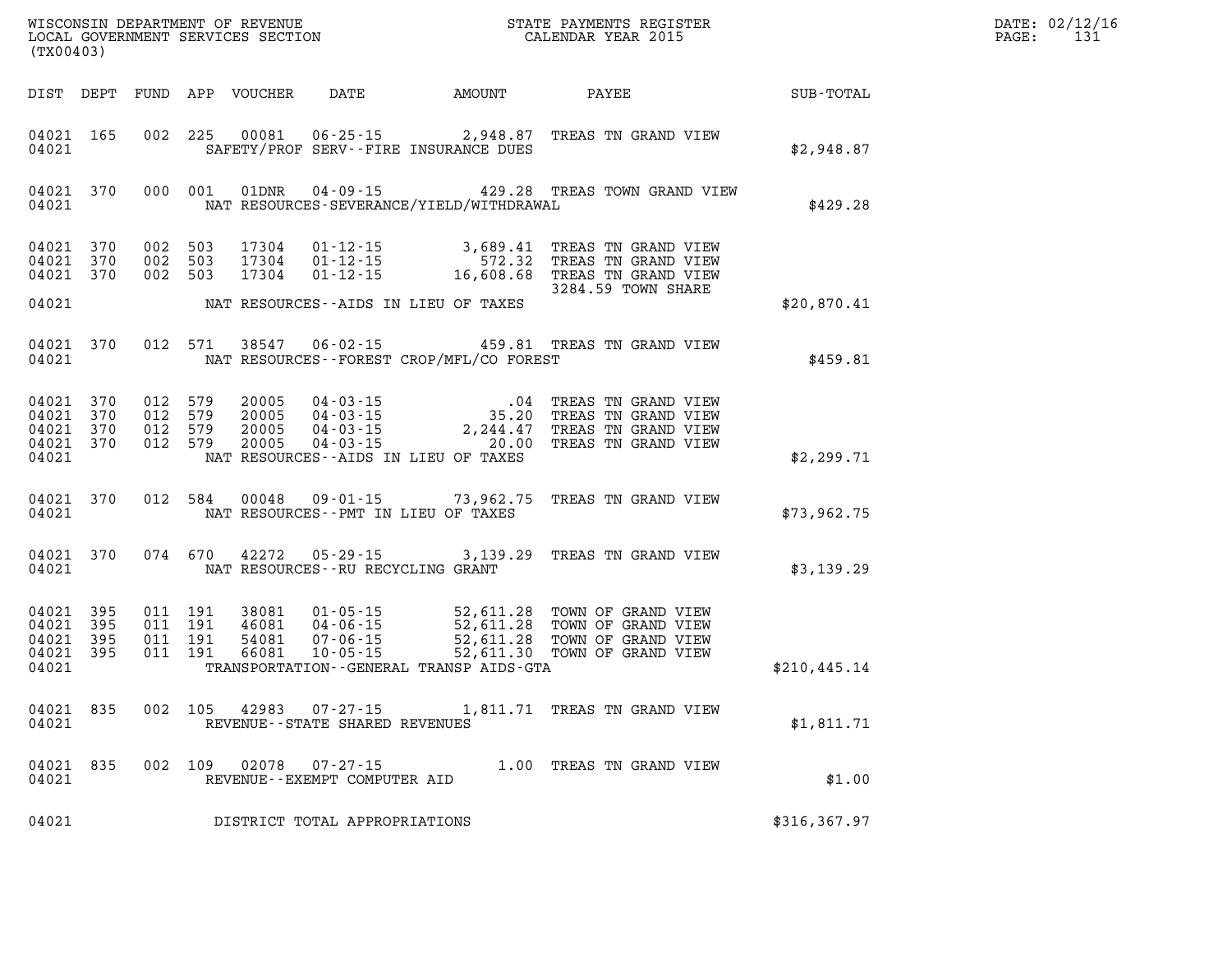| (TX00403)              |     |  |                                         |                                          | WISCONSIN DEPARTMENT OF REVENUE<br>LOCAL GOVERNMENT SERVICES SECTION<br>CALENDAR YEAR 2015                                                                                                                                                                                                       |                                                             | DATE: 02/12/16<br>PAGE:<br>132 |
|------------------------|-----|--|-----------------------------------------|------------------------------------------|--------------------------------------------------------------------------------------------------------------------------------------------------------------------------------------------------------------------------------------------------------------------------------------------------|-------------------------------------------------------------|--------------------------------|
|                        |     |  |                                         |                                          |                                                                                                                                                                                                                                                                                                  | DIST DEPT FUND APP VOUCHER DATE AMOUNT PAYEE PATE SUB-TOTAL |                                |
| 04022 165<br>04022     |     |  |                                         | SAFETY/PROF SERV--FIRE INSURANCE DUES    | 002 225 00082 06-25-15 1,853.11 TREAS TN HUGHES                                                                                                                                                                                                                                                  | \$1,853.11                                                  |                                |
|                        |     |  |                                         |                                          | 04022 370 002 503 17305 01-12-15 2,392.85 TREAS TN HUGHES<br>193.10 TOWN SHARE                                                                                                                                                                                                                   |                                                             |                                |
| 04022                  |     |  |                                         | NAT RESOURCES--AIDS IN LIEU OF TAXES     |                                                                                                                                                                                                                                                                                                  | \$2,392.85                                                  |                                |
| 04022                  |     |  |                                         | NAT RESOURCES--FOREST CROP/MFL/CO FOREST | 04022 370 012 571 38548 06-02-15 214.50 TREAS TN HUGHES<br>04022 370 012 571 38548 06-02-15 7,216.97 TREAS TN HUGHES                                                                                                                                                                             | \$7,431.47                                                  |                                |
|                        |     |  |                                         |                                          |                                                                                                                                                                                                                                                                                                  |                                                             |                                |
|                        |     |  | 04022 NAT RESOURCES--RU RECYCLING GRANT |                                          | 04022 370 074 670 42273 05-29-15 1,989.95 TREAS TN HUGHES                                                                                                                                                                                                                                        | \$1,989.95                                                  |                                |
| 04022 395<br>04022     | 395 |  |                                         |                                          |                                                                                                                                                                                                                                                                                                  |                                                             |                                |
| 04022 395<br>04022 395 |     |  |                                         |                                          | $\begin{tabular}{cccccc} 011 & 191 & 38082 & 01-05-15 & & 41,871.03 & TOWN OF HUGHES \\ 011 & 191 & 46082 & 04-06-15 & & 41,871.03 & TOWN OF HUGHES \\ 011 & 191 & 54082 & 07-06-15 & & 41,871.03 & TOWN OF HUGHES \\ 011 & 191 & 66082 & 10-05-15 & & 41,871.03 & TOWN OF HUGHES \end{tabular}$ |                                                             |                                |
| 04022                  |     |  |                                         | TRANSPORTATION - GENERAL TRANSP AIDS-GTA |                                                                                                                                                                                                                                                                                                  | \$167,484.12                                                |                                |
| 04022                  |     |  |                                         | TRANSPORTATION - - LRIP/TRIP/MSIP GRANTS | 04022 395 011 278 61943 10-02-15 25,395.00 TREAS TN HUGHES                                                                                                                                                                                                                                       | \$25,395.00                                                 |                                |
| 04022 835<br>04022     |     |  | REVENUE--STATE SHARED REVENUES          |                                          | 002 105 42984 07-27-15 830.86 TREAS TN HUGHES                                                                                                                                                                                                                                                    | \$830.86                                                    |                                |
| 04022                  |     |  | REVENUE--EXEMPT COMPUTER AID            |                                          | 04022 835 002 109 02079 07-27-15 5.00 TREAS TN HUGHES                                                                                                                                                                                                                                            | \$5.00                                                      |                                |
|                        |     |  | 04022 DISTRICT TOTAL APPROPRIATIONS     |                                          |                                                                                                                                                                                                                                                                                                  | \$207,382.36                                                |                                |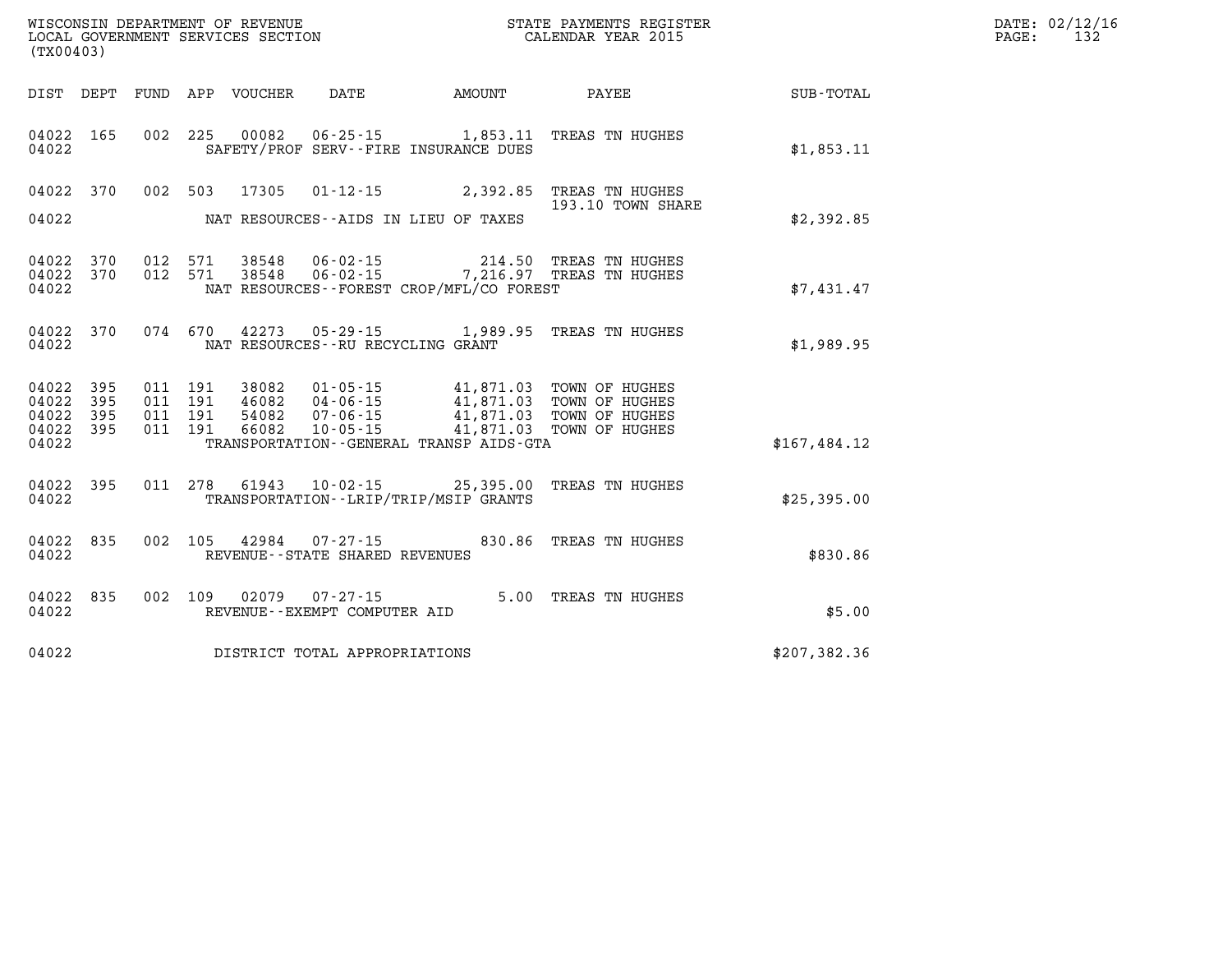| (TX00403) |           |  |  |  |                                         |                                                 |                                                                                                                                                                                                                                                                                                                                                                                                                                                                                                                                                                     |             | DATE: 02/12/16<br>PAGE: 133 |
|-----------|-----------|--|--|--|-----------------------------------------|-------------------------------------------------|---------------------------------------------------------------------------------------------------------------------------------------------------------------------------------------------------------------------------------------------------------------------------------------------------------------------------------------------------------------------------------------------------------------------------------------------------------------------------------------------------------------------------------------------------------------------|-------------|-----------------------------|
|           |           |  |  |  |                                         |                                                 | DIST DEPT FUND APP VOUCHER DATE AMOUNT PAYEE SUB-TOTAL                                                                                                                                                                                                                                                                                                                                                                                                                                                                                                              |             |                             |
|           |           |  |  |  |                                         | 04024 SAFETY/PROF SERV--FIRE INSURANCE DUES     | 04024 165 002 225 00083 06-25-15 4,543.87 TREAS TN IRON RIVER                                                                                                                                                                                                                                                                                                                                                                                                                                                                                                       | \$4,543.87  |                             |
|           |           |  |  |  |                                         | 04024 NAT RESOURCES-SEVERANCE/YIELD/WITHDRAWAL  | 04024 370 000 001 01DNR 04-09-15 665.72 TREAS TOWN IRON RIVER                                                                                                                                                                                                                                                                                                                                                                                                                                                                                                       | \$665.72    |                             |
|           |           |  |  |  |                                         | 04024 NAT RESOURCES--AIDS IN LIEU OF TAXES      | 04024 370 002 503 17306 01-12-15 16,315.73 TREAS TN IRON RIVER<br>3658.15 TOWN SHARE                                                                                                                                                                                                                                                                                                                                                                                                                                                                                | \$16,315.73 |                             |
|           |           |  |  |  |                                         | 04024 NAT RESOURCES--FOREST CROP/MFL/CO FOREST  | 04024 370 012 571 38549 06-02-15 178.79 TREAS TN IRON RIVER 04024 370 012 571 38549 06-02-15 1,812.67 TREAS TN IRON RIVER                                                                                                                                                                                                                                                                                                                                                                                                                                           | \$1,991.46  |                             |
|           |           |  |  |  |                                         | 04024 NAT RESOURCES--PMT IN LIEU OF TAXES       | 04024 370 012 584 00049 09-01-15 1,131.60 TREAS TN IRON RIVER                                                                                                                                                                                                                                                                                                                                                                                                                                                                                                       | \$1,131.60  |                             |
|           |           |  |  |  | 04024 NAT RESOURCES--RU RECYCLING GRANT |                                                 | 04024 370 074 670 42274 05-29-15 5,941.11 TREAS TN IRON RIVER                                                                                                                                                                                                                                                                                                                                                                                                                                                                                                       | \$5,941.11  |                             |
|           |           |  |  |  |                                         | 04024 TRANSPORTATION - HIGHWAY SAFETY - FEDERAL | 04024 395 011 185 49614 06-05-15 3,990.00 TREAS TN IRON RIVER                                                                                                                                                                                                                                                                                                                                                                                                                                                                                                       | \$3,990.00  |                             |
|           |           |  |  |  |                                         |                                                 | $\begin{array}{cccccccc} 04024 & 395 & 011 & 191 & 38083 & 01\cdot 05\cdot 15 & 34\,, 301\,.65 & \textrm{TOWN OF IRON RIVER} \\ 04024 & 395 & 011 & 191 & 46083 & 04\cdot 06\cdot 15 & 34\,, 301\,.65 & \textrm{TOWN OF IRON RIVER} \\ 04024 & 395 & 011 & 191 & 54083 & 07\cdot 06\cdot 15 & 34\,, 301\,.65 & \textrm{TOWN OF IRON RIVER} \\ $<br>$\begin{array}{cccc} 04024 & 395 & 011 & 191 & 66083 & 10\cdot 05\cdot 15 & 34,301.67 & \text{TOWN OF IRON RIVER} \\ 04024 & \text{TRANSPORTATION - GENERAL TRANSP ANDS-GTA} & \text{$$137,206.62$} \end{array}$ |             |                             |
|           |           |  |  |  |                                         |                                                 | 04024 435 005 162 01DHS 09-17-15 4,815.71 IRON RIVER AMBULANCE<br>4,815.71 EXAMPULANCE HEST-AMBULANCE FUNDING ASSISTANCE GRANTS \$4,815.71 EXAMPLE \$4,815.71                                                                                                                                                                                                                                                                                                                                                                                                       |             |                             |
| 04024     |           |  |  |  |                                         | HS--PREPAID MEDICAL TRANSPORT REIMBURSE         | 04024 435 005 163 01LGS 11-16-15 2,492.21 DHS PREPAID MEDICAL TRANSPORT                                                                                                                                                                                                                                                                                                                                                                                                                                                                                             | \$2,492.21  |                             |
| 04024     | 04024 455 |  |  |  | JUSTICE -- LAW ENFORCEMENT TRAINING     |                                                 | 002 231 14 04-08-15 320.00 TREAS TN IRON RIVER                                                                                                                                                                                                                                                                                                                                                                                                                                                                                                                      | \$320.00    |                             |
| 04024     | 04024 835 |  |  |  | REVENUE--STATE SHARED REVENUES          |                                                 | 002 105 42985 07-27-15 1,857.69 TREAS TN IRON RIVER                                                                                                                                                                                                                                                                                                                                                                                                                                                                                                                 | \$1,857.69  |                             |
|           |           |  |  |  |                                         |                                                 | 04024 835 002 109 02080 07-27-15 387.00 TREAS TN IRON RIVER                                                                                                                                                                                                                                                                                                                                                                                                                                                                                                         |             |                             |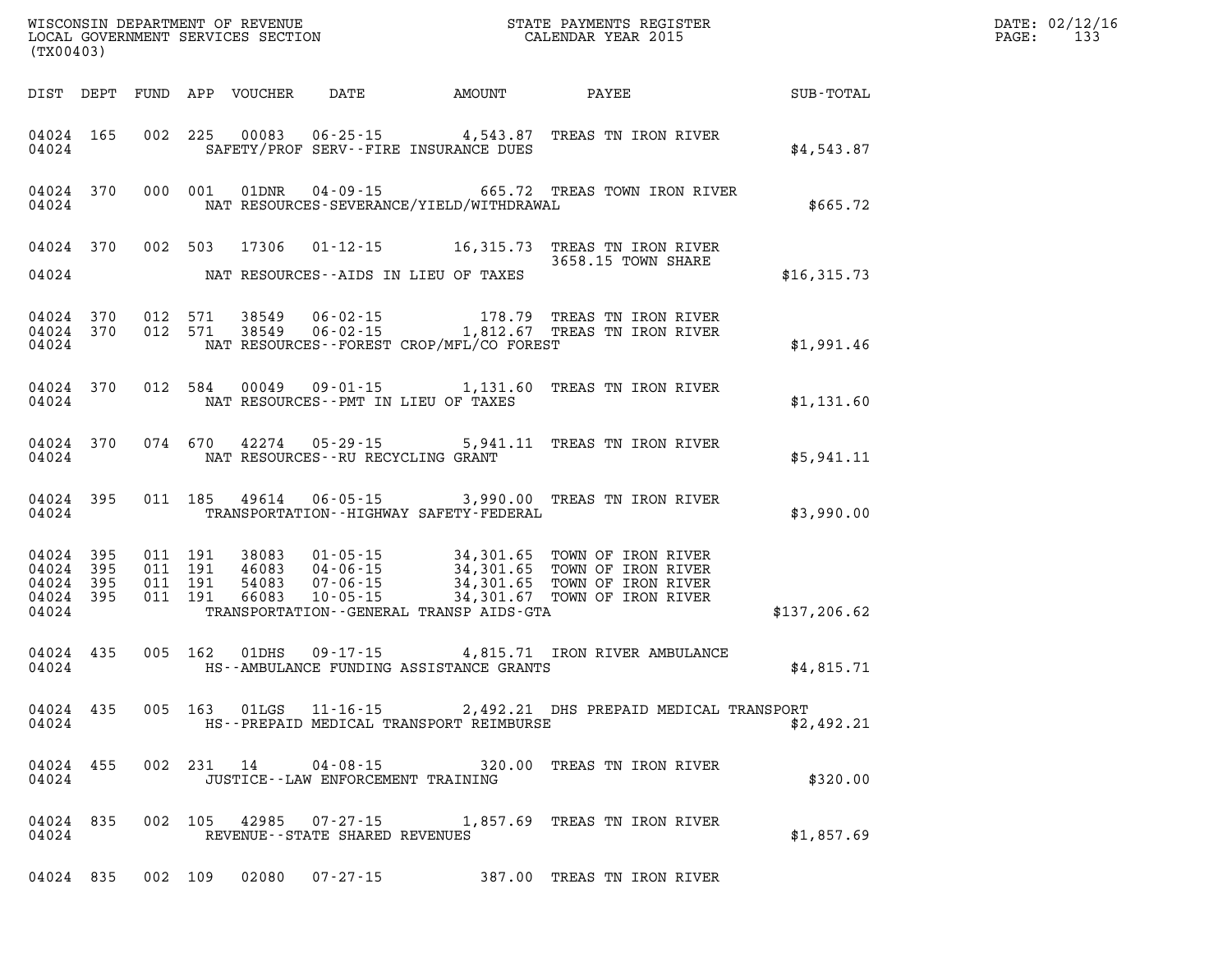| (TX00403)      |      |      |     | WISCONSIN DEPARTMENT OF REVENUE<br>LOCAL GOVERNMENT SERVICES SECTION |                                                    |        | STATE PAYMENTS REGISTER<br>CALENDAR YEAR 2015 |              | PAGE: | DATE: 02/12/16<br>134 |
|----------------|------|------|-----|----------------------------------------------------------------------|----------------------------------------------------|--------|-----------------------------------------------|--------------|-------|-----------------------|
| DIST           | DEPT | FUND | APP | <b>VOUCHER</b>                                                       | DATE                                               | AMOUNT | PAYEE                                         | SUB-TOTAL    |       |                       |
| 04024          |      |      |     |                                                                      | REVENUE--EXEMPT COMPUTER AID                       |        |                                               | \$387.00     |       |                       |
| 04024<br>04024 | 835  | 002  | 501 | 00001                                                                | 02-02-15<br>DOA-PAYMENT FOR MUNICIPAL SERVICES AID | 195.54 | TREAS TN IRON RIVER                           | \$195.54     |       |                       |
| 04024          |      |      |     |                                                                      | DISTRICT TOTAL APPROPRIATIONS                      |        |                                               | \$181,854.26 |       |                       |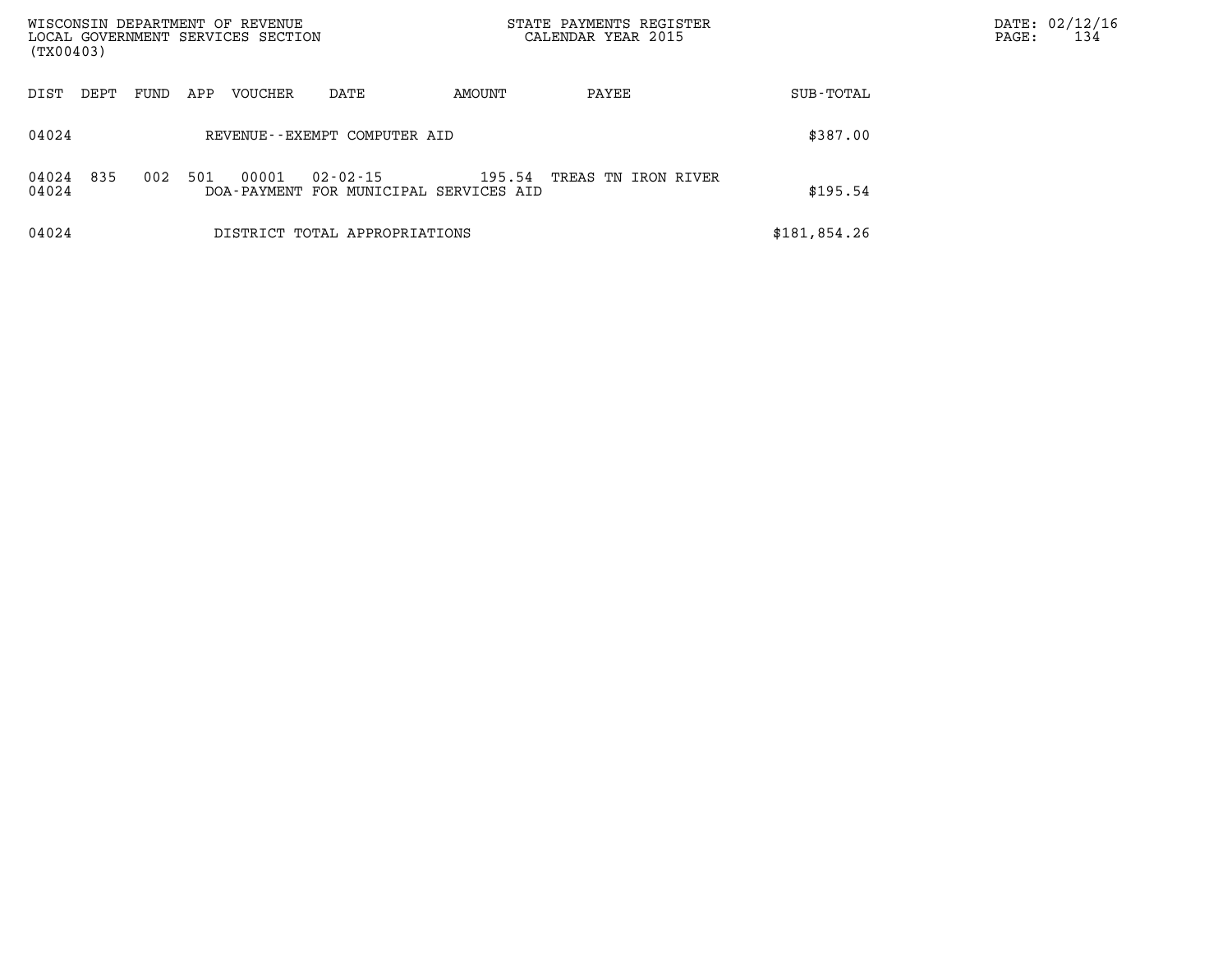| (TX00403)          |                               |                               |                                 | WISCONSIN DEPARTMENT OF REVENUE<br>LOCAL GOVERNMENT SERVICES SECTION | STATE PAYMENTS REGISTER<br>CALENDAR YEAR 2015                                                                                                                                         |                                                        |              | DATE: 02/12/16<br>135<br>$\mathtt{PAGE}$ : |
|--------------------|-------------------------------|-------------------------------|---------------------------------|----------------------------------------------------------------------|---------------------------------------------------------------------------------------------------------------------------------------------------------------------------------------|--------------------------------------------------------|--------------|--------------------------------------------|
|                    |                               |                               | DIST DEPT FUND APP VOUCHER DATE |                                                                      | <b>AMOUNT</b>                                                                                                                                                                         | PAYEE                                                  | SUB-TOTAL    |                                            |
| 04026              |                               |                               |                                 |                                                                      | 04026 165 002 225 00084 06-25-15 972.29 TREAS TN KELLY<br>SAFETY/PROF SERV--FIRE INSURANCE DUES                                                                                       |                                                        | \$972.29     |                                            |
| 04026              | 04026 370                     |                               |                                 |                                                                      | NAT RESOURCES-SEVERANCE/YIELD/WITHDRAWAL                                                                                                                                              | 000 001 05DNR 09-28-15 238.79 TREAS TOWN KELLY         | \$238.79     |                                            |
| 04026              | 04026 370                     |                               |                                 |                                                                      | 002 503 17946 01-30-15 15,126.02 TREAS TN KELLY<br>NAT RESOURCES--AIDS IN LIEU OF TAXES                                                                                               | 4371.12 TOWN SHARE                                     | \$15, 126.02 |                                            |
| 04026              |                               |                               |                                 |                                                                      | NAT RESOURCES - - FOREST CROP/MFL/CO FOREST                                                                                                                                           | 04026 370 012 571 38550 06-02-15 570.30 TREAS TN KELLY | \$570.30     |                                            |
| 04026 395<br>04026 | 04026 395<br>395<br>04026 395 | 011 191<br>011 191<br>011 191 |                                 |                                                                      | 38084  01-05-15  22,504.44  TOWN OF KELLY<br>46084  04-06-15  22,504.44  TOWN OF KELLY<br>54084  07-06-15  22,504.44  TOWN OF KELLY<br>011 191 66084 10-05-15 22,504.44 TOWN OF KELLY |                                                        |              |                                            |
| 04026              |                               |                               |                                 |                                                                      | TRANSPORTATION--GENERAL TRANSP AIDS-GTA                                                                                                                                               |                                                        | \$90,017.76  |                                            |
| 04026              | 04026 835                     |                               |                                 | REVENUE - - STATE SHARED REVENUES                                    | 002 105 42986 07-27-15 4,544.13 TREAS TN KELLY                                                                                                                                        |                                                        | \$4,544.13   |                                            |
| 04026              | 04026 835                     |                               |                                 | REVENUE--EXEMPT COMPUTER AID                                         | 002 109 02081 07-27-15 8.00 TREAS TN KELLY                                                                                                                                            |                                                        | \$8.00       |                                            |
| 04026              |                               |                               |                                 | DISTRICT TOTAL APPROPRIATIONS                                        |                                                                                                                                                                                       |                                                        | \$111,477.29 |                                            |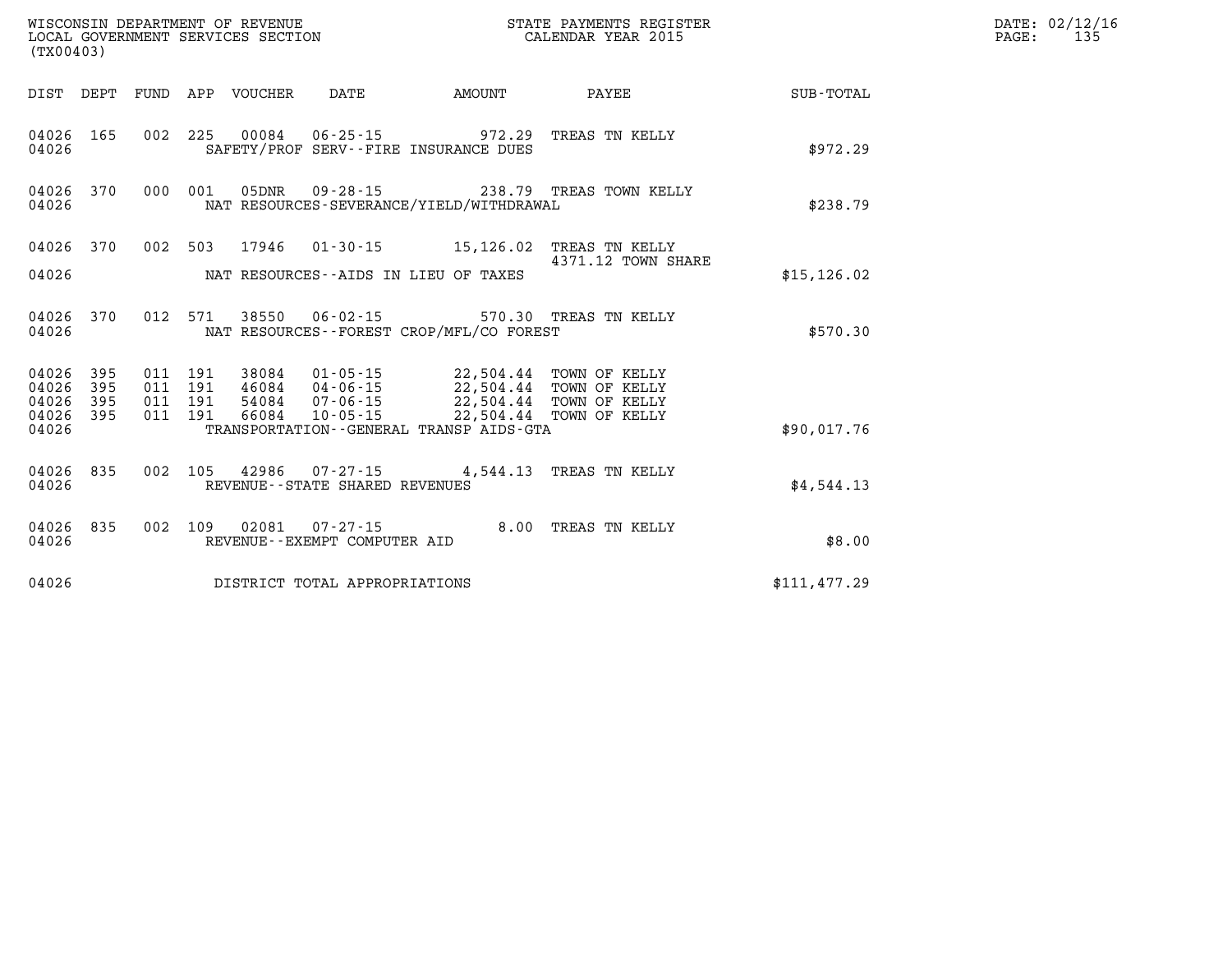| DATE: | 02/12/16 |
|-------|----------|
| PAGE: | 136      |

| (TX00403)          |                                     |                                          |               |                                          |                                              |                                                                                                                                                                                              |              | DATE: 02/12/1<br>136<br>$\mathtt{PAGE:}$ |
|--------------------|-------------------------------------|------------------------------------------|---------------|------------------------------------------|----------------------------------------------|----------------------------------------------------------------------------------------------------------------------------------------------------------------------------------------------|--------------|------------------------------------------|
|                    |                                     |                                          |               |                                          | DIST DEPT FUND APP VOUCHER DATE AMOUNT PAYEE |                                                                                                                                                                                              | SUB-TOTAL    |                                          |
| 04028              | 04028 165                           | 002 225                                  | 00085         |                                          | SAFETY/PROF SERV--FIRE INSURANCE DUES        | 06-25-15 947.11 TREAS TN KEYSTONE                                                                                                                                                            | \$947.11     |                                          |
|                    | 04028 370                           |                                          | 002 503 17307 |                                          |                                              | 01-12-15 5,885.16 TREAS TN KEYSTONE<br>1484.79 TOWN SHARE                                                                                                                                    |              |                                          |
| 04028              |                                     |                                          |               |                                          | NAT RESOURCES--AIDS IN LIEU OF TAXES         |                                                                                                                                                                                              | \$5,885.16   |                                          |
| 04028              | 04028 370                           | 012 571                                  | 38551         |                                          | NAT RESOURCES - - FOREST CROP/MFL/CO FOREST  | 06-02-15 351.52 TREAS TN KEYSTONE                                                                                                                                                            | \$351.52     |                                          |
| 04028              | 04028 370                           |                                          |               |                                          | NAT RESOURCES -- PMT IN LIEU OF TAXES        | 012 584 00050 09-01-15 14,952.66 TREAS TN KEYSTONE                                                                                                                                           | \$14,952.66  |                                          |
| 04028              | 04028 370                           |                                          |               |                                          | NAT RESOURCES - - RU RECYCLING GRANT         | 074 670 42275 05-29-15 1,658.03 TREAS TN KEYSTONE                                                                                                                                            | \$1,658.03   |                                          |
| 04028 395<br>04028 | 04028 395<br>04028 395<br>04028 395 | 011 191<br>011 191<br>011 191<br>011 191 |               |                                          | TRANSPORTATION - - GENERAL TRANSP AIDS - GTA | 38085  01-05-15  23,104.48  TOWN OF KEYSTONE<br>46085  04-06-15  23,104.48  TOWN OF KEYSTONE<br>54085  07-06-15  23,104.48  TOWN OF KEYSTONE<br>66085  10-05-15  23,104.50  TOWN OF KEYSTONE | \$92,417.94  |                                          |
| 04028              | 04028 435                           |                                          | 005 162 01DHS |                                          | HS--AMBULANCE FUNDING ASSISTANCE GRANTS      | $09 - 17 - 15$ 4,731.89 MASON AREA AMBULANCE SERVICE                                                                                                                                         | \$4,731.89   |                                          |
| 04028              | 04028 435                           |                                          |               |                                          | HS--PREPAID MEDICAL TRANSPORT REIMBURSE      | 005 163 01LGS 11-16-15 2,000.00 DHS PREPAID MEDICAL TRANSPORT                                                                                                                                | \$2,000.00   |                                          |
| 04028              | 04028 835                           |                                          |               | REVENUE--STATE SHARED REVENUES           |                                              | 002 105 42987 07-27-15 6,723.01 TREAS TN KEYSTONE                                                                                                                                            | \$6,723.01   |                                          |
| 04028 835<br>04028 |                                     |                                          | 002 109 02082 | 07-27-15<br>REVENUE--EXEMPT COMPUTER AID |                                              | 2.00 TREAS TN KEYSTONE                                                                                                                                                                       | \$2.00       |                                          |
| 04028<br>04028     | 835                                 |                                          |               | REVENUE--LOTTERY CREDIT -                |                                              | 021 363 35504 03-23-15 335.58 TREAS TN KEYSTONE                                                                                                                                              | \$335.58     |                                          |
| 04028              |                                     |                                          |               | DISTRICT TOTAL APPROPRIATIONS            |                                              |                                                                                                                                                                                              | \$130,004.90 |                                          |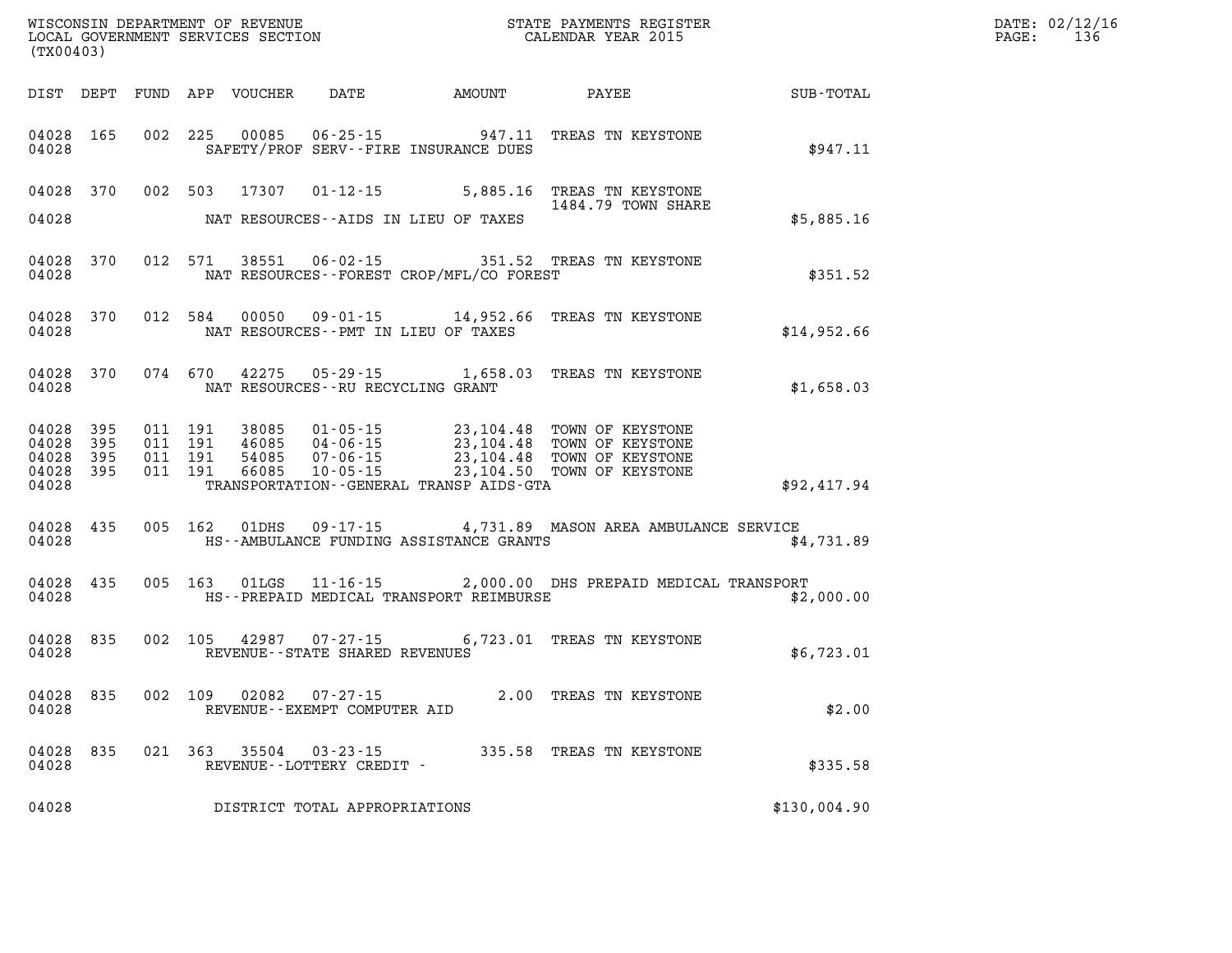| (TX00403)                        |                          |                          |                          | WISCONSIN DEPARTMENT OF REVENUE<br>LOCAL GOVERNMENT SERVICES SECTION |                                                     | STATE PAYMENTS REGISTER<br>CALENDAR YEAR 2015 |                                                                                                                  |             |
|----------------------------------|--------------------------|--------------------------|--------------------------|----------------------------------------------------------------------|-----------------------------------------------------|-----------------------------------------------|------------------------------------------------------------------------------------------------------------------|-------------|
| DIST                             | DEPT                     | FUND APP                 |                          | VOUCHER                                                              | DATE                                                | AMOUNT                                        | PAYEE                                                                                                            | SUB-TOTAL   |
| 04030<br>04030                   | 165                      | 002                      | 225                      | 00086                                                                |                                                     | SAFETY/PROF SERV--FIRE INSURANCE DUES         | 06-25-15 807.96 TREAS TN LINCOLN                                                                                 | \$807.96    |
| 04030<br>04030                   | 370                      | 000                      | 001                      | 05DNR                                                                |                                                     | NAT RESOURCES-SEVERANCE/YIELD/WITHDRAWAL      | 09-28-15 613.04 TREAS TOWN LINCOLN                                                                               | \$613.04    |
| 04030<br>04030                   | 370                      | 012                      | 571                      | 38552                                                                | 06-02-15                                            | NAT RESOURCES - - FOREST CROP/MFL/CO FOREST   | 835.33 TREAS TN LINCOLN                                                                                          | \$835.33    |
| 04030<br>04030<br>04030<br>04030 | 395<br>395<br>395<br>395 | 011<br>011<br>011<br>011 | 191<br>191<br>191<br>191 | 38086<br>54086<br>66086                                              | 01-05-15<br>46086  04-06-15<br>07-06-15<br>10-05-15 |                                               | 23,649.48 TOWN OF LINCOLN<br>23,649.48 TOWN OF LINCOLN<br>23,649.48 TOWN OF LINCOLN<br>23,649.48 TOWN OF LINCOLN |             |
| 04030                            |                          |                          |                          |                                                                      |                                                     | TRANSPORTATION--GENERAL TRANSP AIDS-GTA       |                                                                                                                  | \$94,597.92 |
| 04030<br>04030                   | 835                      | 002                      | 105                      | 42988                                                                | REVENUE - - STATE SHARED REVENUES                   |                                               | 07-27-15 2,916.95 TREAS TN LINCOLN                                                                               | \$2,916.95  |
| 04030<br>04030                   | 835                      | 002                      | 109                      | 02083                                                                | $07 - 27 - 15$<br>REVENUE--EXEMPT COMPUTER AID      | 1.00                                          | TREAS TN LINCOLN                                                                                                 | \$1.00      |
| 04030                            |                          |                          |                          |                                                                      | DISTRICT TOTAL APPROPRIATIONS                       |                                               |                                                                                                                  | \$99,772.20 |

**DATE: 02/12/16<br>PAGE: 137**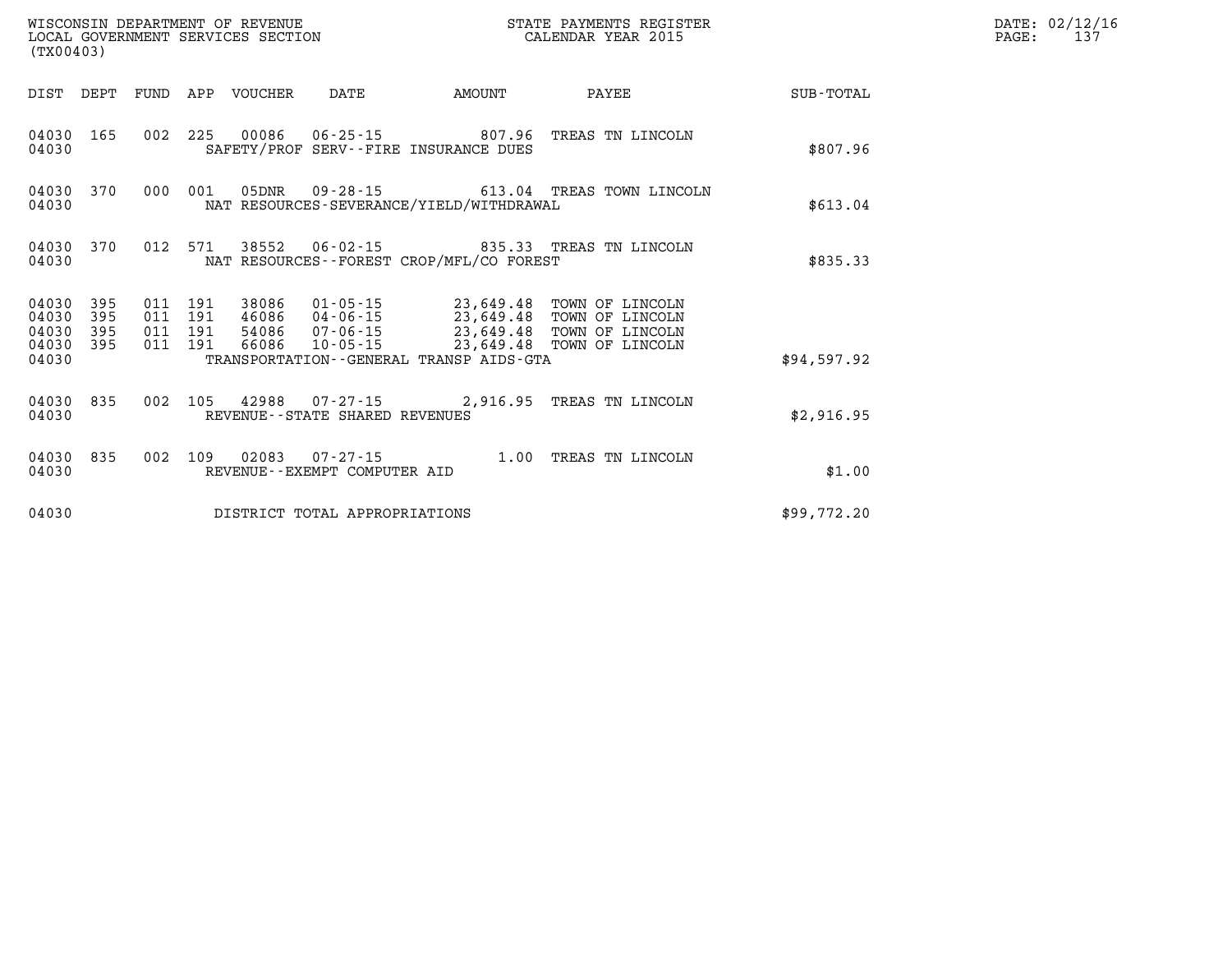| DATE: | 02/12/16 |
|-------|----------|
| PAGE: | 138      |

| WISCONSIN DEPARTMENT OF REVENUE<br>LOCAL GOVERNMENT SERVICES SECTION<br>(TX00403)                 |                                                                                                                                                                                 |                                                  | STATE PAYMENTS REGISTER<br>CALENDAR YEAR 2015                    |               |
|---------------------------------------------------------------------------------------------------|---------------------------------------------------------------------------------------------------------------------------------------------------------------------------------|--------------------------------------------------|------------------------------------------------------------------|---------------|
| DIST<br>DEPT<br>FUND                                                                              | APP<br>VOUCHER<br>DATE                                                                                                                                                          | AMOUNT                                           | PAYEE                                                            | SUB-TOTAL     |
| 04032<br>165<br>002<br>04032                                                                      | 225<br>00087<br>$06 - 25 - 15$<br>SAFETY/PROF SERV--FIRE INSURANCE DUES                                                                                                         | 546.80                                           | TREAS TN MASON                                                   | \$546.80      |
| 370<br>002<br>04032<br>370<br>002<br>04032                                                        | 503<br>17308<br>$01 - 12 - 15$<br>503<br>17308<br>$01 - 12 - 15$                                                                                                                | 1,596.74<br>2,597.36                             | TREAS TN MASON<br>TREAS TN MASON<br>1863.42 TOWN SHARE           |               |
| 04032                                                                                             | NAT RESOURCES -- AIDS IN LIEU OF TAXES                                                                                                                                          |                                                  |                                                                  | \$4,194.10    |
| 012<br>04032<br>370<br>04032                                                                      | 571<br>38553<br>$06 - 02 - 15$<br>NAT RESOURCES - - FOREST CROP/MFL/CO FOREST                                                                                                   | 581.40                                           | TREAS TN MASON                                                   | \$581.40      |
| 012<br>04032<br>370<br>04032                                                                      | 579<br>20006<br>$04 - 03 - 15$<br>NAT RESOURCES--AIDS IN LIEU OF TAXES                                                                                                          | 1,084.71                                         | TREAS TN MASON                                                   | \$1,084.71    |
| 04032<br>395<br>011<br>04032<br>395<br>011<br>04032<br>395<br>011<br>04032<br>395<br>011<br>04032 | 191<br>38087<br>$01 - 05 - 15$<br>191<br>46087<br>$04 - 06 - 15$<br>191<br>54087<br>$07 - 06 - 15$<br>191<br>66087<br>$10 - 05 - 15$<br>TRANSPORTATION--GENERAL TRANSP AIDS-GTA | 24,717.45<br>24,717.45<br>24,717.45<br>24,717.45 | TOWN OF MASON<br>TOWN OF MASON<br>TOWN OF MASON<br>TOWN OF MASON | \$98,869.80   |
| 04032<br>395<br>011<br>04032                                                                      | 278<br>64881<br>$11 - 02 - 15$<br>TRANSPORTATION - - LRIP/TRIP/MSIP GRANTS                                                                                                      | 25,395.00                                        | TREAS TN MASON                                                   | \$25,395.00   |
| 465<br>002<br>04032<br>04032                                                                      | 305<br>00264<br>$09 - 29 - 15$<br>MILITARY AFFAIRS-EMER MGMT-DISASTER RECO                                                                                                      | 962.78                                           | TREAS TN MASON                                                   | \$962.78      |
| 04032<br>465<br>002<br>04032                                                                      | 342<br>00264<br>$09 - 29 - 15$<br>MILITARY AFFAIRS-EMERGENCY MGMT-FED FUND                                                                                                      | 5,776.72                                         | TREAS TN MASON                                                   | \$5,776.72    |
| 04032<br>835<br>002<br>04032                                                                      | 105<br>42989<br>$07 - 27 - 15$<br>REVENUE - - STATE SHARED REVENUES                                                                                                             | 7,830.81                                         | TREAS TN MASON                                                   | \$7,830.81    |
| 04032<br>835<br>002<br>04032                                                                      | 109<br>02084<br>$07 - 27 - 15$<br>REVENUE--EXEMPT COMPUTER AID                                                                                                                  | 16.00                                            | TREAS TN MASON                                                   | \$16.00       |
| 04032                                                                                             | DISTRICT TOTAL APPROPRIATIONS                                                                                                                                                   |                                                  |                                                                  | \$145, 258.12 |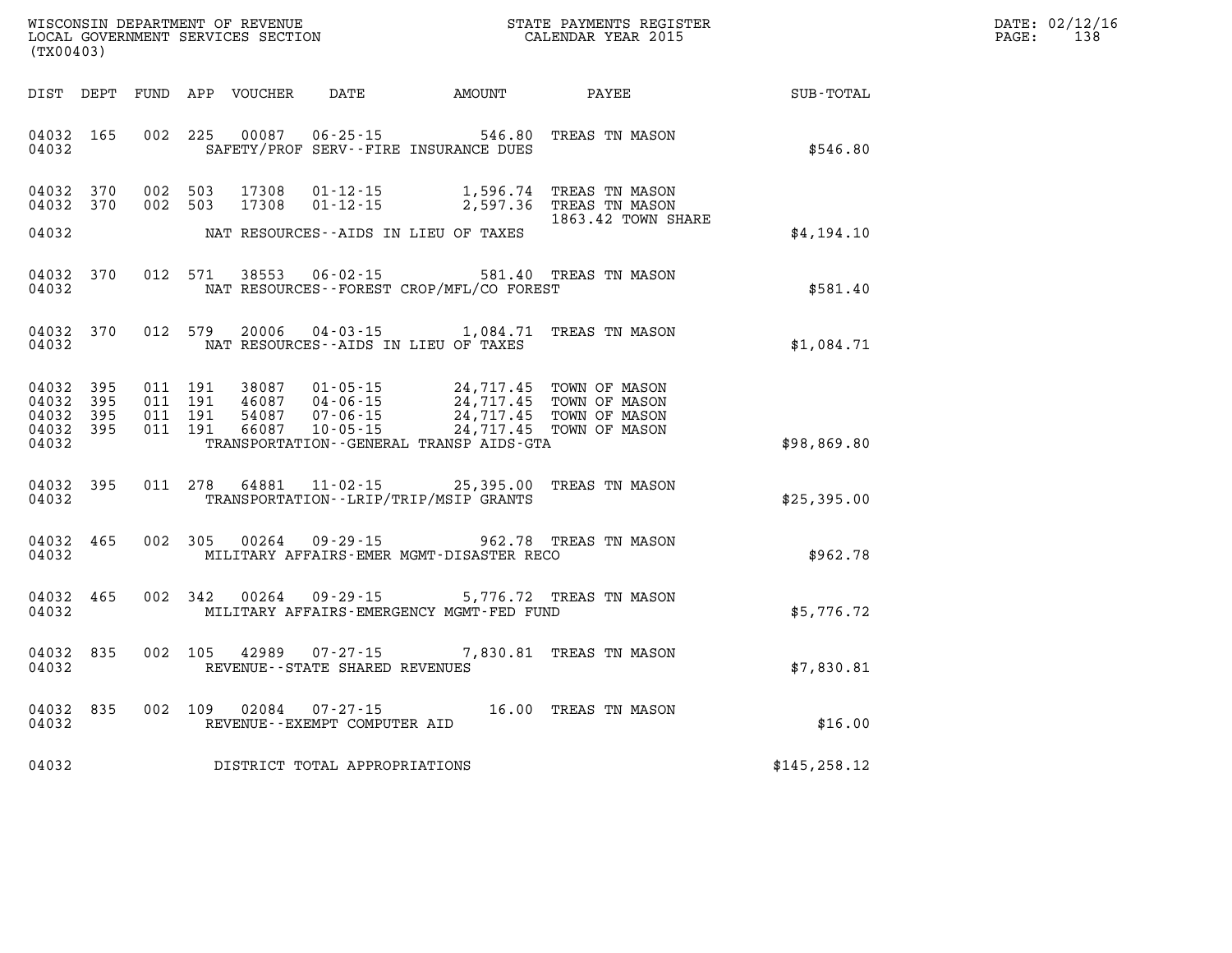| (TX00403)                                     |                     |                                          |                            |                                   |                                          |                                                                                                                                                                       |              | DATE: 02/12/16<br>139<br>$\mathtt{PAGE:}$ |
|-----------------------------------------------|---------------------|------------------------------------------|----------------------------|-----------------------------------|------------------------------------------|-----------------------------------------------------------------------------------------------------------------------------------------------------------------------|--------------|-------------------------------------------|
|                                               |                     |                                          | DIST DEPT FUND APP VOUCHER | DATE                              | <b>AMOUNT</b>                            | PAYEE                                                                                                                                                                 | SUB-TOTAL    |                                           |
| 04034 165<br>04034                            |                     |                                          |                            |                                   | SAFETY/PROF SERV--FIRE INSURANCE DUES    | 002 225 00088 06-25-15 5,328.51 TREAS TN NAMAKAGON                                                                                                                    | \$5,328.51   |                                           |
| 04034                                         | 04034 370           |                                          |                            |                                   | NAT RESOURCES--FOREST CROP/MFL/CO FOREST | 012 571 38554 06-02-15 370.73 TREAS TN NAMAKAGON                                                                                                                      | \$370.73     |                                           |
| 04034                                         | 04034 370           | 04034 370 012 579<br>012 579             |                            |                                   | NAT RESOURCES--AIDS IN LIEU OF TAXES     | 20007  04-03-15  6.44 TREAS TN NAMAKAGON<br>20007  04-03-15  2.10 TREAS TN NAMAKAGON                                                                                  | \$8.54       |                                           |
| 04034 370<br>04034                            |                     |                                          |                            |                                   | NAT RESOURCES--PMT IN LIEU OF TAXES      | 012 584 00051 09-01-15 61,552.67 TREAS TN NAMAKAGON                                                                                                                   | \$61,552.67  |                                           |
| 04034                                         | 04034 370           |                                          |                            |                                   | NAT RESOURCES--RU RECYCLING GRANT        | 074 670 42276 05-29-15 1,898.77 TREAS TN NAMAKAGON                                                                                                                    | \$1,898.77   |                                           |
| 04034 395<br>04034<br>04034<br>04034<br>04034 | 395<br>- 395<br>395 | 011 191<br>011 191<br>011 191<br>011 191 | 38088<br>66088             | 10-05-15                          | TRANSPORTATION--GENERAL TRANSP AIDS-GTA  | 01-05-15 36,465.12 TOWN OF NAMAKAGON<br>46088  04-06-15  36,465.12  TOWN OF NAMAKAGON<br>54088  07-06-15  36,465.12  TOWN OF NAMAKAGON<br>36,465.12 TOWN OF NAMAKAGON | \$145,860.48 |                                           |
| 04034 395<br>04034                            |                     | 011 278                                  |                            |                                   | TRANSPORTATION--LRIP/TRIP/MSIP GRANTS    | 65035  11-03-15  25,395.00  TREAS TN NAMAKAGON                                                                                                                        | \$25,395.00  |                                           |
| 04034 835<br>04034                            |                     | 002 105                                  |                            | REVENUE - - STATE SHARED REVENUES |                                          | 42990  07-27-15   1,151.33   TREAS TN NAMAKAGON                                                                                                                       | \$1,151.33   |                                           |
| 04034                                         | 04034 835           | 002 109                                  |                            | REVENUE--EXEMPT COMPUTER AID      |                                          | 4.00 TREAS TN NAMAKAGON                                                                                                                                               | \$4.00       |                                           |
| 04034                                         |                     |                                          |                            | DISTRICT TOTAL APPROPRIATIONS     |                                          |                                                                                                                                                                       | \$241,570.03 |                                           |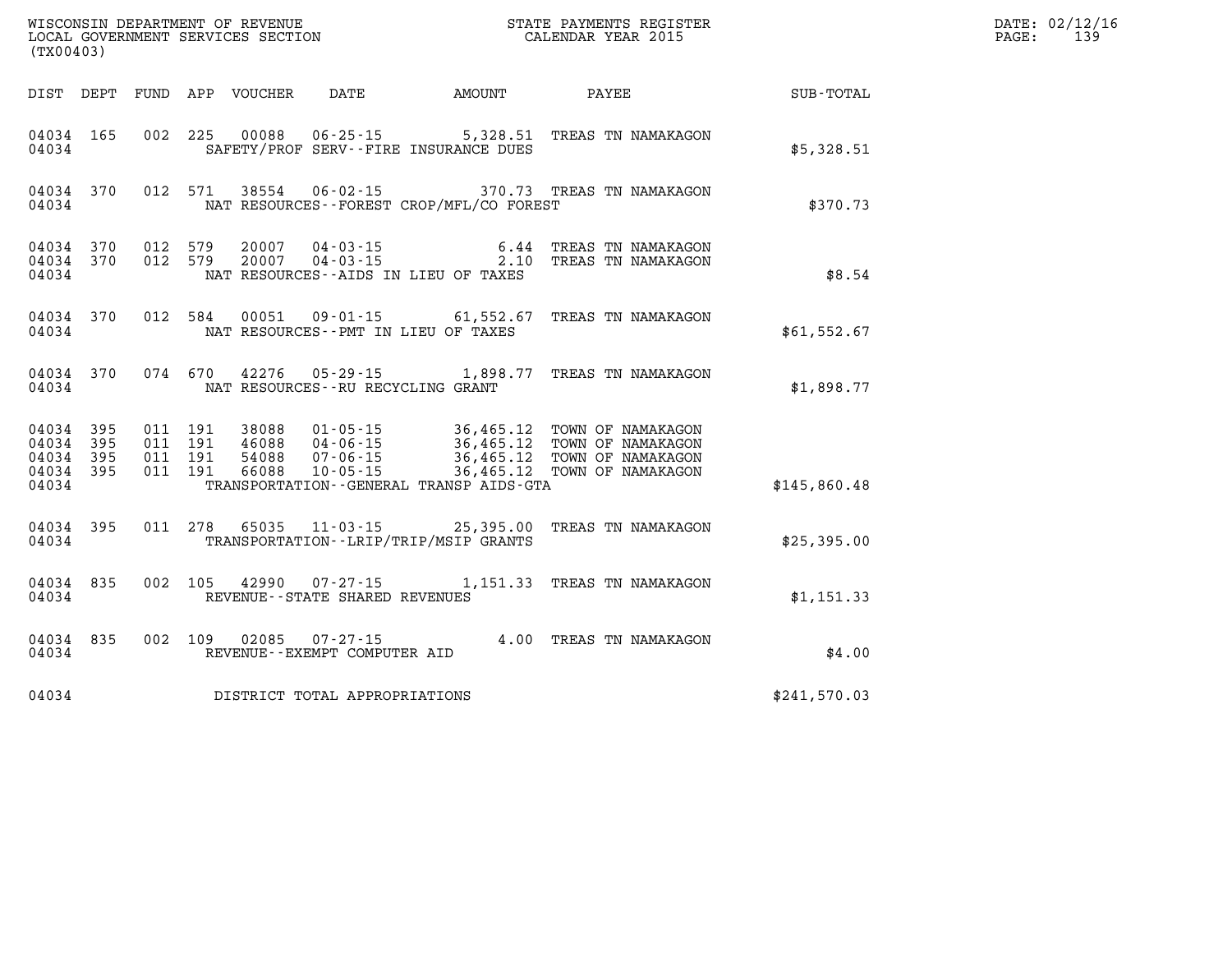| WISCONSIN DEPARTMENT OF REVENUE<br>LOCAL GOVERNMENT SERVICES SECTION<br>(TX00403) |                                           |                          |                              |                   |                                  |                                                  |                                                           | STATE PAYMENTS REGISTER<br>CALENDAR YEAR 2015                                                                                     |                  | DATE: 02/12/16<br>140<br>PAGE: |
|-----------------------------------------------------------------------------------|-------------------------------------------|--------------------------|------------------------------|-------------------|----------------------------------|--------------------------------------------------|-----------------------------------------------------------|-----------------------------------------------------------------------------------------------------------------------------------|------------------|--------------------------------|
|                                                                                   | DIST                                      | DEPT                     | FUND                         | APP               | VOUCHER                          | DATE                                             | AMOUNT                                                    | PAYEE                                                                                                                             | <b>SUB-TOTAL</b> |                                |
|                                                                                   | 04036<br>04036                            | 165                      | 002                          | 225               | 00089                            | 06-25-15                                         | 580.21<br>SAFETY/PROF SERV--FIRE INSURANCE DUES           | TREAS TN ORIENTA                                                                                                                  | \$580.21         |                                |
|                                                                                   | 04036<br>04036<br>04036                   | 370<br>370               | 000<br>000                   | 001<br>001        | 04DNR<br>05DNR                   | 06-03-15<br>$09 - 28 - 15$                       | NAT RESOURCES-SEVERANCE/YIELD/WITHDRAWAL                  | 3,524.64 TREAS TOWN ORIENTA<br>1,774.14 TREAS TOWN ORIENTA                                                                        | \$5,298.78       |                                |
|                                                                                   | 04036<br>04036<br>04036                   | 370<br>370               | 012 571                      |                   |                                  | 38555 06-02-15                                   | NAT RESOURCES--FOREST CROP/MFL/CO FOREST                  | 012 571 38555 06-02-15 1,208.31 TREAS TN ORIENTA<br>1,416.00 TREAS TN ORIENTA                                                     | \$2,624.31       |                                |
|                                                                                   | 04036<br>04036<br>04036<br>04036<br>04036 | 395<br>395<br>395<br>395 | 011<br>011<br>011 191<br>011 | 191<br>191<br>191 | 38089<br>46089<br>54089<br>66089 | $10 - 05 - 15$                                   | 29,344.29<br>TRANSPORTATION - - GENERAL TRANSP AIDS - GTA | 01-05-15 29,344.26 TOWN OF ORIENTA<br>04-06-15 29,344.26 TOWN OF ORIENTA<br>07-06-15 29,344.26 TOWN OF ORIENTA<br>TOWN OF ORIENTA | \$117,377.07     |                                |
|                                                                                   | 04036<br>04036                            | 835                      | 002                          | 105               | 42991                            | $07 - 27 - 15$<br>REVENUE--STATE SHARED REVENUES | 607.28                                                    | TREAS TN ORIENTA                                                                                                                  | \$607.28         |                                |
|                                                                                   | 04036                                     |                          |                              |                   |                                  | DISTRICT TOTAL APPROPRIATIONS                    |                                                           |                                                                                                                                   | \$126,487.65     |                                |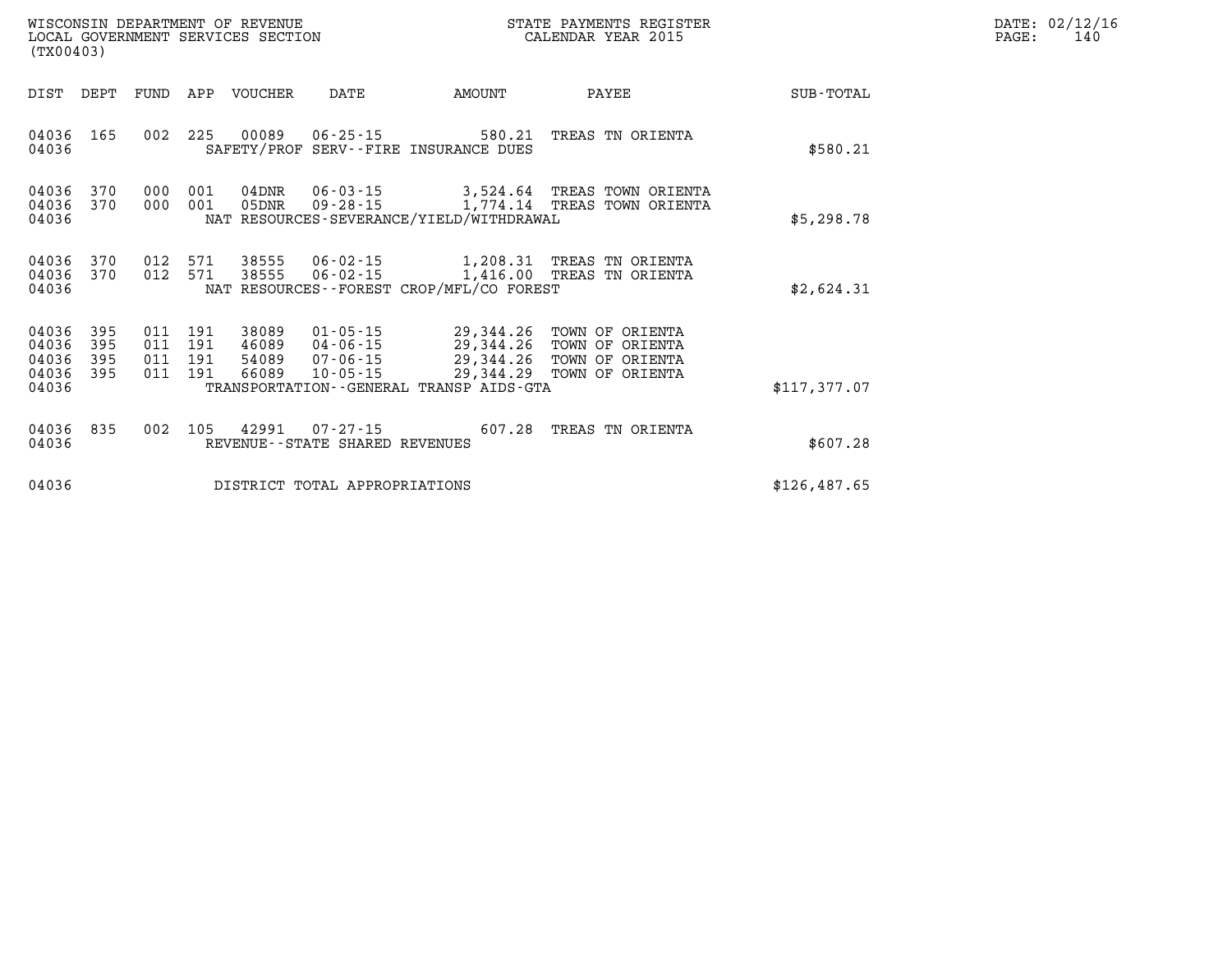| (TX00403)                                 |                          |     |                                          | WISCONSIN DEPARTMENT OF REVENUE | LOCAL GOVERNMENT SERVICES SECTION | STATE PAYMENTS REGISTER<br>CALENDAR YEAR 2015                                                                                                                                              |               |               | DATE: 02/12/16<br>141<br>PAGE: |
|-------------------------------------------|--------------------------|-----|------------------------------------------|---------------------------------|-----------------------------------|--------------------------------------------------------------------------------------------------------------------------------------------------------------------------------------------|---------------|---------------|--------------------------------|
|                                           | DIST DEPT FUND           |     |                                          | APP VOUCHER                     | DATE                              | AMOUNT                                                                                                                                                                                     | PAYEE         | SUB-TOTAL     |                                |
| 04038 165<br>04038                        |                          |     | 002 225                                  |                                 |                                   | 00090  06-25-15  888.68<br>SAFETY/PROF SERV--FIRE INSURANCE DUES                                                                                                                           | TREAS TN OULU | \$888.68      |                                |
| 04038                                     | 04038 370                |     | 012 571                                  |                                 |                                   | 38556  06-02-15  255.34  TREAS  TN OULU<br>NAT RESOURCES--FOREST CROP/MFL/CO FOREST                                                                                                        |               | \$255.34      |                                |
| 04038                                     | 04038 370                |     |                                          |                                 | NAT RESOURCES--RU RECYCLING GRANT | 074 670 42277 05-29-15 3,000.16 TREAS TN OULU                                                                                                                                              |               | \$3,000.16    |                                |
| 04038<br>04038<br>04038<br>04038<br>04038 | 395<br>395<br>395<br>395 |     | 011 191<br>011 191<br>011 191<br>011 191 | 38090<br>66090                  |                                   | 01-05-15 31,840.92 TOWN OF OULU<br>46090 04-06-15 31,840.92<br>54090  07-06-15  31,840.92  TOWN OF OULU<br>10-05-15 31,840.92 TOWN OF OULU<br>TRANSPORTATION - - GENERAL TRANSP AIDS - GTA | TOWN OF OULU  | \$127,363.68  |                                |
| 04038 835<br>04038                        |                          | 002 | 105                                      |                                 | REVENUE--STATE SHARED REVENUES    | 42992  07-27-15  9,677.35  TREAS TN OULU                                                                                                                                                   |               | \$9,677.35    |                                |
| 04038                                     |                          |     |                                          |                                 | DISTRICT TOTAL APPROPRIATIONS     |                                                                                                                                                                                            |               | \$141, 185.21 |                                |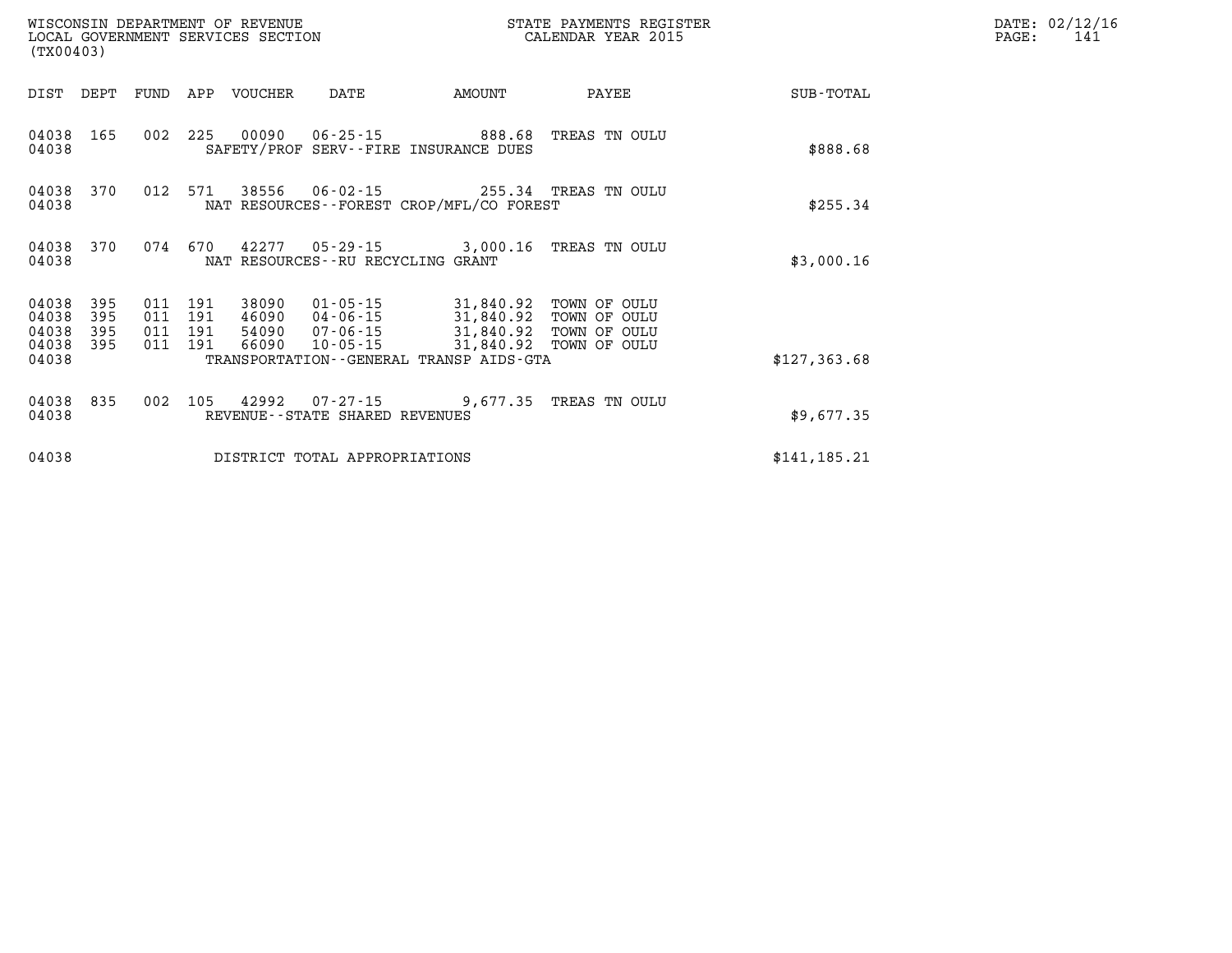| DATE: | 02/12/16 |
|-------|----------|
| PAGE: | 142      |

| (TX00403)      |            |            | WISCONSIN DEPARTMENT OF REVENUE<br>LOCAL GOVERNMENT SERVICES SECTION | STATE PAYMENTS REGISTER<br>CALENDAR YEAR 2015       |                                                 |                                      |                  |
|----------------|------------|------------|----------------------------------------------------------------------|-----------------------------------------------------|-------------------------------------------------|--------------------------------------|------------------|
| DIST           | DEPT       | FUND       | APP<br>VOUCHER                                                       | DATE                                                | AMOUNT                                          | PAYEE                                | <b>SUB-TOTAL</b> |
| 04040<br>04040 | 165        | 002        | 225<br>00091                                                         | $06 - 25 - 15$                                      | 568.07<br>SAFETY/PROF SERV--FIRE INSURANCE DUES | TREAS TN PILSEN                      | \$568.07         |
| 04040          | 370        | 002        | 503<br>17309                                                         | $01 - 12 - 15$                                      | 3,400.18                                        | TREAS TN PILSEN<br>625.62 TOWN SHARE |                  |
| 04040          |            |            |                                                                      |                                                     | NAT RESOURCES--AIDS IN LIEU OF TAXES            |                                      | \$3,400.18       |
| 04040<br>04040 | 370        | 012        | 571<br>38557                                                         | $06 - 02 - 15$                                      | NAT RESOURCES - - FOREST CROP/MFL/CO FOREST     | 78.13 TREAS TN PILSEN                | \$78.13          |
| 04040<br>04040 | 370        | 012        | 584                                                                  | NAT RESOURCES - - PMT IN LIEU OF TAXES              | 00052 09-01-15 15,168.66                        | TREAS TN PILSEN                      | \$15, 168.66     |
| 04040<br>04040 | 395<br>395 | 011<br>011 | 191<br>38091<br>191<br>46091                                         | $01 - 05 - 15$<br>$04 - 06 - 15$                    | 18,502.30<br>18,502.30                          | TOWN OF PILSEN<br>TOWN OF PILSEN     |                  |
| 04040<br>04040 | 395<br>395 | 011<br>011 | 191<br>54091<br>191<br>66091                                         | $07 - 06 - 15$<br>$10 - 05 - 15$                    | 18,502.30<br>18,502.32                          | TOWN OF PILSEN<br>TOWN OF PILSEN     |                  |
| 04040          |            |            |                                                                      |                                                     | TRANSPORTATION--GENERAL TRANSP AIDS-GTA         |                                      | \$74,009.22      |
| 04040<br>04040 | 835        | 002        | 105                                                                  | 42993 07-27-15<br>REVENUE - - STATE SHARED REVENUES | 4,090.35                                        | TREAS TN PILSEN                      | \$4,090.35       |
| 04040<br>04040 | 835        | 002        | 109<br>02086                                                         | $07 - 27 - 15$<br>REVENUE--EXEMPT COMPUTER AID      | 1.00                                            | TREAS TN PILSEN                      | \$1.00           |
| 04040          |            |            |                                                                      | DISTRICT TOTAL APPROPRIATIONS                       |                                                 |                                      | \$97,315.61      |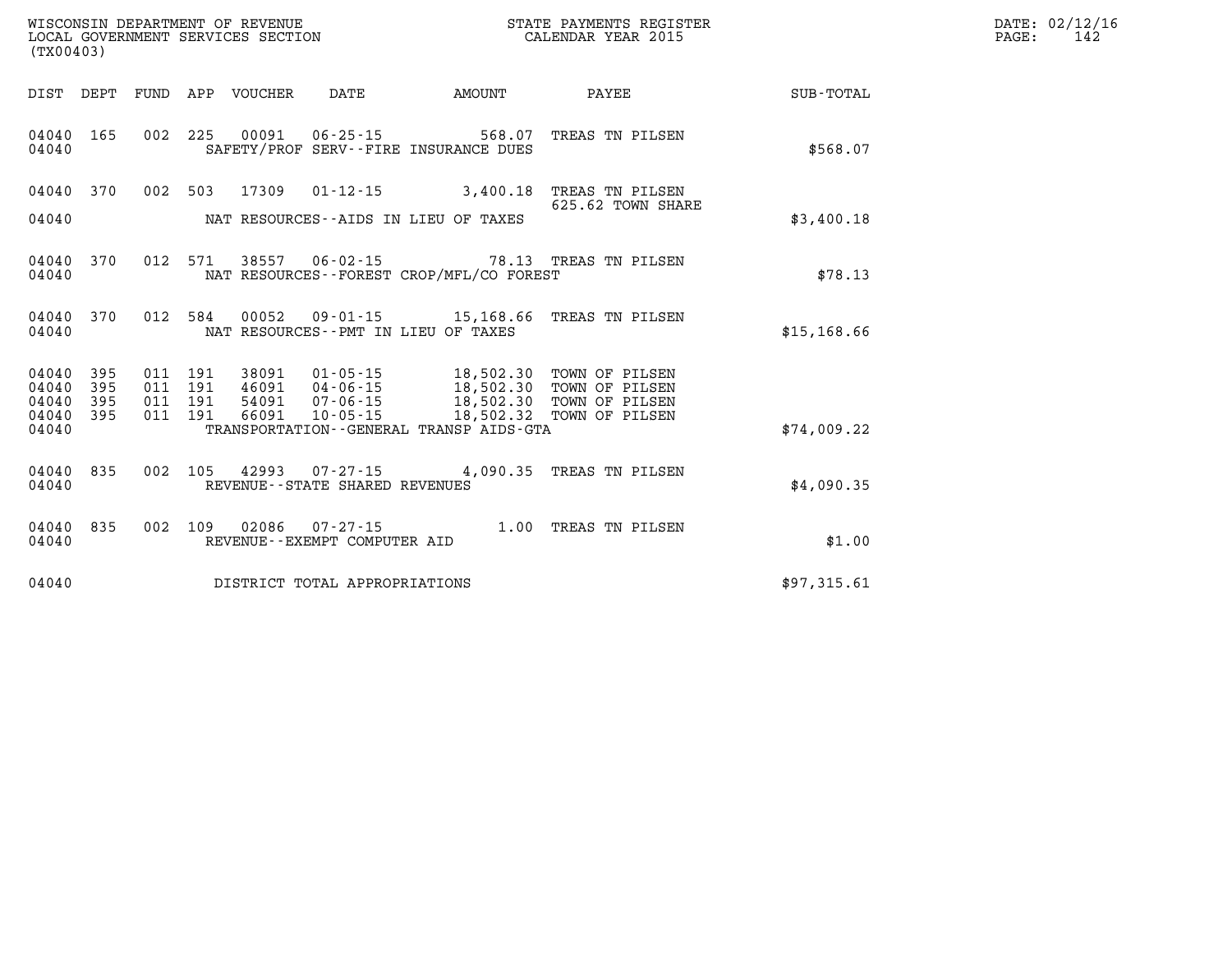| WISCONSIN DEPARTMENT OF REVENUE   | STATE PAYMENTS REGISTER | DATE: | : 02/12/16 |
|-----------------------------------|-------------------------|-------|------------|
| LOCAL GOVERNMENT SERVICES SECTION | CALENDAR YEAR 2015      | PAGE  | 14.        |

|                                           | LOCAL GOVERNMENT SERVICES SECTION<br>(TX00403) |     |                                          |                                  |                                                       |                                                                                                                                   | CALENDAR YEAR 2015                                                               |              | PAGE: | 143 |
|-------------------------------------------|------------------------------------------------|-----|------------------------------------------|----------------------------------|-------------------------------------------------------|-----------------------------------------------------------------------------------------------------------------------------------|----------------------------------------------------------------------------------|--------------|-------|-----|
| DIST DEPT                                 |                                                |     |                                          | FUND APP VOUCHER                 | DATE                                                  | AMOUNT                                                                                                                            | PAYEE                                                                            | SUB-TOTAL    |       |     |
| 04042 165<br>04042                        |                                                |     | 002 225                                  | 00092                            |                                                       | SAFETY/PROF SERV--FIRE INSURANCE DUES                                                                                             | 06-25-15 1,273.77 TREAS TN PORT WING                                             | \$1,273.77   |       |     |
| 04042 370                                 |                                                |     | 002 503                                  | 17310                            | 01-12-15                                              |                                                                                                                                   | 2,779.76 TREAS TN PORT WING<br>2223.51 TOWN SHARE                                |              |       |     |
| 04042<br>04042<br>04042 370<br>04042      | 370<br>370                                     | 002 | 503<br>002 503<br>002 503                | 17310<br>18062<br>18062          | $01 - 12 - 15$<br>$01 - 30 - 15$<br>$01 - 30 - 15$    | 2,779.76<br>7,894.17<br>NAT RESOURCES--AIDS IN LIEU OF TAXES                                                                      | 8,868.29 TREAS TN PORT WING<br>TREAS TN PORT WING<br>TREAS TN PORT WING          | \$22,321.98  |       |     |
| 04042<br>04042 370<br>04042               | 370                                            |     | 012 571<br>012 571                       | 38558<br>38558                   | $06 - 02 - 15$<br>$06 - 02 - 15$                      | 609.90<br>NAT RESOURCES--FOREST CROP/MFL/CO FOREST                                                                                | TREAS TN PORT WING<br>2,662.85 TREAS TN PORT WING                                | \$3,272.75   |       |     |
| 04042<br>04042<br>04042 370<br>04042      | 370<br>370                                     |     | 012 579<br>012 579<br>012 579            | 20008<br>20008<br>20008          | $04 - 03 - 15$<br>04-03-15<br>$04 - 03 - 15$          | 51.04<br>570.38<br>428.13<br>NAT RESOURCES--AIDS IN LIEU OF TAXES                                                                 | TREAS TN PORT WING<br>TREAS TN PORT WING<br>TREAS TN PORT WING                   | \$1,049.55   |       |     |
| 04042<br>04042                            | 370                                            |     | 012 584                                  | 00053                            | $09 - 01 - 15$                                        | NAT RESOURCES - PMT IN LIEU OF TAXES                                                                                              | 2,622.41 TREAS TN PORT WING                                                      | \$2,622.41   |       |     |
| 04042 370<br>04042                        |                                                |     | 074 670                                  | 42278                            | $05 - 29 - 15$<br>NAT RESOURCES -- RU RECYCLING GRANT |                                                                                                                                   | 3,833.84 TREAS TN PORT WING                                                      | \$3,833.84   |       |     |
| 04042<br>04042<br>04042<br>04042<br>04042 | 395<br>395<br>395<br>395                       |     | 011 191<br>011 191<br>011 191<br>011 191 | 38092<br>46092<br>54092<br>66092 | $04 - 06 - 15$<br>$07 - 06 - 15$<br>$10 - 05 - 15$    | $01 - 05 - 15$<br>$04 - 06 - 15$<br>$29.099.43$<br>29,099.43<br>29,099.43<br>29,099.43<br>TRANSPORTATION--GENERAL TRANSP AIDS-GTA | TOWN OF PORT WING<br>TOWN OF PORT WING<br>TOWN OF PORT WING<br>TOWN OF PORT WING | \$116,397.72 |       |     |
| 04042 835<br>04042                        |                                                |     | 002 105                                  | 42994                            | 07 - 27 - 15<br>REVENUE--STATE SHARED REVENUES        |                                                                                                                                   | 8,543.91 TREAS TN PORT WING                                                      | \$8,543.91   |       |     |
| 04042<br>04042                            | 835                                            |     | 002 109                                  | 02087                            | $07 - 27 - 15$<br>REVENUE--EXEMPT COMPUTER AID        |                                                                                                                                   | 13.00 TREAS TN PORT WING                                                         | \$13.00      |       |     |
| 04042                                     |                                                |     |                                          |                                  | DISTRICT TOTAL APPROPRIATIONS                         |                                                                                                                                   |                                                                                  | \$159,328.93 |       |     |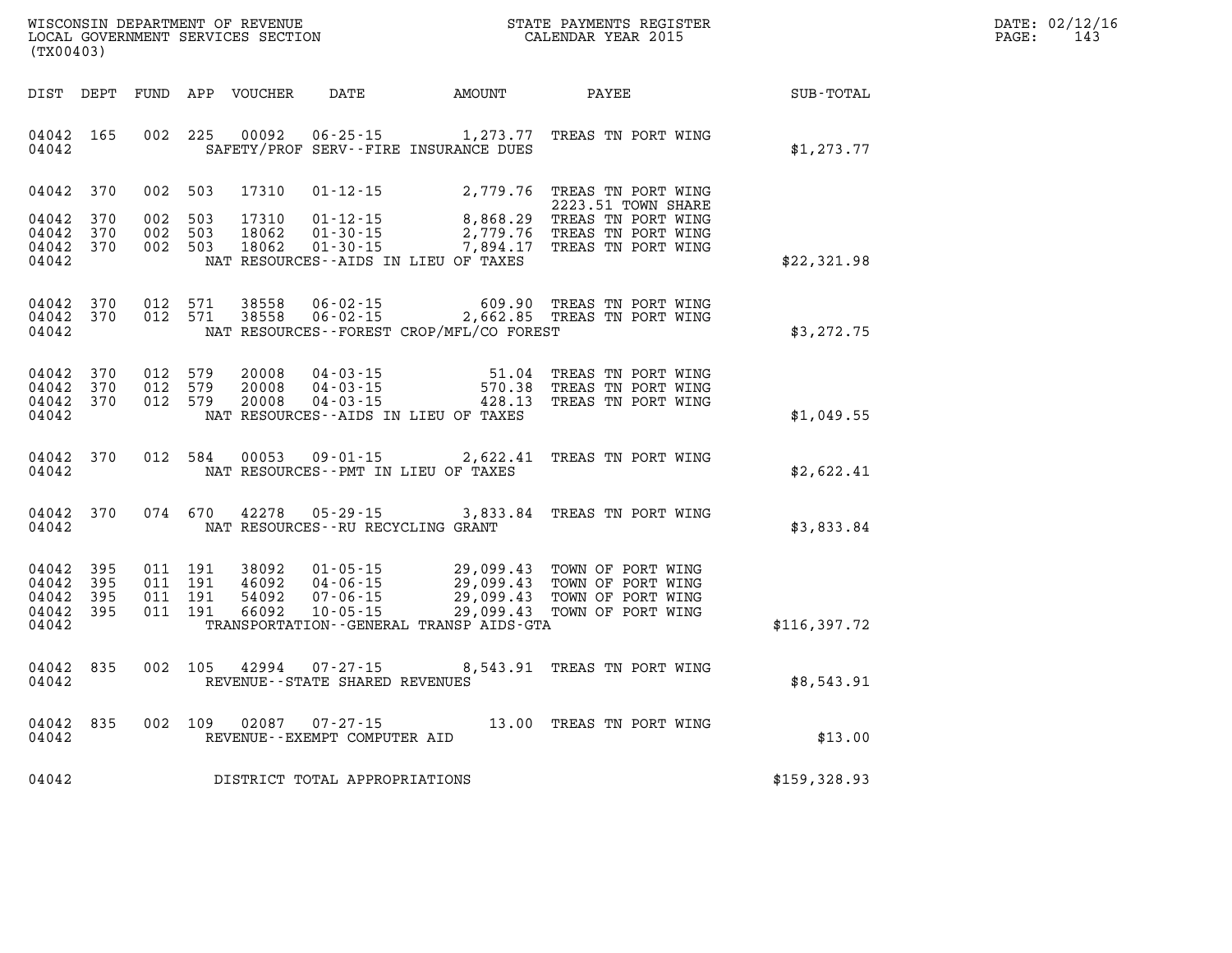| (TX00403)                                             |           |                                          |         |               |                                   |                                          |                                                                                                                                                                                          |              | DATE: 02/12/16<br>$\mathtt{PAGE:}$<br>144 |
|-------------------------------------------------------|-----------|------------------------------------------|---------|---------------|-----------------------------------|------------------------------------------|------------------------------------------------------------------------------------------------------------------------------------------------------------------------------------------|--------------|-------------------------------------------|
|                                                       |           |                                          |         |               |                                   |                                          | DIST DEPT FUND APP VOUCHER DATE AMOUNT PAYEE SUB-TOTAL                                                                                                                                   |              |                                           |
| 04046                                                 | 04046 165 |                                          |         |               |                                   | SAFETY/PROF SERV--FIRE INSURANCE DUES    | 002 225 00093 06-25-15 700.63 TREAS TN RUSSELL                                                                                                                                           | \$700.63     |                                           |
| 04046                                                 | 04046 370 |                                          |         | 000 001 01DNR |                                   | NAT RESOURCES-SEVERANCE/YIELD/WITHDRAWAL | 04-09-15 13,424.32 TREAS TOWN RUSSELL                                                                                                                                                    | \$13,424.32  |                                           |
| 04046                                                 |           | 04046 370 012 571<br>04046 370 012 571   |         |               |                                   | NAT RESOURCES--FOREST CROP/MFL/CO FOREST |                                                                                                                                                                                          | \$3,045.36   |                                           |
| 04046                                                 | 04046 370 | 04046 370 012 579                        | 012 579 |               |                                   | NAT RESOURCES--AIDS IN LIEU OF TAXES     | 20009  04-03-15  40.37  TREAS TN RUSSELL<br>20009  04-03-15  95.70  TREAS TN RUSSELL                                                                                                     | \$136.07     |                                           |
| 04046                                                 |           |                                          |         |               | NAT RESOURCES--RU RECYCLING GRANT |                                          | 04046 370 074 670 42279 05-29-15 8,887.82 TREAS TN RUSSELL                                                                                                                               | \$8,887.82   |                                           |
| 04046 395<br>04046<br>04046 395<br>04046 395<br>04046 | 395       | 011 191<br>011 191<br>011 191<br>011 191 |         |               |                                   | TRANSPORTATION--GENERAL TRANSP AIDS-GTA  | 38093  01-05-15  14,186.38  TOWN OF RUSSELL<br>46093  04-06-15  14,186.38  TOWN OF RUSSELL<br>54093  07-06-15  14,186.38  TOWN OF RUSSELL<br>66093  10-05-15  14,186.40  TOWN OF RUSSELL | \$56,745.54  |                                           |
| 04046                                                 | 04046 465 |                                          |         |               |                                   | MILITARY AFFAIRS-EMER MGMT-DISASTER RECO | 002 305 00114 08-21-15 2,462.84 TREAS TN RUSSELL                                                                                                                                         | \$2,462.84   |                                           |
| 04046 465<br>04046                                    |           |                                          |         | 002 342 00114 |                                   | MILITARY AFFAIRS-EMERGENCY MGMT-FED FUND | 08-21-15 14,777.04 TREAS TN RUSSELL                                                                                                                                                      | \$14,777.04  |                                           |
| 04046<br>04046                                        | 835       |                                          |         |               | REVENUE--STATE SHARED REVENUES    |                                          | 002 105 42995 07-27-15 17,129.07 TREAS TN RUSSELL                                                                                                                                        | \$17, 129.07 |                                           |
| 04046 835<br>04046                                    |           |                                          |         |               | REVENUE--EXEMPT COMPUTER AID      |                                          | 002 109 02088 07-27-15 4.00 TREAS TN RUSSELL                                                                                                                                             | \$4.00       |                                           |
| 04046                                                 | 04046 835 |                                          |         |               |                                   | DOA-PAYMENT FOR MUNICIPAL SERVICES AID   | 002 501 00001 02-02-15 1,789.60 TREAS TN RUSSELL                                                                                                                                         | \$1,789.60   |                                           |
| 04046                                                 |           |                                          |         |               | DISTRICT TOTAL APPROPRIATIONS     |                                          |                                                                                                                                                                                          | \$119,102.29 |                                           |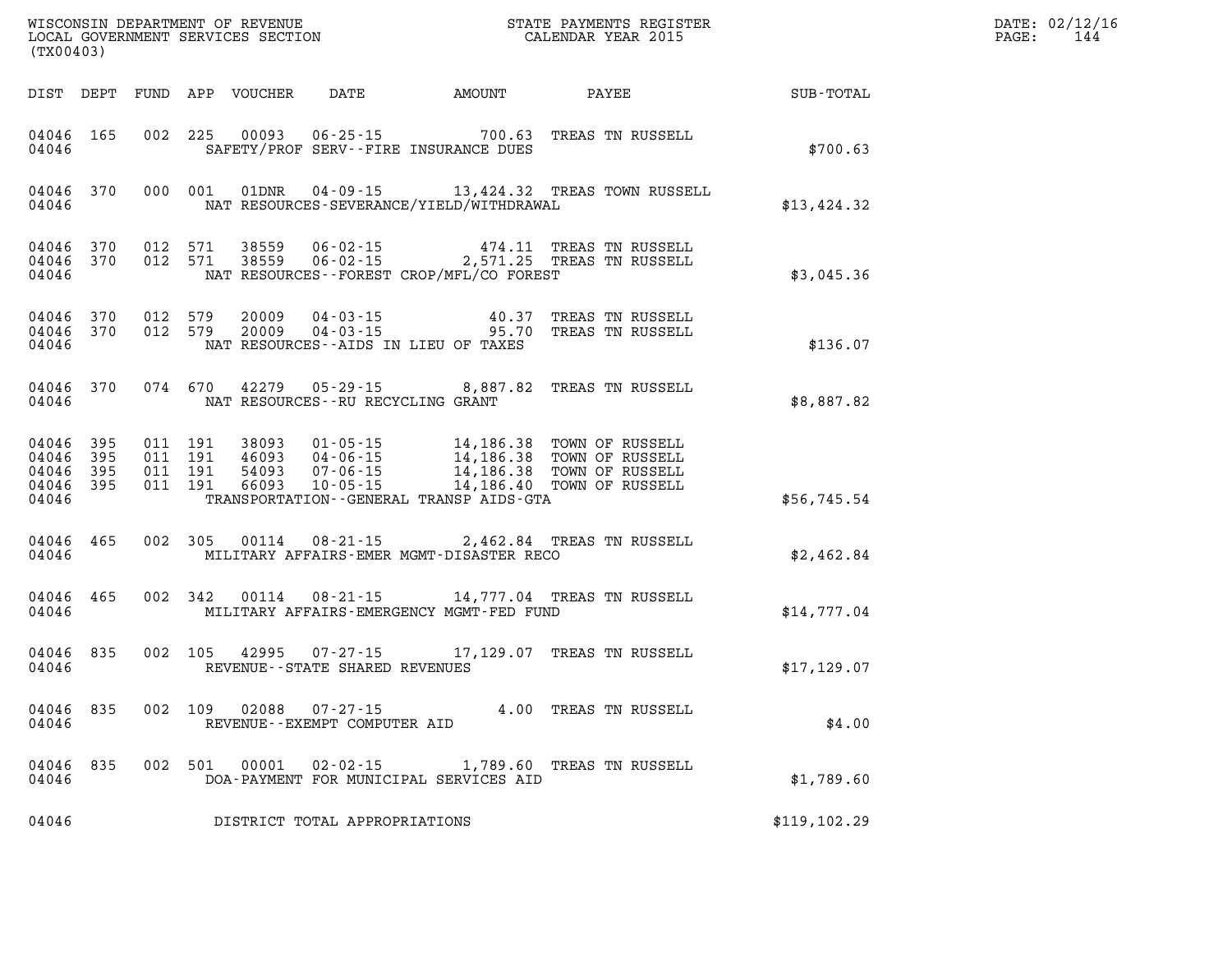| (TX00403)                   |                               |     |     |                                  |                                          | $\mathbb{R}^n$                                                                                                                                                                                                                                  |                         |              | DATE: 02/12/16<br>$\mathtt{PAGE:}$<br>145 |
|-----------------------------|-------------------------------|-----|-----|----------------------------------|------------------------------------------|-------------------------------------------------------------------------------------------------------------------------------------------------------------------------------------------------------------------------------------------------|-------------------------|--------------|-------------------------------------------|
|                             |                               |     |     |                                  |                                          | DIST DEPT FUND APP VOUCHER DATE AMOUNT                                                                                                                                                                                                          | PAYEE                   | SUB-TOTAL    |                                           |
| 04048                       |                               |     |     |                                  |                                          | 04048 165 002 225 00094 06-25-15 468.87 TREAS TN TRIPP<br>SAFETY/PROF SERV--FIRE INSURANCE DUES                                                                                                                                                 |                         | \$468.87     |                                           |
|                             |                               |     |     |                                  |                                          | 04048 370 002 503 17311 01-12-15 1,376.38 TREAS TN TRIPP                                                                                                                                                                                        | 287.69 TOWN SHARE       |              |                                           |
| 04048                       |                               |     |     |                                  |                                          | NAT RESOURCES--AIDS IN LIEU OF TAXES                                                                                                                                                                                                            |                         | \$1,376.38   |                                           |
| 04048<br>04048              | 370<br>04048 370              |     |     |                                  |                                          | 012 571 38560 06-02-15 191.56 TREAS TN TRIPP<br>012 571 38560 06-02-15 1,961.86 TREAS TN TRIPP<br>NAT RESOURCES--FOREST CROP/MFL/CO FOREST                                                                                                      |                         | \$2,153.42   |                                           |
| 04048                       |                               |     |     |                                  |                                          | 04048 370 012 584 00054 09-01-15 6,538.42 TREAS TN TRIPP<br>NAT RESOURCES--PMT IN LIEU OF TAXES                                                                                                                                                 |                         | \$6,538.42   |                                           |
| 04048                       |                               |     |     |                                  | NAT RESOURCES--RU RECYCLING GRANT        | 04048 370 074 670 42280 05-29-15 1,308.24 TREAS TN TRIPP                                                                                                                                                                                        |                         | \$1,308.24   |                                           |
| 04048                       |                               |     |     |                                  | TRANSPORTATION--FLOOD DAMAGE AID         | 04048 395 011 174 49019 06-01-15 23,987.56 TREAS TN TRIPP                                                                                                                                                                                       |                         | \$23,987.56  |                                           |
| 04048<br>04048 395<br>04048 | 04048 395<br>395<br>04048 395 |     |     |                                  |                                          | 011 191 38094 01-05-15 31,185.82 TOWN OF TRIPP<br>011 191 46094 04-06-15 31,185.82 TOWN OF TRIPP<br>011 191 66094 10-05-15 31,185.82 TOWN OF TRIPP<br>011 191 66094 10-05-15 31,185.84 TOWN OF TRIPP<br>TRANSPORTATION--GENERAL TRANSP AIDS-GTA |                         | \$124,743.30 |                                           |
| 04048                       | 04048 465                     |     |     |                                  |                                          | 002 305 00268 09-29-15 587.86 TREAS TN TRIPP<br>MILITARY AFFAIRS-EMER MGMT-DISASTER RECO                                                                                                                                                        |                         | \$587.86     |                                           |
|                             |                               |     |     |                                  |                                          | 04048 465 002 342 00268 09-29-15 3,527.19 TREAS TN TRIPP<br>04048 MILITARY AFFAIRS-EMERGENCY MGMT-FED FUND                                                                                                                                      |                         | \$3,527.19   |                                           |
| 04048                       |                               |     |     | 04048 835 002 105 42996 07-27-15 | REVENUE--STATE SHARED REVENUES           |                                                                                                                                                                                                                                                 | 2,201.63 TREAS TN TRIPP | \$2,201.63   |                                           |
| 04048<br>04048              | 835                           | 002 | 109 | 02089                            | 07-27-15<br>REVENUE--EXEMPT COMPUTER AID |                                                                                                                                                                                                                                                 | 1.00 TREAS TN TRIPP     | \$1.00       |                                           |
| 04048                       |                               |     |     |                                  | DISTRICT TOTAL APPROPRIATIONS            |                                                                                                                                                                                                                                                 |                         | \$166,893.87 |                                           |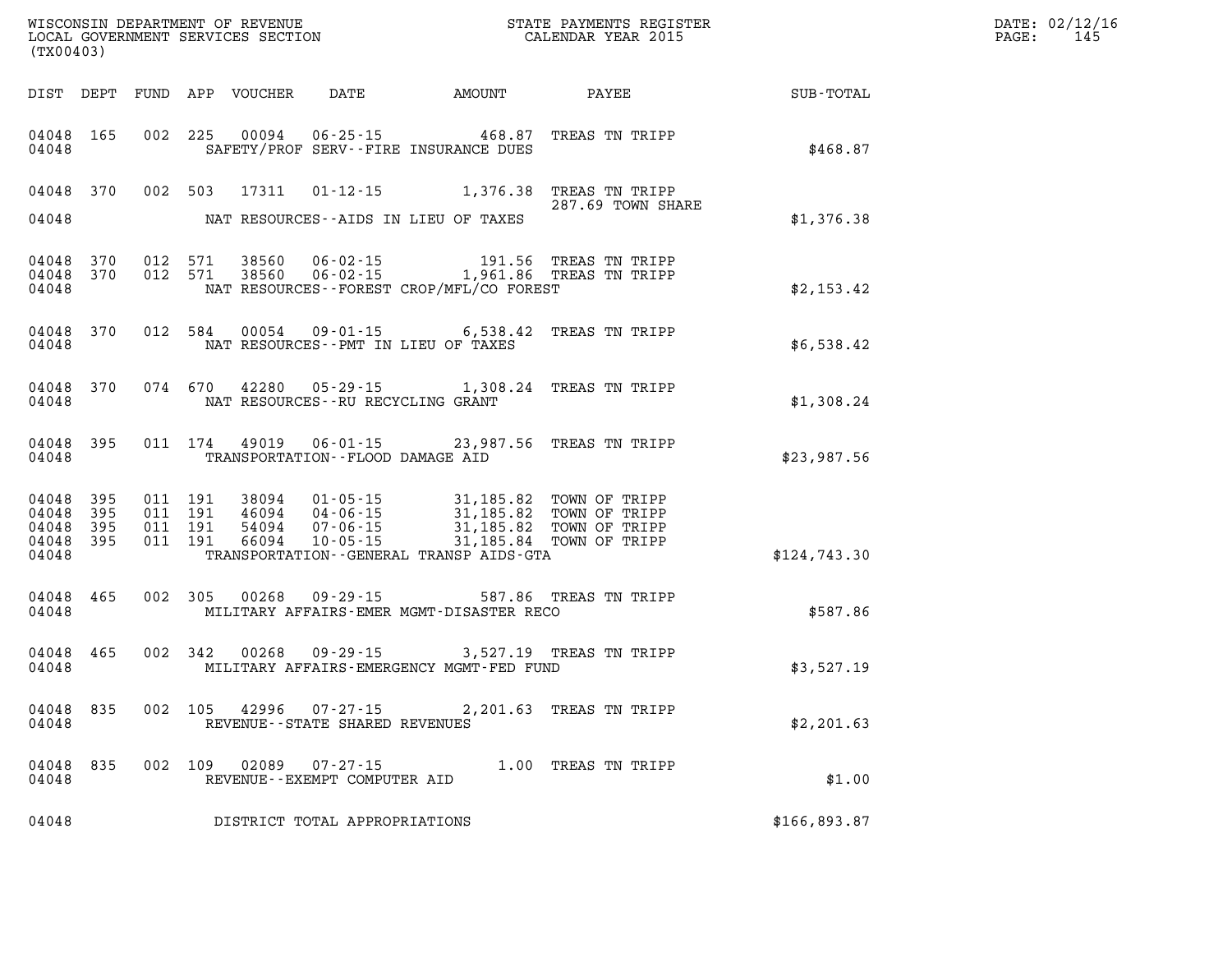| DATE:             | 02/12/16 |
|-------------------|----------|
| $\mathtt{PAGE}$ : | 146      |

| (TX00403)               |                   |                   |                   |                         |                                                    |                                                                                             |                                                             |                         |
|-------------------------|-------------------|-------------------|-------------------|-------------------------|----------------------------------------------------|---------------------------------------------------------------------------------------------|-------------------------------------------------------------|-------------------------|
| DIST                    | DEPT              | FUND              | APP               | <b>VOUCHER</b>          | DATE                                               | <b>AMOUNT</b>                                                                               | PAYEE                                                       | <b>SUB-TOTAL</b>        |
| 04050<br>04050          | 165               | 002               | 225               | 00095                   | $06 - 25 - 15$                                     | 1,853.13<br>SAFETY/PROF SERV--FIRE INSURANCE DUES                                           | TREAS TN WASHBURN                                           | \$1,853.13              |
| 04050<br>04050<br>04050 | 370<br>370        | 002<br>002        | 503<br>503        | 17312<br>18063          | $01 - 12 - 15$<br>$01 - 30 - 15$                   | 16,807.30<br>15,912.58<br>NAT RESOURCES -- AIDS IN LIEU OF TAXES                            | TREAS TN WASHBURN<br>TREAS TN WASHBURN<br>920.24 TOWN SHARE | \$32,719.88             |
| 04050<br>04050          | 370               | 012               | 571               | 38561                   | $06 - 02 - 15$                                     | NAT RESOURCES--FOREST CROP/MFL/CO FOREST                                                    | 758.94 TREAS TN WASHBURN                                    | \$758.94                |
| 04050<br>04050          | 370<br>370        | 012<br>012        | 579<br>579        | 20010<br>20010          | $04 - 03 - 15$<br>$04 - 03 - 15$                   | 6.40<br>529.63                                                                              | TREAS TN WASHBURN<br>TREAS TN WASHBURN                      |                         |
| 04050<br>04050<br>04050 | 370               | 012               | 584               | 00055                   | $09 - 01 - 15$                                     | NAT RESOURCES -- AIDS IN LIEU OF TAXES<br>48,781.04<br>NAT RESOURCES - PMT IN LIEU OF TAXES | TREAS TN WASHBURN                                           | \$536.03<br>\$48,781.04 |
| 04050<br>04050<br>04050 | 395<br>395<br>395 | 011<br>011<br>011 | 191<br>191<br>191 | 38095<br>46095<br>54095 | $01 - 05 - 15$<br>$04 - 06 - 15$<br>$07 - 06 - 15$ | 70,046.02<br>70,046.02<br>70,046.02                                                         | TOWN OF WASHBURN<br>TOWN OF WASHBURN<br>TOWN OF WASHBURN    |                         |
| 04050<br>04050          | 395               | 011               | 191               | 66095                   | $10 - 05 - 15$                                     | 70,046.02<br>TRANSPORTATION - - GENERAL TRANSP AIDS - GTA                                   | TOWN OF WASHBURN                                            | \$280,184.08            |
| 04050<br>04050          | 835               | 002               | 105               | 42997                   | $07 - 27 - 15$<br>REVENUE--STATE SHARED REVENUES   | 3,589.80                                                                                    | TREAS TN WASHBURN                                           | \$3,589.80              |
| 04050                   |                   |                   |                   |                         | DISTRICT TOTAL APPROPRIATIONS                      |                                                                                             |                                                             | \$368,422.90            |

WISCONSIN DEPARTMENT OF REVENUE **STATE PAYMENTS REGISTER**<br>LOCAL GOVERNMENT SERVICES SECTION

LOCAL GOVERNMENT SERVICES SECTION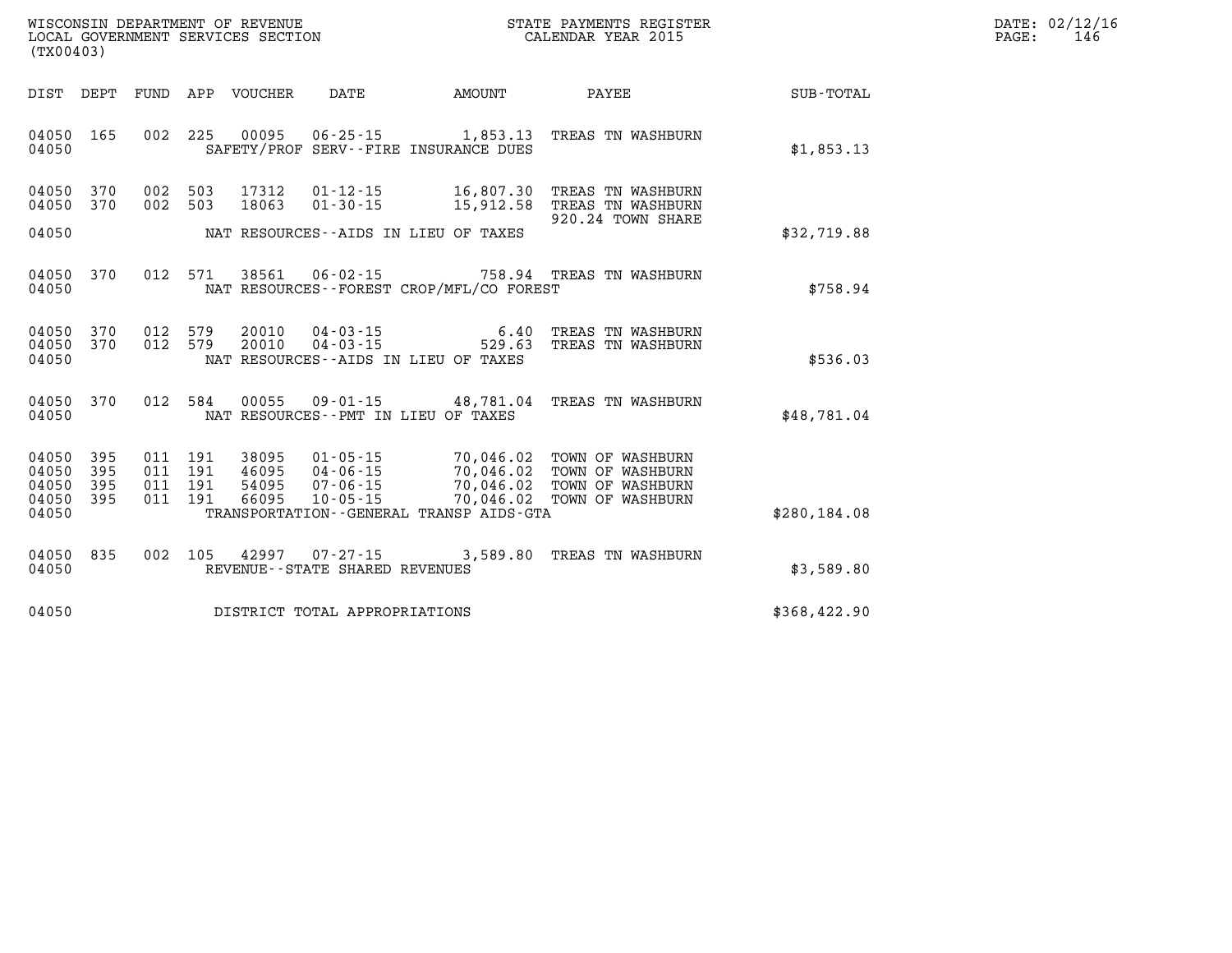|       | DATE: 02/12/16 |
|-------|----------------|
| PAGE: | 147            |

| DEPT<br>FUND<br>APP<br>VOUCHER<br>DATE<br>AMOUNT<br>PAYEE<br>DIST<br>SUB-TOTAL<br>04151 165<br>225<br>00096<br>06-25-15 164.62<br>002<br>TREAS VIL MASON<br>04151<br>SAFETY/PROF SERV--FIRE INSURANCE DUES<br>\$164.62<br>395<br>011<br>191<br>38096<br>01-05-15<br>04151<br>1,436.80 VILLAGE OF MASON<br>04151<br>395<br>011<br>191<br>46096<br>04-06-15<br>1,436.80 VILLAGE OF MASON<br>04151<br>395<br>011<br>191<br>1,436.80 VILLAGE OF MASON<br>54096<br>07-06-15<br>04151<br>395<br>011<br>191<br>66096<br>10-05-15<br>1,436.82 VILLAGE OF MASON |  |
|--------------------------------------------------------------------------------------------------------------------------------------------------------------------------------------------------------------------------------------------------------------------------------------------------------------------------------------------------------------------------------------------------------------------------------------------------------------------------------------------------------------------------------------------------------|--|
|                                                                                                                                                                                                                                                                                                                                                                                                                                                                                                                                                        |  |
|                                                                                                                                                                                                                                                                                                                                                                                                                                                                                                                                                        |  |
| 04151<br>\$5,747.22<br>TRANSPORTATION--GENERAL TRANSP AIDS-GTA                                                                                                                                                                                                                                                                                                                                                                                                                                                                                         |  |
| 04151 835<br>002<br>105<br>42998<br>07-27-15<br>5,883.02 TREAS VIL MASON<br>04151<br>\$5,883.02<br>REVENUE - - STATE SHARED REVENUES                                                                                                                                                                                                                                                                                                                                                                                                                   |  |
| \$11,794.86<br>04151<br>DISTRICT TOTAL APPROPRIATIONS                                                                                                                                                                                                                                                                                                                                                                                                                                                                                                  |  |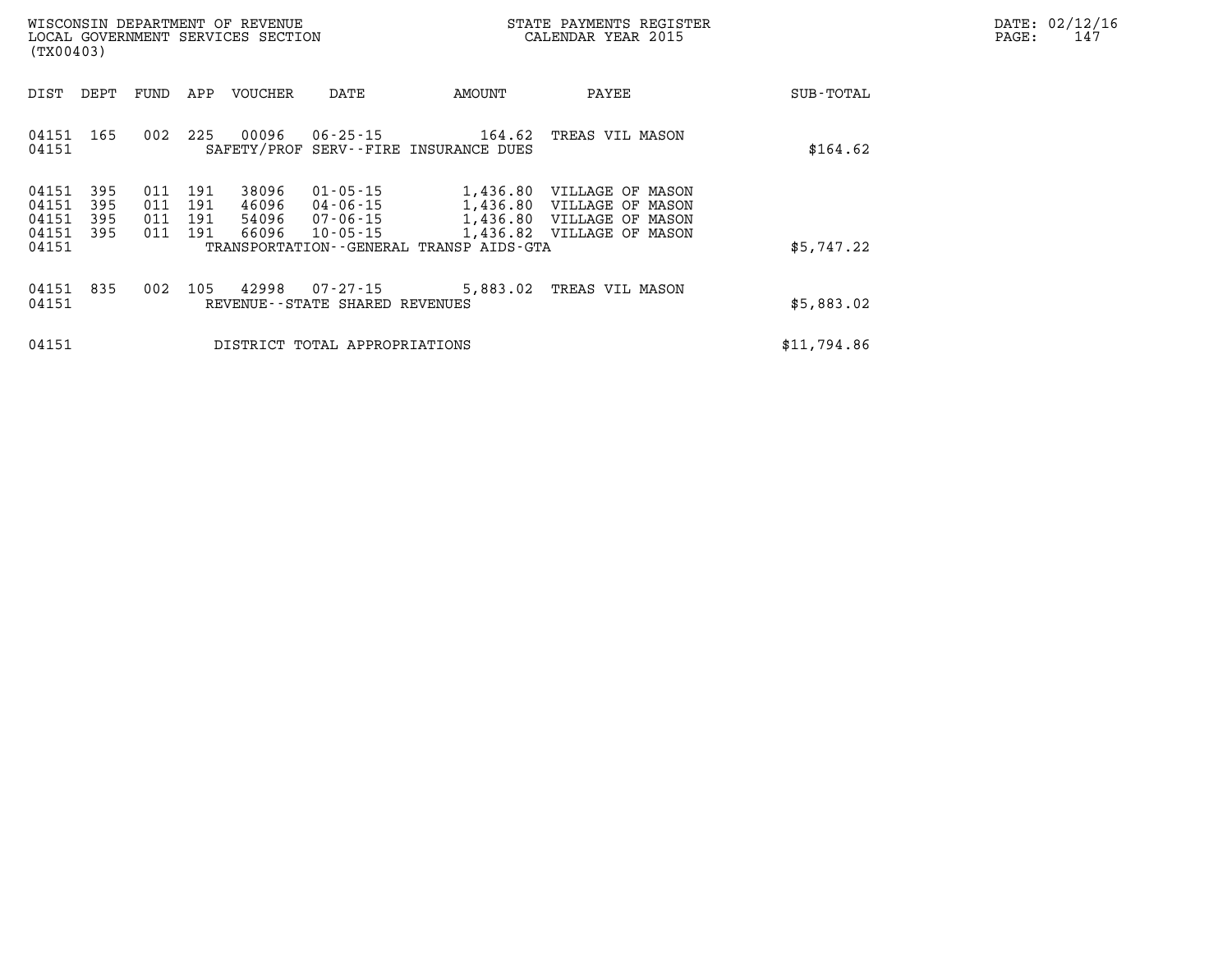| WISCONSIN DEPARTMENT OF REVENUE<br>LOCAL GOVERNMENT SERVICES SECTION<br>(TX00403) |                        |                    |                    |                            |                                      |                                         | STATE PAYMENTS REGISTER<br>CALENDAR YEAR 2015                                                                                                                                                |              | DATE: 02/12/16<br>$\mathtt{PAGE:}$<br>148 |
|-----------------------------------------------------------------------------------|------------------------|--------------------|--------------------|----------------------------|--------------------------------------|-----------------------------------------|----------------------------------------------------------------------------------------------------------------------------------------------------------------------------------------------|--------------|-------------------------------------------|
|                                                                                   |                        |                    |                    | DIST DEPT FUND APP VOUCHER |                                      | DATE AMOUNT PAYEE                       |                                                                                                                                                                                              | SUB-TOTAL    |                                           |
| 04206 165<br>04206                                                                |                        |                    |                    | 002 225 00097              |                                      | SAFETY/PROF SERV--FIRE INSURANCE DUES   | 06-25-15 3,356.57 TREAS CITY BAYFIELD                                                                                                                                                        | \$3,356.57   |                                           |
| 04206                                                                             | 04206 370<br>04206 370 |                    | 012 579<br>012 579 |                            | NAT RESOURCES--AIDS IN LIEU OF TAXES |                                         | 20011  04-03-15  01 TREAS CITY BAYFIELD<br>20011  04-03-15  98.85 TREAS CITY BAYFIELD                                                                                                        | \$98.86      |                                           |
| 04206 395<br>04206<br>04206<br>04206 395<br>04206                                 | 395<br>- 395           | 011 191<br>011 191 | 011 191<br>011 191 |                            |                                      | TRANSPORTATION--GENERAL TRANSP AIDS-GTA | 38097  01-05-15  16,817.22  CITY OF BAYFIELD<br>46097  04-06-15  16,817.22  CITY OF BAYFIELD<br>54097  07-06-15  16,817.22  CITY OF BAYFIELD<br>66097  10-05-15  16,817.23  CITY OF BAYFIELD | \$67, 268.89 |                                           |
| 04206 435<br>04206                                                                |                        |                    | 005 162            | 01DHS                      |                                      | HS--AMBULANCE FUNDING ASSISTANCE GRANTS | 09-17-15 4,666.30 BAYFIELD COMMUNITY AMBULANCE                                                                                                                                               | \$4,666.30   |                                           |
| 04206 435<br>04206                                                                |                        |                    | 005 163            | 01LGS                      | $11 - 16 - 15$                       | HS--PREPAID MEDICAL TRANSPORT REIMBURSE | 2,318.33 DHS PREPAID MEDICAL TRANSPORT                                                                                                                                                       | \$2,318.33   |                                           |
| 04206 455<br>04206                                                                |                        |                    |                    |                            | JUSTICE - - LAW ENFORCEMENT TRAINING |                                         | 002 231 04812 03-09-15 480.00 TREAS CITY BAYFIELD                                                                                                                                            | \$480.00     |                                           |
| 04206 505<br>04206 505<br>04206                                                   |                        | 002 142            | 002 142            | 04389<br>09852             | DOA--FEDERAL ENERGY GRANTS           |                                         | 01-07-15 4,974.28 TREAS CITY BAYFIELD<br>07-15-15 4,465.98 TREAS CITY BAYFIELD                                                                                                               | \$9,440.26   |                                           |
| 04206 835<br>04206                                                                |                        |                    | 002 105            | 42999                      | REVENUE--STATE SHARED REVENUES       |                                         | 07-27-15 9,631.08 TREAS CITY BAYFIELD                                                                                                                                                        | \$9,631.08   |                                           |
| 04206 835<br>04206                                                                |                        |                    | 002 109            |                            | REVENUE--EXEMPT COMPUTER AID         |                                         | 02090  07-27-15  1,033.00 TREAS CITY BAYFIELD                                                                                                                                                | \$1,033.00   |                                           |
| 04206 835<br>04206                                                                |                        |                    | 002 501            | 00001                      |                                      | DOA-PAYMENT FOR MUNICIPAL SERVICES AID  | 02-02-15 873.62 TREAS CITY BAYFIELD                                                                                                                                                          | \$873.62     |                                           |
| 04206                                                                             |                        |                    |                    |                            | DISTRICT TOTAL APPROPRIATIONS        |                                         |                                                                                                                                                                                              | \$99,166.91  |                                           |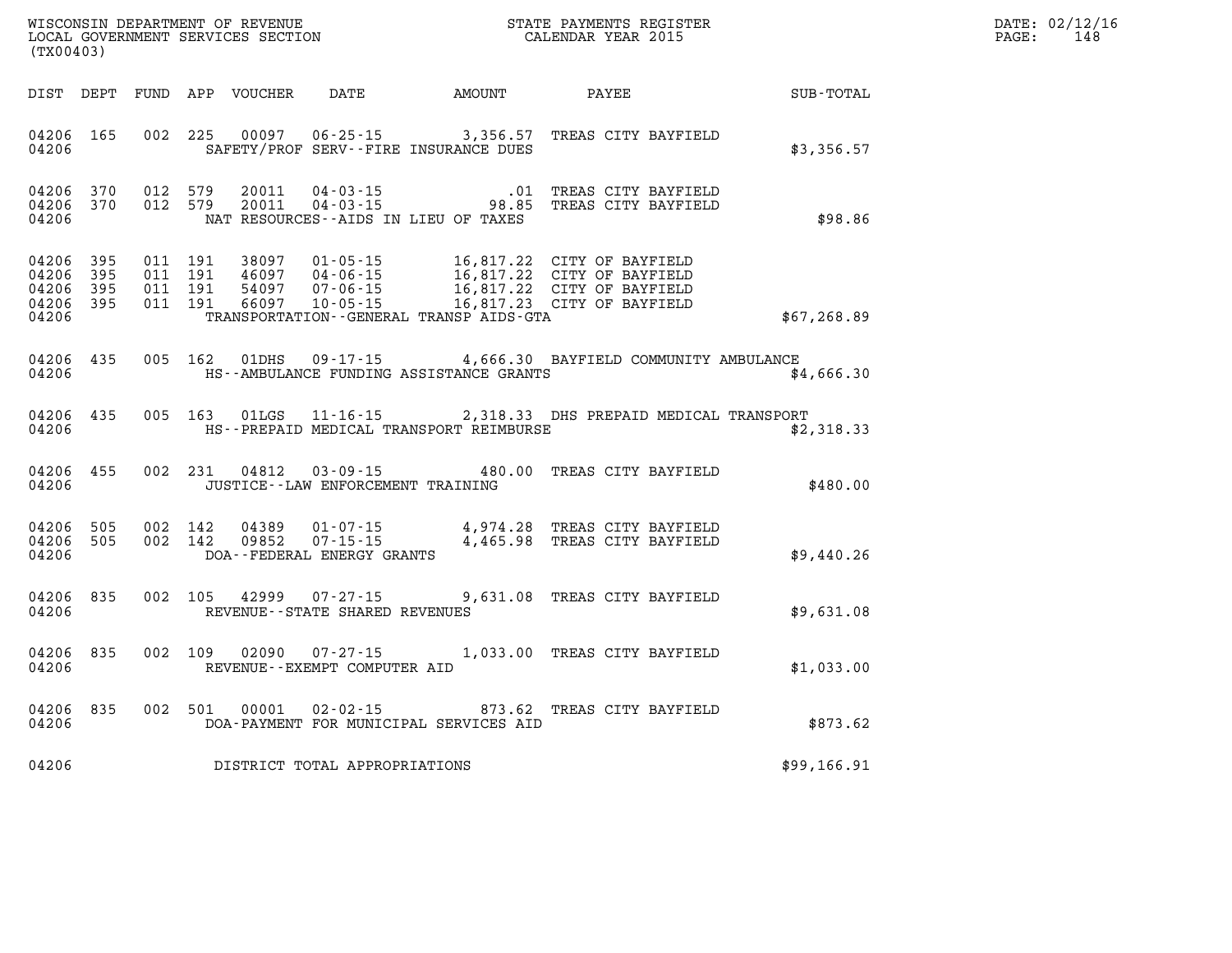| (TX00403)                       |                        |                                          |         |               |                                         |                                              |                                                                                                                                                                                  | DATE: 02/12/16<br>$\mathtt{PAGE:}$<br>149 |  |
|---------------------------------|------------------------|------------------------------------------|---------|---------------|-----------------------------------------|----------------------------------------------|----------------------------------------------------------------------------------------------------------------------------------------------------------------------------------|-------------------------------------------|--|
|                                 |                        |                                          |         |               |                                         | DIST DEPT FUND APP VOUCHER DATE AMOUNT PAYEE |                                                                                                                                                                                  | <b>SUB-TOTAL</b>                          |  |
| 04291                           | 04291 165              |                                          |         |               |                                         | SAFETY/PROF SERV--FIRE INSURANCE DUES        | 002 225 00098 06-25-15 4,637.35 TREAS CITY WASHBURN                                                                                                                              | \$4,637.35                                |  |
| 04291                           |                        |                                          |         |               |                                         | NAT RESOURCES--FOREST CROP/MFL/CO FOREST     | 04291 370 012 571 38562 06-02-15 6.20 TREAS CITY WASHBURN                                                                                                                        | \$6.20                                    |  |
|                                 |                        |                                          |         |               | 04291 NAT RESOURCES--RU RECYCLING GRANT |                                              | 04291 370 074 670 42281 05-29-15 15,324.01 TREAS CITY WASHBURN                                                                                                                   | \$15,324.01                               |  |
| 04291 395<br>04291 395<br>04291 | 04291 395<br>04291 395 | 011 191<br>011 191<br>011 191<br>011 191 |         |               |                                         | TRANSPORTATION - - GENERAL TRANSP AIDS - GTA | 38098 01-05-15 32,942.25 CITY OF WASHBURN<br>46098 04-06-15 32,942.25 CITY OF WASHBURN<br>54098 07-06-15 32,942.25 CITY OF WASHBURN<br>66098 10-05-15 32,942.25 CITY OF WASHBURN | \$131,769.00                              |  |
| 04291                           |                        |                                          |         |               |                                         | TRANSPORTATION--LRIP/TRIP/MSIP GRANTS        | 04291 395 011 278 69757 12-21-15 12,701.03 TREAS CITY WASHBURN                                                                                                                   | \$12,701.03                               |  |
| 04291                           | 04291 435              |                                          |         | 005 162 01DHS |                                         | HS--AMBULANCE FUNDING ASSISTANCE GRANTS      | 09-17-15 4,937.71 WASHBURN AREA AMBULANCE SERV                                                                                                                                   | \$4.937.71                                |  |
|                                 | 04291 435<br>04291     |                                          |         |               |                                         |                                              | 005 163 01LGS 11-16-15 6,027.67 DHS PREPAID MEDICAL TRANSPORT<br>HS--PREPAID MEDICAL TRANSPORT REIMBURSE                                                                         | \$6,027.67                                |  |
| 04291                           | 04291 455              |                                          |         | 002 231 11    | JUSTICE -- LAW ENFORCEMENT TRAINING     |                                              | 03-19-15 800.00 TREAS CITY WASHBURN                                                                                                                                              | \$800.00                                  |  |
| 04291                           | 04291 835              |                                          |         |               | REVENUE--STATE SHARED REVENUES          |                                              | 002 105 43000 07-27-15 112,732.41 TREAS CITY WASHBURN                                                                                                                            | \$112,732.41                              |  |
| 04291 835<br>04291              | 04291 835              | 002 109                                  | 002 109 |               | REVENUE--EXEMPT COMPUTER AID            |                                              | 02091  07-27-15   628.00 TREAS CITY WASHBURN<br>05014  07-27-15   594.00 TREAS CITY WASHBURN                                                                                     | \$1,222.00                                |  |
| 04291                           | 04291 835              |                                          |         |               |                                         | DOA-PAYMENT FOR MUNICIPAL SERVICES AID       | 002 501 00001 02-02-15 312.97 TREAS CITY WASHBURN                                                                                                                                | \$312.97                                  |  |
| 04291                           |                        |                                          |         |               | DISTRICT TOTAL APPROPRIATIONS           |                                              |                                                                                                                                                                                  | \$290,470.35                              |  |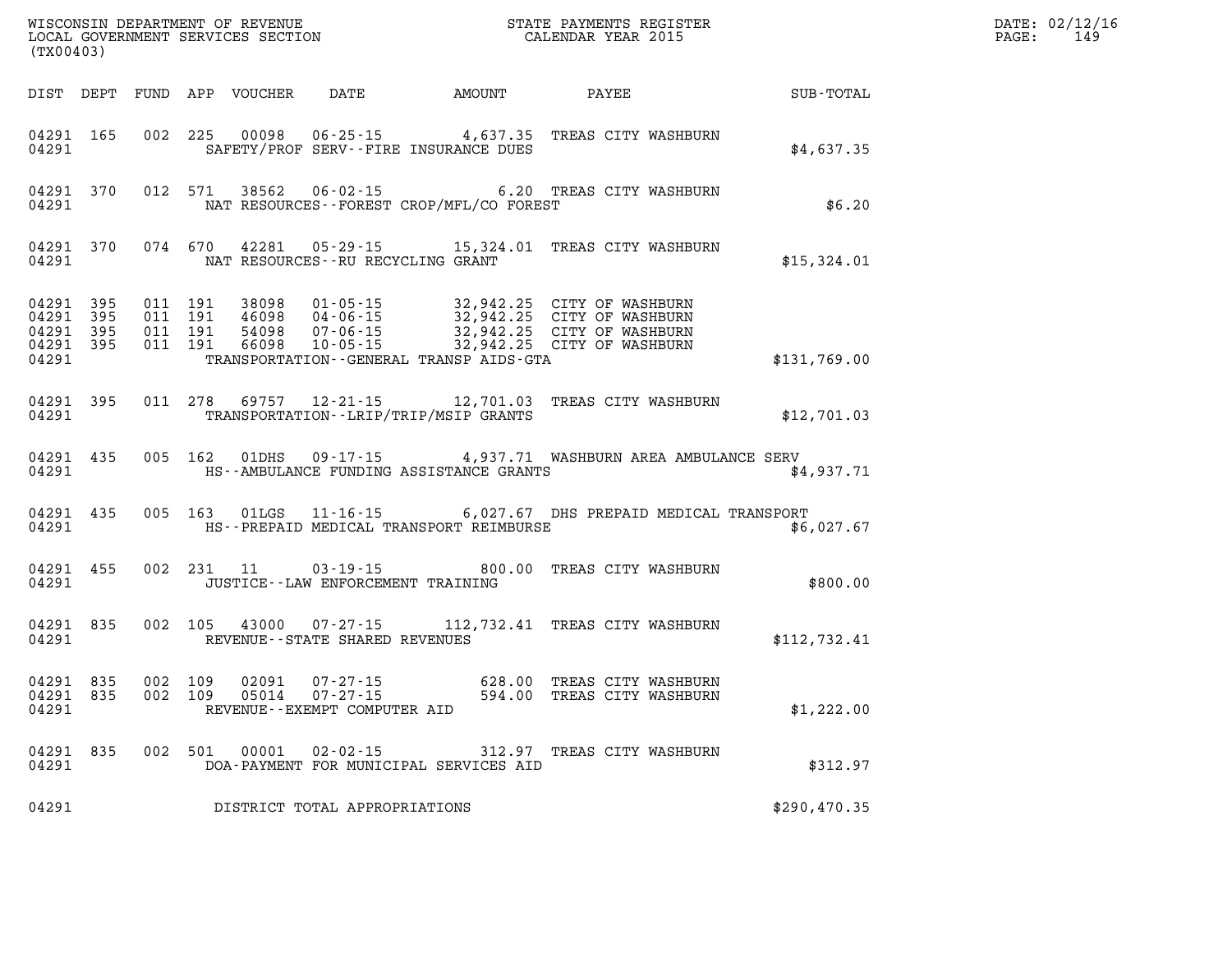| <b>District</b> | District Name (Payee)    | Dept. | <b>Agency Name</b>                   | Fund  | Appropriation | <b>Payment Description</b>          | <b>Voucher</b> | Date          | <b>Payment Amount</b> |
|-----------------|--------------------------|-------|--------------------------------------|-------|---------------|-------------------------------------|----------------|---------------|-----------------------|
| M04000          | <b>Bayfield County</b>   |       | 11500 Dept of Ag, Trade & Cons Protc |       | 10000 70300   | Soil_Water Resource Mgmt            | 00002244       | 11/18/2015    | \$<br>38,861.00       |
| M04000          | <b>Bayfield County</b>   | 11500 | Dept of Ag, Trade & Cons Protc       |       | 27400 76300   | Soil_Water Mgmt_Cnty Staffing       | 00002244       | 11/18/2015 \$ | 75,135.00             |
| M04000          | <b>Bayfield County</b>   | 11500 | Dept of Ag, Trade & Cons Protc       |       | 36300 WE100   | AGRICULTURE-SOIL & WATER            | 00003490       | 12/18/2015 \$ | 10,000.00             |
| M04000          | <b>Bayfield County</b>   | 11500 | Dept of Ag, Trade & Cons Protc       |       | 36300 WE100   | AGRICULTURE-SOIL & WATER            | 00003491       | 12/18/2015 \$ | 2,905.00              |
| M04000          | <b>Bayfield County</b>   |       | 11500 Dept of Ag, Trade & Cons Protc | 36300 | <b>WE100</b>  | AGRICULTURE-SOIL & WATER            | 00003492       | 12/18/2015 \$ | 14,000.00             |
| M04000          | <b>Bayfield County</b>   |       | 11500 Dept of Ag, Trade & Cons Protc |       | 36300 WE100   | AGRICULTURE-SOIL & WATER            | 00003493       | 12/18/2015 \$ | 753.00                |
| M04000          | <b>Bayfield County</b>   | 11500 | Dept of Ag, Trade & Cons Protc       |       | 36300 WE100   | <b>AGRICULTURE-SOIL &amp; WATER</b> | 00003494       | 12/18/2015 \$ | 497.00                |
| M04000          | <b>Bayfield County</b>   | 11500 | Dept of Ag, Trade & Cons Protc       |       | 36300 WE100   | AGRICULTURE-SOIL & WATER            | 00003496       | 12/18/2015 \$ | 922.23                |
| M04000          | <b>Bayfield County</b>   | 11500 | Dept of Ag, Trade & Cons Protc       | 36300 | <b>WE100</b>  | AGRICULTURE-SOIL & WATER            | 00003498       | 12/18/2015 \$ | 15,000.00             |
| M04000          | <b>Bayfield County</b>   | 11500 | Dept of Ag, Trade & Cons Protc       |       | 36300 WE100   | AGRICULTURE-SOIL & WATER            | 00003499       | 12/18/2015 \$ | 7,500.00              |
| M04000          | <b>Bayfield County</b>   | 15500 | <b>Public Service Commission</b>     |       | 10000 14200   | <b>Federal Funds</b>                | 00000218       | 11/12/2015 \$ | 10,818.15             |
| M04000          | <b>Bayfield County</b>   |       | 37000 Dept of Natural Resources      |       | 21200 55300   | Wildlife damage claims & abat       | 00013648       | 12/8/2015 \$  | 5,315.68              |
| M04000          | <b>Bayfield County</b>   | 41000 | Department of Corrections            |       | 10000 11600   | Reimbursing counties for proba      | 00009384       | 11/18/2015 \$ | 4,444.16              |
| M04000          | <b>Bayfield County</b>   | 41000 | Department of Corrections            | 10000 | 30200         | Community intervention program      | 00006237       | 11/5/2015 \$  | 1,786.41              |
| M04000          | <b>Bayfield County</b>   | 41000 | Department of Corrections            | 10000 | 31300         | Community youth and family aid      | 00005486       | 11/6/2015     | \$<br>28,859.00       |
| M04000          | <b>Bayfield County</b>   | 41000 | Department of Corrections            |       | 10000 31300   | Community youth and family aid      | 00009578       | 11/18/2015 \$ | 31,719.00             |
| M04000          | <b>Bayfield County</b>   | 45500 | Department of Justice                | 10000 | 25100         | Federal aid, local assistance       | 00001502       | 11/24/2015 \$ | 14,797.13             |
| M04000          | <b>Bayfield County</b>   | 48500 | Department of Veterans Affairs       | 58200 | 28000         | Veterans transportation grant       | 00004050       | 12/21/2015 \$ | 2,798.56              |
| M04000          | <b>Bayfield County</b>   | 50500 | Department of Administration         | 10000 | 15500         | Federal aid, local assistance       | 00004678       | 12/2/2015 \$  | 4,943.00              |
| M04000          | <b>Bayfield County</b>   | 50500 | Department of Administration         | 10000 | 15500         | Federal aid, local assistance       | 00007094       | 12/29/2015 \$ | 3,660.00              |
| M04000          | <b>Bayfield County</b>   | 50500 | Department of Administration         |       | 23500 37100   | Low-income assistance grants        | 00004678       | 12/2/2015 \$  | 4,368.00              |
| M04000          | <b>Bayfield County</b>   | 50500 | Department of Administration         |       | 23500 37100   | Low-income assistance grants        | 00007094       | 12/29/2015 \$ | 2,825.00              |
| M04000          | <b>Bayfield County</b>   |       | 83500 Department of Revenue          |       | 10000 10500   | County and Municipal Aid            | 00000411       | 11/16/2015 \$ | 56,436.93             |
| M04002          | Town Of Barksdale        |       | 83500 Department of Revenue          |       | 10000 10500   | County and Municipal Aid            | 00000383       | 11/16/2015 \$ | 33,916.72             |
| M04004          | Barnes, Town of          | 83500 | Department of Revenue                | 10000 | 10500         | County and Municipal Aid            | 00000384       | 11/16/2015 \$ | 8,288.55              |
| M04006          | Town Of Bayfield         | 83500 | Department of Revenue                | 10000 | 10500         | County and Municipal Aid            | 00000385       | 11/16/2015 \$ | 13,779.70             |
| M04008          | Town Of Bayview          | 83500 | Department of Revenue                |       | 10000 10500   | County and Municipal Aid            | 00000386       | 11/16/2015 \$ | 5,767.92              |
| M04010          | Town Of Bell             | 83500 | Department of Revenue                | 10000 | 10500         | County and Municipal Aid            | 00000387       | 11/16/2015 \$ | 6,351.12              |
| M04012          | Town Of Cable            | 37000 | Dept of Natural Resources            | 21200 | 67800         | EA - invasive agu & lake mon        | 00016972       | 12/28/2015 \$ | 8,563.68              |
| M04012          | Town Of Cable            | 83500 | Department of Revenue                |       | 10000 10500   | County and Municipal Aid            | 00000388       | 11/16/2015 \$ | 5,447.19              |
| M04014          | Town Of Clover           | 83500 | Department of Revenue                | 10000 | 10500         | County and Municipal Aid            | 00000389       | 11/16/2015 \$ | 4,646.16              |
| M04016          | Town Of Delta            | 83500 | Department of Revenue                | 10000 | 10500         | County and Municipal Aid            | 00000390       | 11/16/2015 \$ | 5,167.62              |
| M04018          | Town Of Drummond         | 83500 | Department of Revenue                | 10000 | 10500         | County and Municipal Aid            | 00000391       | 11/16/2015 \$ | 10,071.69             |
| M04020          | Town Of Eileen           | 83500 | Department of Revenue                |       | 10000 10500   | County and Municipal Aid            | 00000392       | 11/16/2015 \$ | 40,503.57             |
| M04021          | <b>Town Of Grandview</b> | 83500 | Department of Revenue                |       | 10000 10500   | County and Municipal Aid            | 00000393       | 11/16/2015 \$ | 10,270.65             |
| M04022          | Town Of Hughes           | 83500 | Department of Revenue                | 10000 | 10500         | County and Municipal Aid            | 00000394       | 11/16/2015 \$ | 4,708.23              |
| M04024          | Town Of Iron River       | 83500 | Department of Revenue                | 10000 | 10500         | County and Municipal Aid            | 00000395       | 11/16/2015 \$ | 8,088.28              |
| M04026          | Town Of Kelly            | 83500 | Department of Revenue                | 10000 | 10500         | County and Municipal Aid            | 00000396       | 11/16/2015 \$ | 25,750.08             |
| M04028          | Town Of Keystone         | 83500 | Department of Revenue                | 10000 | 10500         | County and Municipal Aid            | 00000397       | 11/16/2015 \$ | 36,097.05             |
| M04030          | Town Of Lincoln          |       | 83500 Department of Revenue          |       | 10000 10500   | County and Municipal Aid            | 00000398       | 11/16/2015 \$ | 16,523.00             |